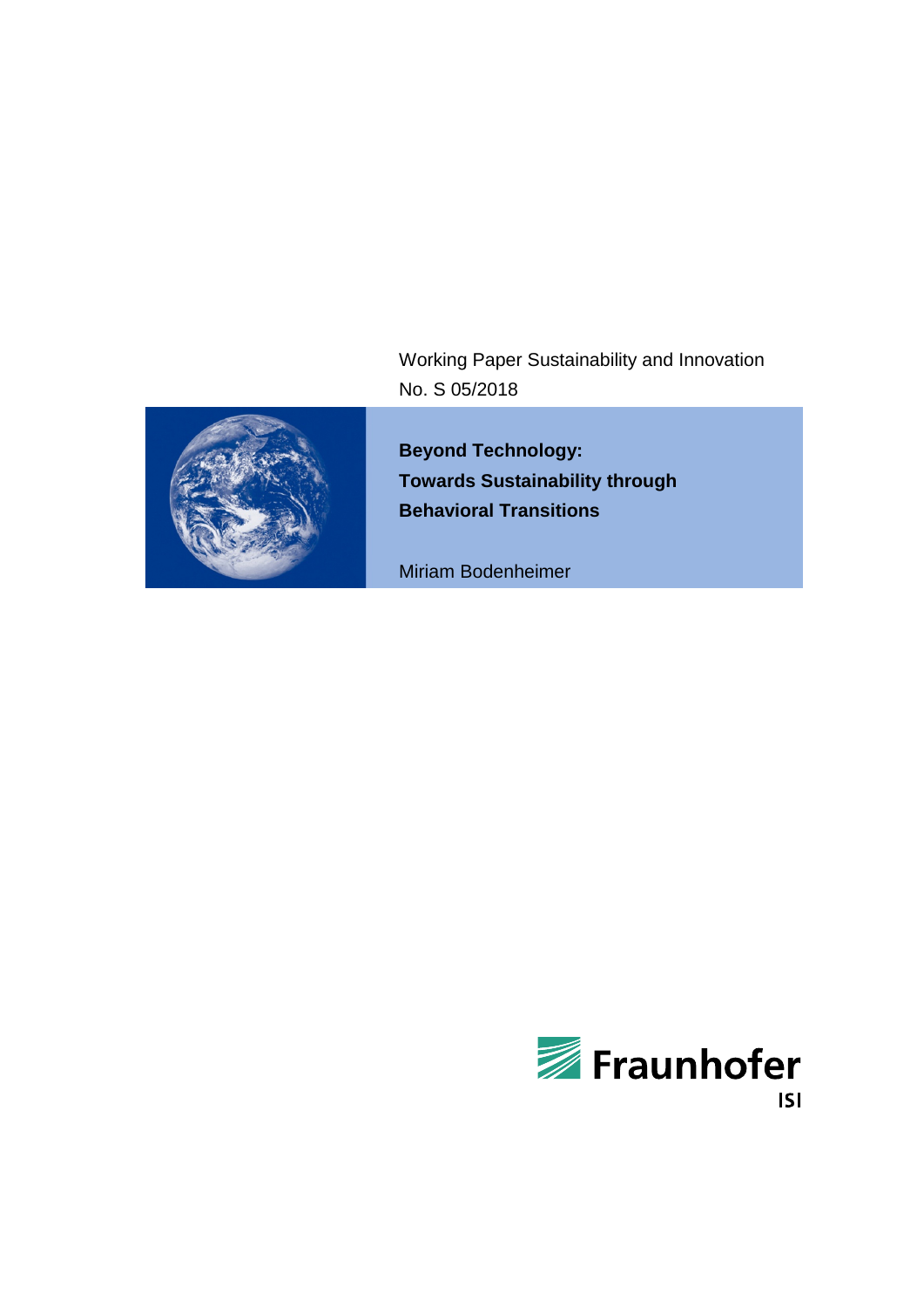# **Acknowledgement:**

This work was supported by funding from the German Federal Ministry of Research and Education under grant number 16I1642.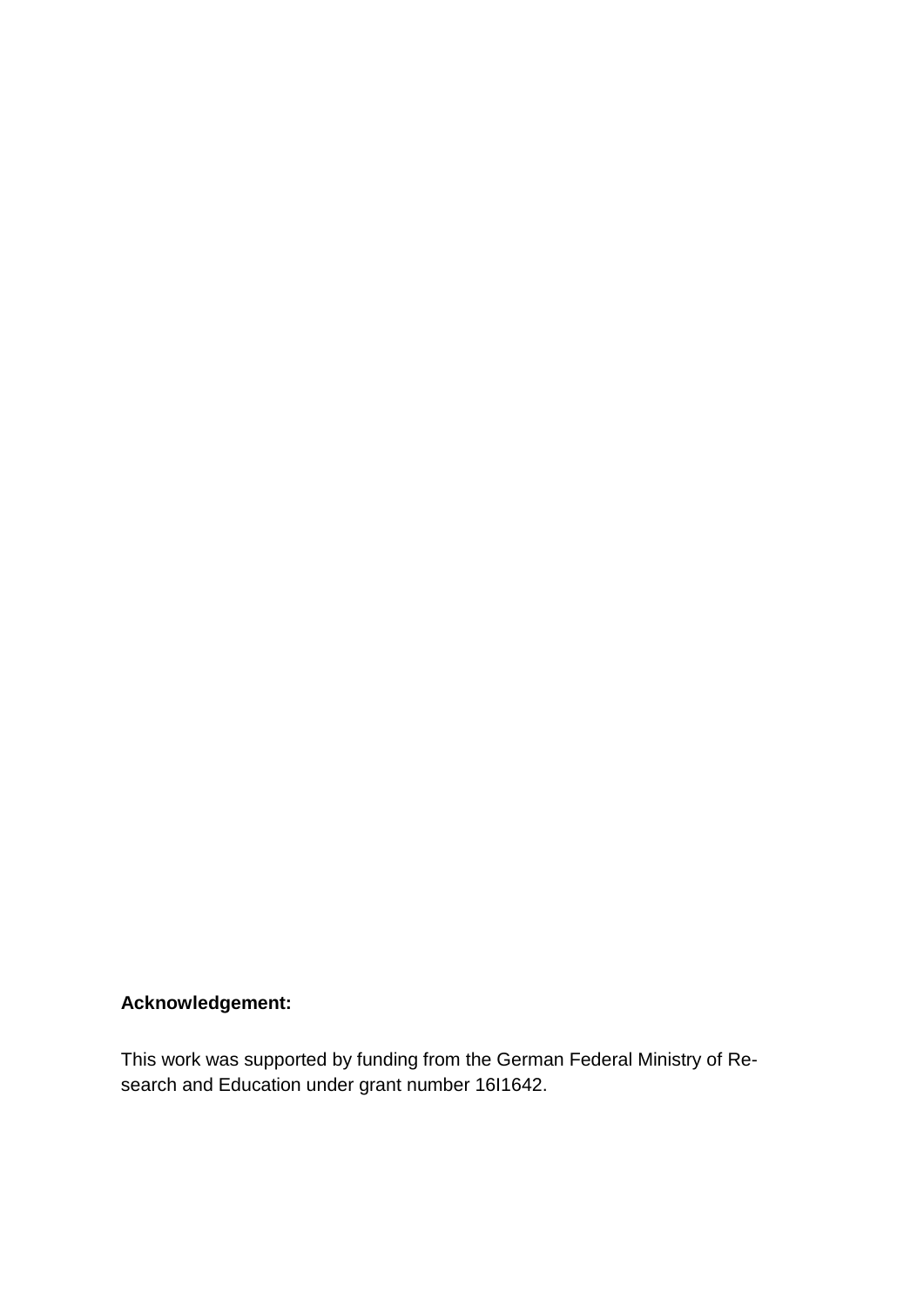# **Table of Contents**

| 1              |       |                                                             |  |  |  |
|----------------|-------|-------------------------------------------------------------|--|--|--|
| $\overline{2}$ |       |                                                             |  |  |  |
|                | 2.1   | The Multi-Level Perspective on Socio-Technical              |  |  |  |
|                | 2.2   |                                                             |  |  |  |
|                | 2.3   | Models of Behavioral Change: SSBC and Corporate             |  |  |  |
|                | 2.3.1 | Stage model of self-regulated behavioral change (SSBC)15    |  |  |  |
|                | 2.3.2 | Corporate comprehensive action determination model          |  |  |  |
| 3              |       | A Behavioral Model of Sustainability Transitions18          |  |  |  |
|                | 3.1   |                                                             |  |  |  |
|                | 3.1.1 |                                                             |  |  |  |
|                | 3.1.2 | Co-Evolution in Behavioral Transitions to Sustainability 21 |  |  |  |
|                | 3.2   |                                                             |  |  |  |
|                | 3.2.1 |                                                             |  |  |  |
|                | 3.2.2 | The Cyclical Dialectic Issue Lifecycle Model (C-DILC)24     |  |  |  |
|                | 3.2.3 |                                                             |  |  |  |
|                | 3.3   |                                                             |  |  |  |
|                | 3.3.1 |                                                             |  |  |  |
|                | 3.3.2 |                                                             |  |  |  |
| 4              |       |                                                             |  |  |  |
| 5              |       |                                                             |  |  |  |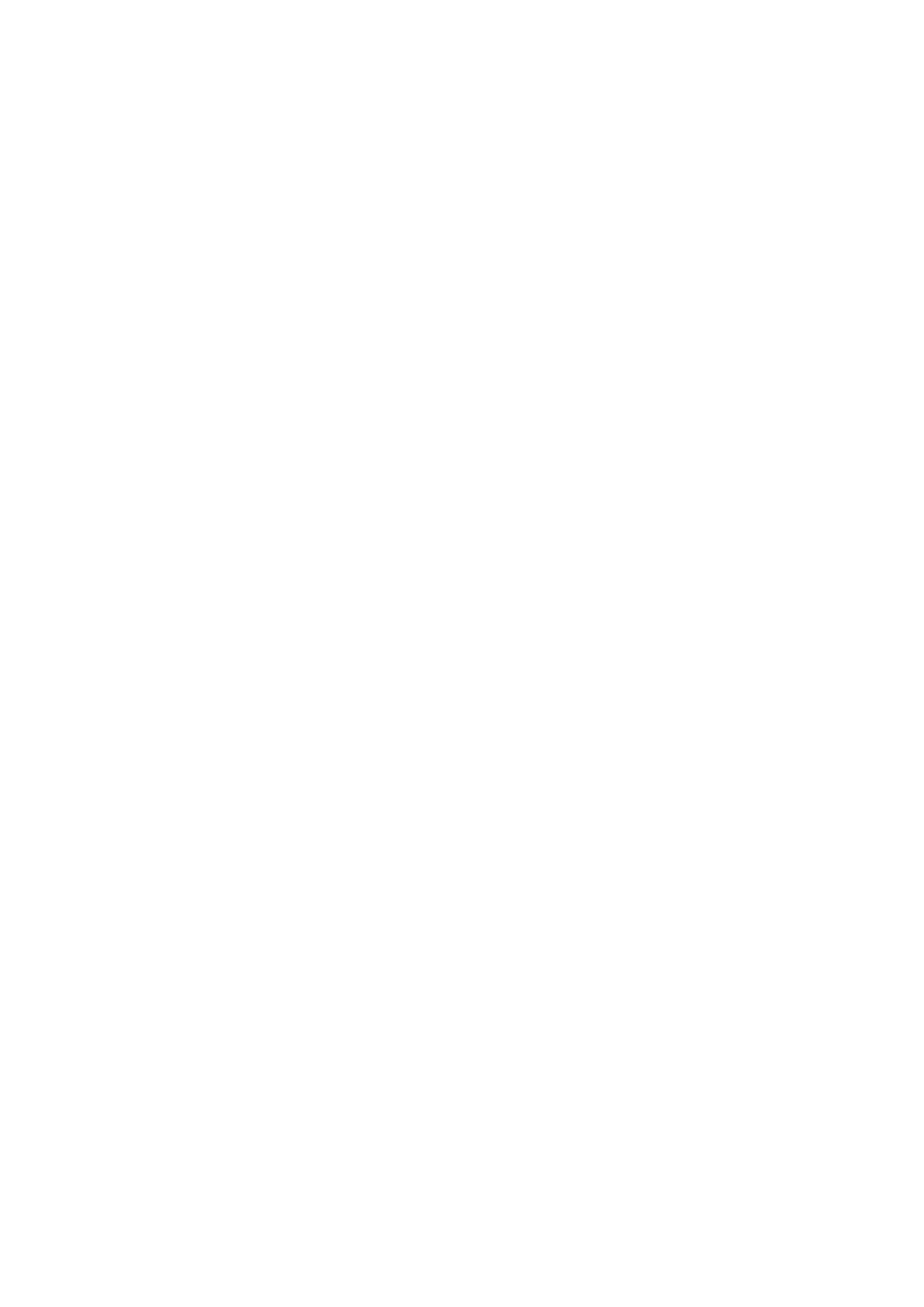# **1 Introduction**

The process of globalization has increased the complexity of global production networks (GPNs) significantly. The working conditions, especially in those developing countries that make up the beginning of GPNs, are often precarious at best. As a result of social problems, some argue that the global division of labor often may not lead to development and progress, but rather to an increase in the gap between the rich and the poor (Bhatia 2013).

From a long-term perspective, this approach to production is problematic not only with regards to the social, but also the economic dimension of sustainability. Already in 2006, the Harvard Business Review described corporate social responsibility (CSR) both as an "inescapable priority for business leaders in every country" (Porter, Kramer 2006, p. 78) and as a source of innovation potential and competitive advantage. Likewise, the European Commission sees CSR as "behaviour by businesses over and above legal requirements, voluntarily adopted because businesses deem it to be in their long-term interest" (COM(2002)347, p. 5). While CSR activities are normally aimed at those areas of society that are directly affected by the conduct of a particular business, social sustainability in the business context is here defined as a broader concept. Savitz and Weber describe a sustainable corporation as

"one that creates profit for its shareholders while protecting the environment and improving the lives of those with whom it interacts. It operates so that its business interests and the interests of the environment and society intersect. [Corporate social sustainability includes] a wide array of business concerns about the natural environment, workers' rights, consumer protection, and corporate governance, as well as the impact of business behavior on broader social issues, such as hunger, poverty, education, healthcare and human rights - and the relationship of all these to profit" (2006, pp. x–xii).

To achieve the degree of sustainability described here, it is not enough to focus only on the corporation itself; rather, both its entire value chain and customer base must be examined. Kaplinsky and Morris argue that taking into consideration the "dynamic flow of economic, organisational and coercive activities between producers within different sectors […] on a global scale" (2001, p. 2) is key to accurately portraying and understanding the power asymmetries that characterize many of the supplier-buyer relationships along the chain. These dynamics lead not only to a "process of unequalization" (Kaplinsky 2004, p. 1, as cited in; Bhatia 2013, p. 316), in which gains are distributed unequally among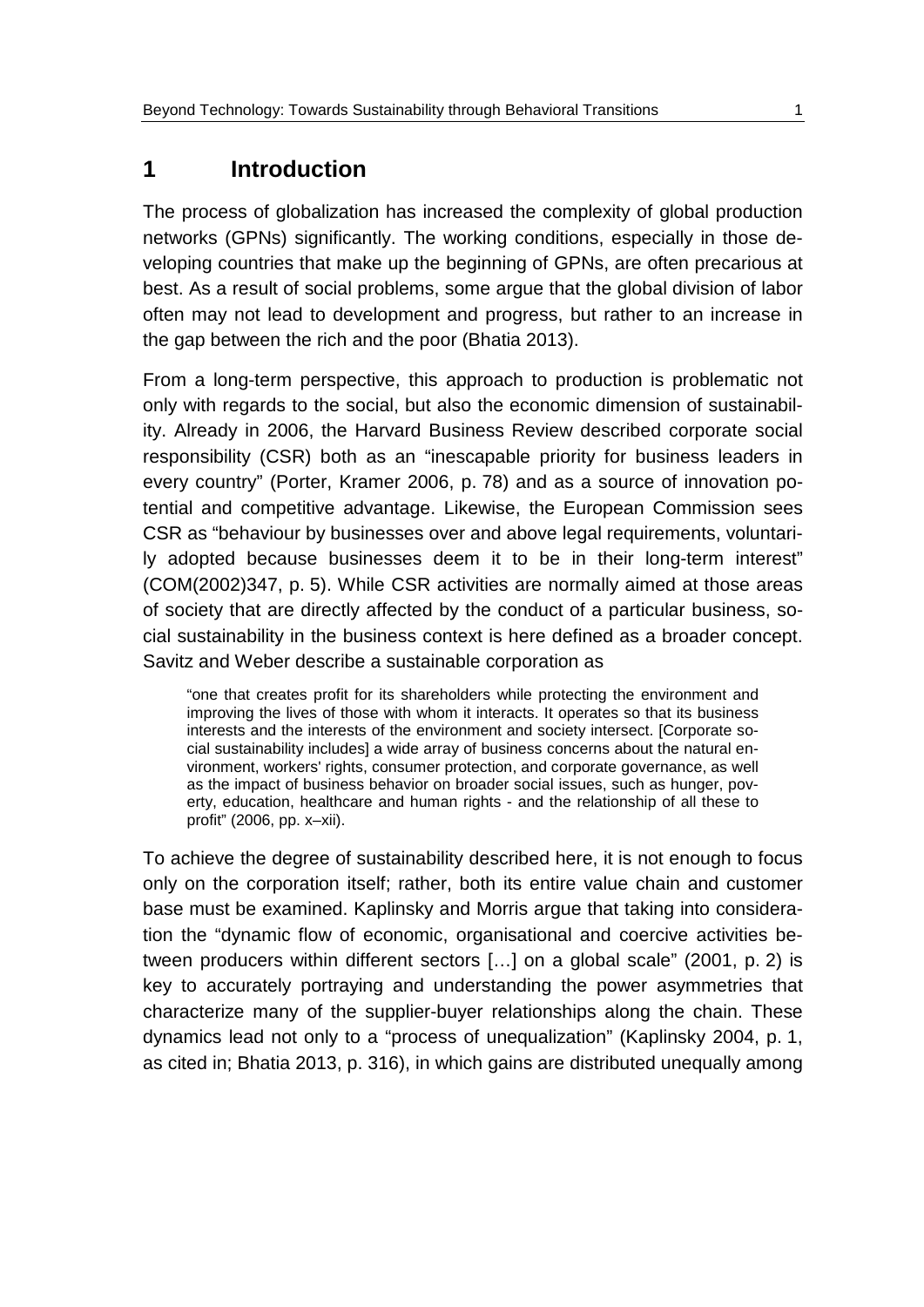the participants,[1](#page-5-0) but often also to significant short-comings with regard to social sustainability that go far beyond the distribution of income (Kaplinsky, Morris 2001).

The implementation of Savitz and Weber's ambitious definition presents a number of significant challenges, particularly in the context of GPNs. Due to their transnational nature, they cannot be fully regulated on a national or even supranational (i.e. EU) basis, since the laws of any given state or organization always touch on only a small portion of the entire chain. Moreover, the complexity of most GPNs leads to a lack of transparency regarding its members, so that final product manufacturers often do not know who participates in their value chain beyond the first or second tier. This obscurity is becoming increasingly problematic for brand-name manufacturers, since supply chains are "sticky", meaning that the final manufacturer is often held publicly accountable for problems in the production network, even if he/she was completely unaware of them (Lessard 2013, p. 213).

This leads to considerable reputational risk for all firms with a complex and global production network. It also indicates that both consumers, using their demands as an instrument to put pressure on companies, and suppliers of alternative products with a strong orientation towards sustainability can play an important role in furthering a transition towards greater sustainability in global production and consumption networks. Since the trend towards greater media attention not only on environmental, but also on social risks in production is likely to continue increasing (Rathke 2016a, 2016b), it is advisable for all companies to begin proactively anticipating (and preventing) such problems, rather than only reacting to them after the fact (Leitschuh-Fecht, Bergius 2007). This means firmly embedding aspects of social sustainability in their management, sourcing, and marketing practices and striving for continuous improvement in their compliance with sustainability criteria, both internally and throughout the entire production network.

While a few approaches have been tried on a small scale, an extensive focus on social sustainability in global production chains is still rare. Studies predict, however, that the demand for "fair" products will continue to rise (BMBF 2014b; The Nielsen Company 2015) and thus it is key for such socially sustainable ap-

<span id="page-5-0"></span> <sup>1</sup> Most value capture in GVCs takes place during pre- and postproduction phases (design and marketing, in particular), which are often situated in industrial countries, rather than during production, which frequently takes place in developing countries.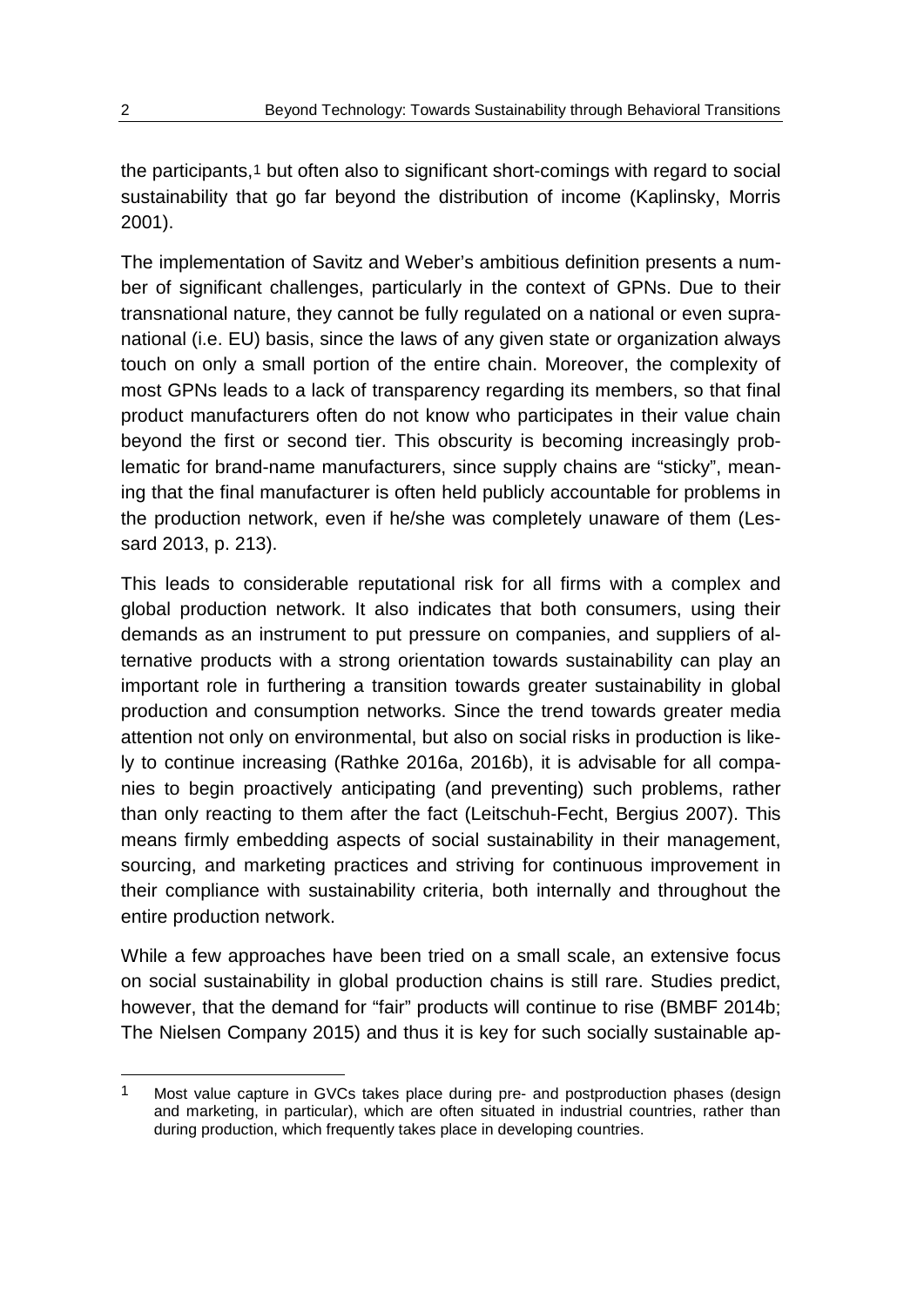proaches to disseminate so that firms can continue to stay competitive. While this transition process may initially be met with resistance, meeting the challenge early on will likely open up valuable opportunities in the future (BMBF 2014a; Henderson 2015).

From a theoretical perspective, comprehensive approaches to enshrine social sustainability in GPNs can be seen as a social innovation, which Howaldt and Schwarz define as follows:

"The substantive distinction between social and technical innovations can be found in their immaterial intangible structure. The innovation does not occur in the medium of technical artifact but at the level of social practice. A social innovation is [a] new combination and/or new configuration of social practices in certain areas of action or social contexts prompted by certain actors or constellations of actors in an intentional targeted manner with the goal of better satisfying or answering needs and problems than is possible on the basis of established practices" ((2010, p. 21)).

Furthermore, a shift from current operational practices in GPNs to more socially sustainable ones can be seen as a transition. These types of transitions are described in theories such as Technological Innovation Systems, Transition Management, Strategic Niche Management and the Multi-Level Perspective (Lachman 2013), of which we will focus primarily on the last of these.

More specifically, the aim of this paper is to present a heterodox and heuristic model to analyze what we will call behavioral transitions to sustainability (BTS), using a combination of the Multi-Level Perspective (MLP), Dialectic Issue Lifecycles (DILC) and two behavioral models. With strong roots in science and technology studies, transition theories like the MLP approach have to date had a strong focus on technological transitions. However, in the context of sustainability transitions, which often require a change in behavior (Kemp, van Lente 2011), technological innovations are not always an effective solution (Lachman 2013). Particularly in the context of social sustainability, which so far has been neglected in the field of sustainability transitions, the focus of transitions needs to be first and foremost on changing attitudes, behaviors and the criteria used for decision-making, rather than on changing the technology employed, both on the part of producers and consumers (Lachman 2013). The focus in BTS is therefore on social innovations that involve changing existing behaviors to address specific sustainability issues.

We suggest that an analysis using the birds-eye view approach provided by the MLP can lead to valuable insights for behavioral transitions to sustainability. However, as "an abstract analytical framework that identifies relations between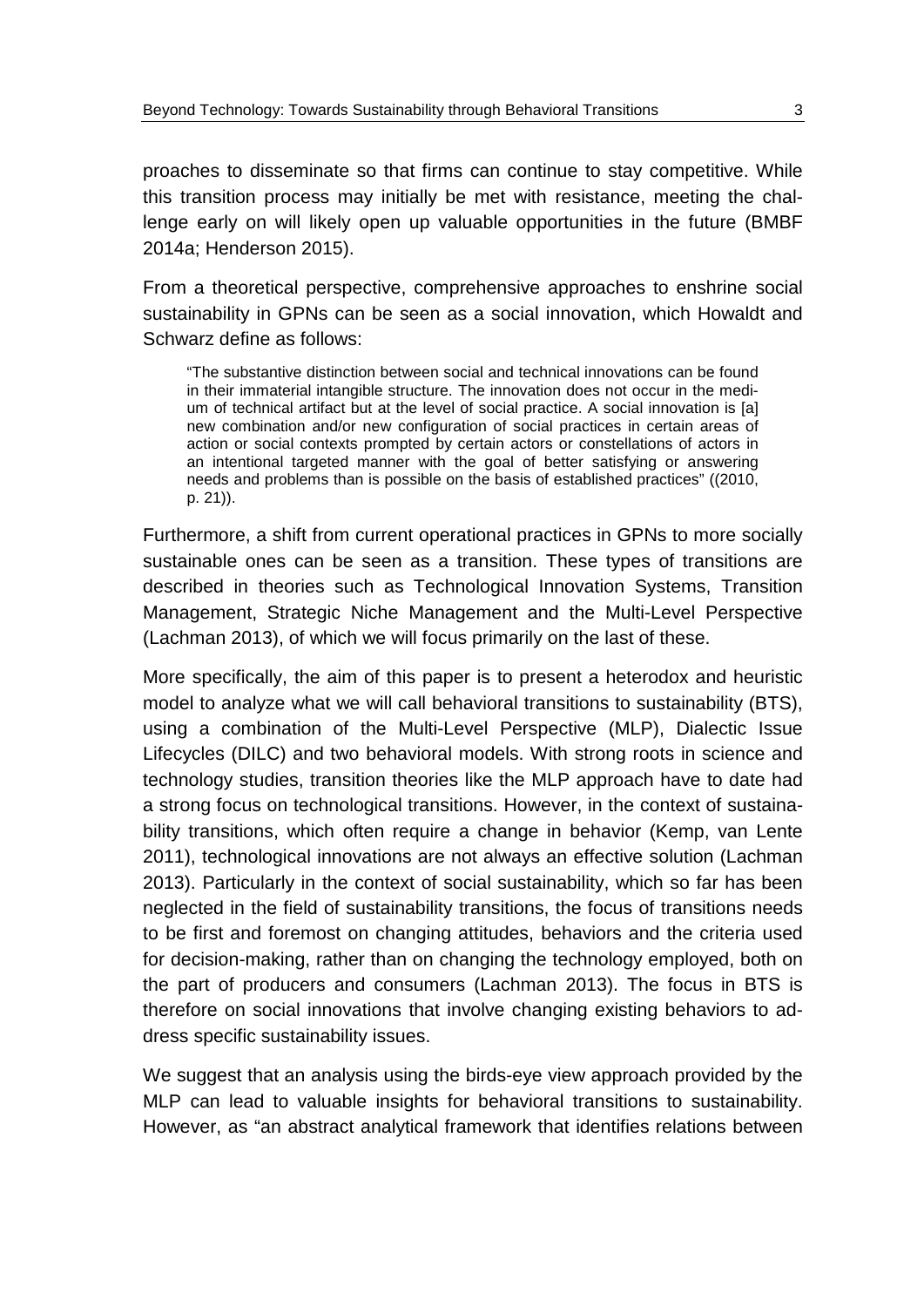general theoretical principles and mechanisms," (Geels, Schot 2010, p. 19) it cannot be used to study specific details of the processes and interactions taking place during a transition: complementary theories are needed to operationalize the MLP (Geels 2011). However, while a number of authors have applied Strategic Niche Management and/or Transition Management to concepts akin to BTS as they will be defined in Chapter [3.1](#page-22-0) (Morris et al. 2014; Rotmans, Fischer-Kowalski 2009), few studies have used the MLP for this purpose (Elzen et al. 2011 being a notable exception). This paper seeks to address this gap in the current literature by introducing a heterodox approach based on the MLP, the DILC model and two models of behavioral change to operationalize the analysis of behavioral transitions to sustainability.

The paper is structured as follows: Chapter [2](#page-8-0) provides an overview of the relevant theoretical background on the MLP, the DILC model and two models of behavioral change. Chapter [3](#page-21-0) defines behavioral transitions to sustainability in greater depth and presents a Behavioral Model of Sustainability Transitions. Finally, Chapter [4](#page-36-0) concludes and discusses further planned research.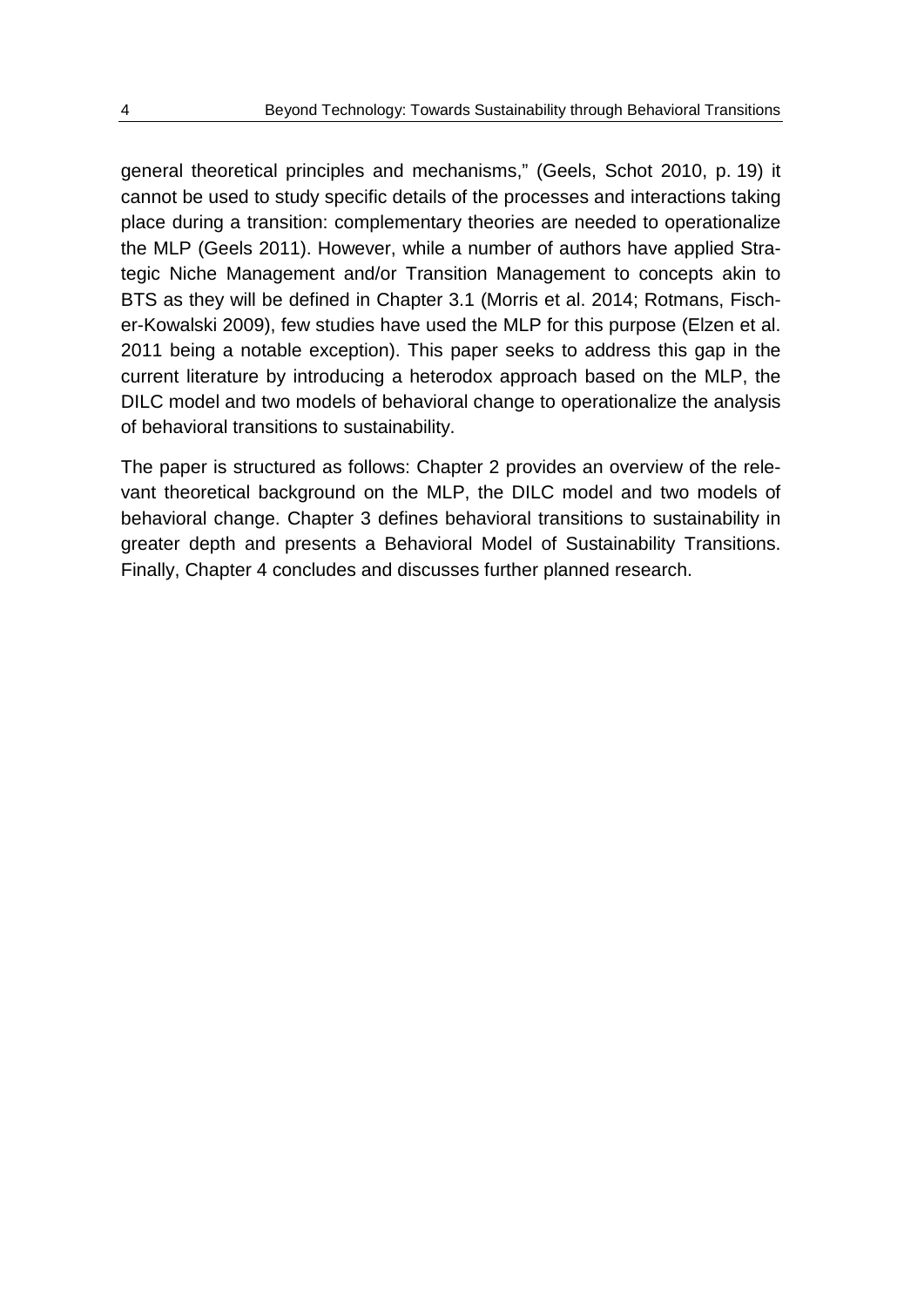# <span id="page-8-0"></span>**2 Theoretical Background**

This chapter will review the state of the art of those three theoretical constructs that form the foundation of the Behavioral Model of Sustainability Transitions. Section [2.1](#page-8-1) focuses on socio-technical transitions, the MLP, sustainability transitions and transition pathways. Section [2.2](#page-13-0) shows the evolution from Public to Dialectic Issue Lifecycles, including their recent empirical applications. Finally, Section [2.3](#page-17-0) introduces two related models of behavioral change, the stage model of self-regulated behavioral change (focusing on individuals) and the corporate comprehensive action determination model (focusing on companies).

## <span id="page-8-1"></span>**2.1 The Multi-Level Perspective on Socio-Technical Transitions (MLP)**

Socio-technical transitions "are seen as co-evolutionary processes, which take decades to unfold and involve many actors and social groups" (Geels 2012, p. 471). The Multi-Level Perspective on socio-technical transitions shown in Figure 1 shows a visual representation of these processes and consists of a three-tiered framework made up of the landscape, regime, and niche levels, where each level represents a "heterogeneous socio-technical configuration" (Geels, Schot 2010, p. 18).

#### *Socio-Technical Regimes*

At the center of the three levels is the socio-technical regime. As originally developed in the context of engineering, a regime is "the rule-set or grammar embedded in a complex of engineering practices, production process technologies, product characteristics, skills and procedures, ways of handling relevant artifacts and persons, ways of defining problems – all of them embedded in institutions and infrastructures" (Rip, Kemp 1998, p. 338). While technological regimes primarily involve engineers, socio-technical regimes can involve a much larger set of actors, including researchers, regulators, users and consumers, lobbyists and civil society. These groups interact based on clear and articulated rules and are, in various configurations, mutually dependent upon each other within the regime (Geels, Schot 2010, pp. 18–20). Because regimes are often complex constructs whose individual components have to be well-coordinated in order to function, they tend to be fairly stable. Their harmonization and continuity leads to path dependencies, so that the selection environment within the regime is strongly shaped by "webs of interdependent relationships with buyers, suppliers, and financial backers … and patterns of culture, norms and ideology"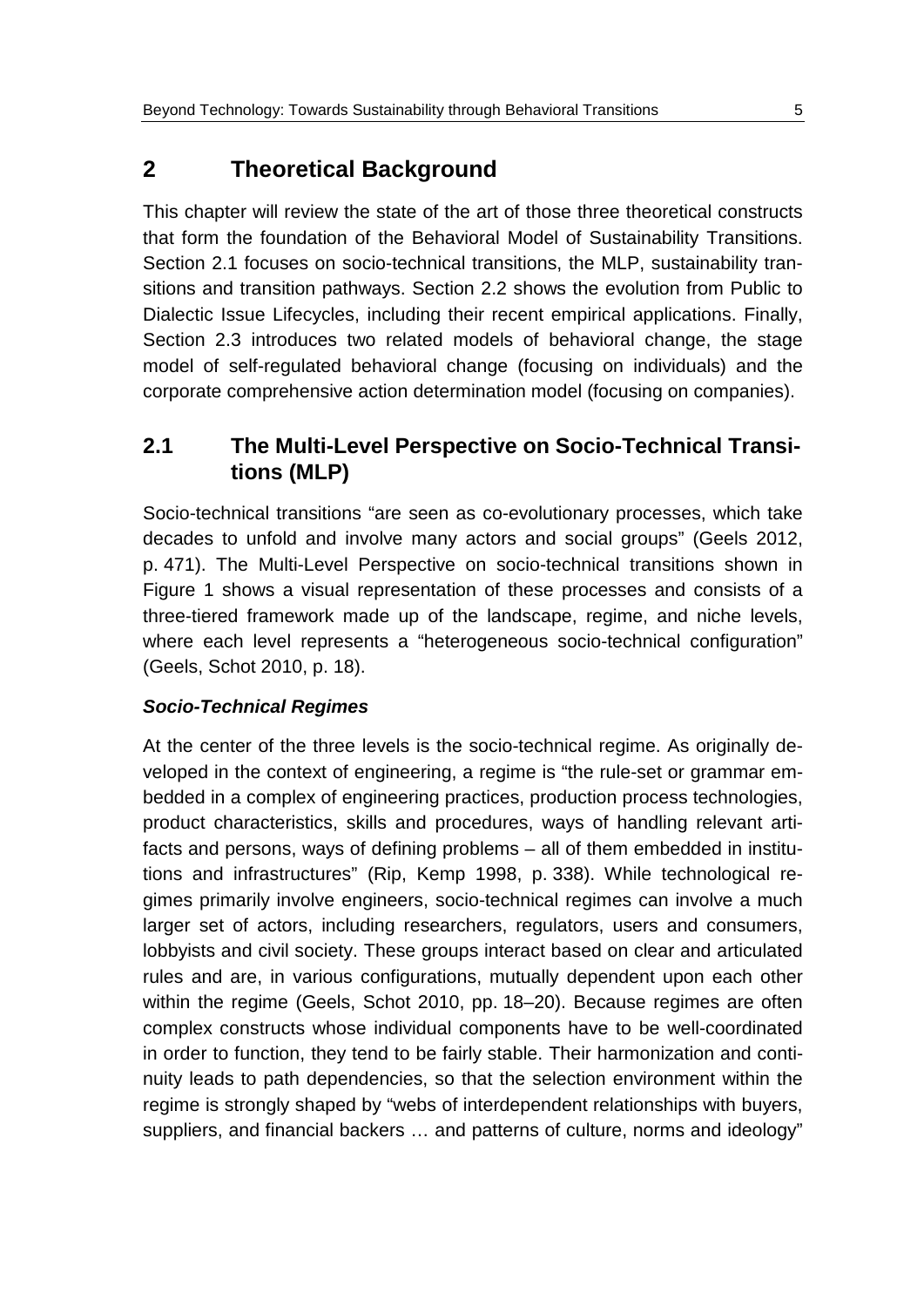(Tushman, Romanelli 1985, p. 177). This does not imply, however, that regimes cannot change; rather, they are characterized by a dynamic stability that allows for incremental adjustments, but is strongly resistant to major changes (Geels, Schot 2007, 2010).



#### <span id="page-9-0"></span>Figure 1: Multi-Level Perspective on Transitions (Geels, Schot 2010, p. 25)

#### *Niches*

Radical innovations, in turn, usually develop in niches that form at the bottom of the framework. Niches are spaces that "are protected or insulated from 'normal' market selection in the regime [and can thus] act as 'incubation rooms' for radical novelties" (Schot 1998; as cited in Geels 2002, p. 1261). They are not inherently part of the world, but rather come (and go) based on the creation and acceptance (or failure) of innovative ideas and activities: "niches do not pre-exist, waiting to be filled, they materialize as the product of organizational activity. Organizations do not … fortuitously fit into predefined sets of niche constraints; rather, they opportunistically enact their own operating domains" (Astley 1985, p. 234). Consequently, whether a niche will be successful or not cannot be predicted ahead of time, since the process is heavily actor-centric (Sarasvathy, Dew 2005): first, early niches are strongly shaped by the objectives, skills, values and identity of the entrepreneurs involved; second, success depends in no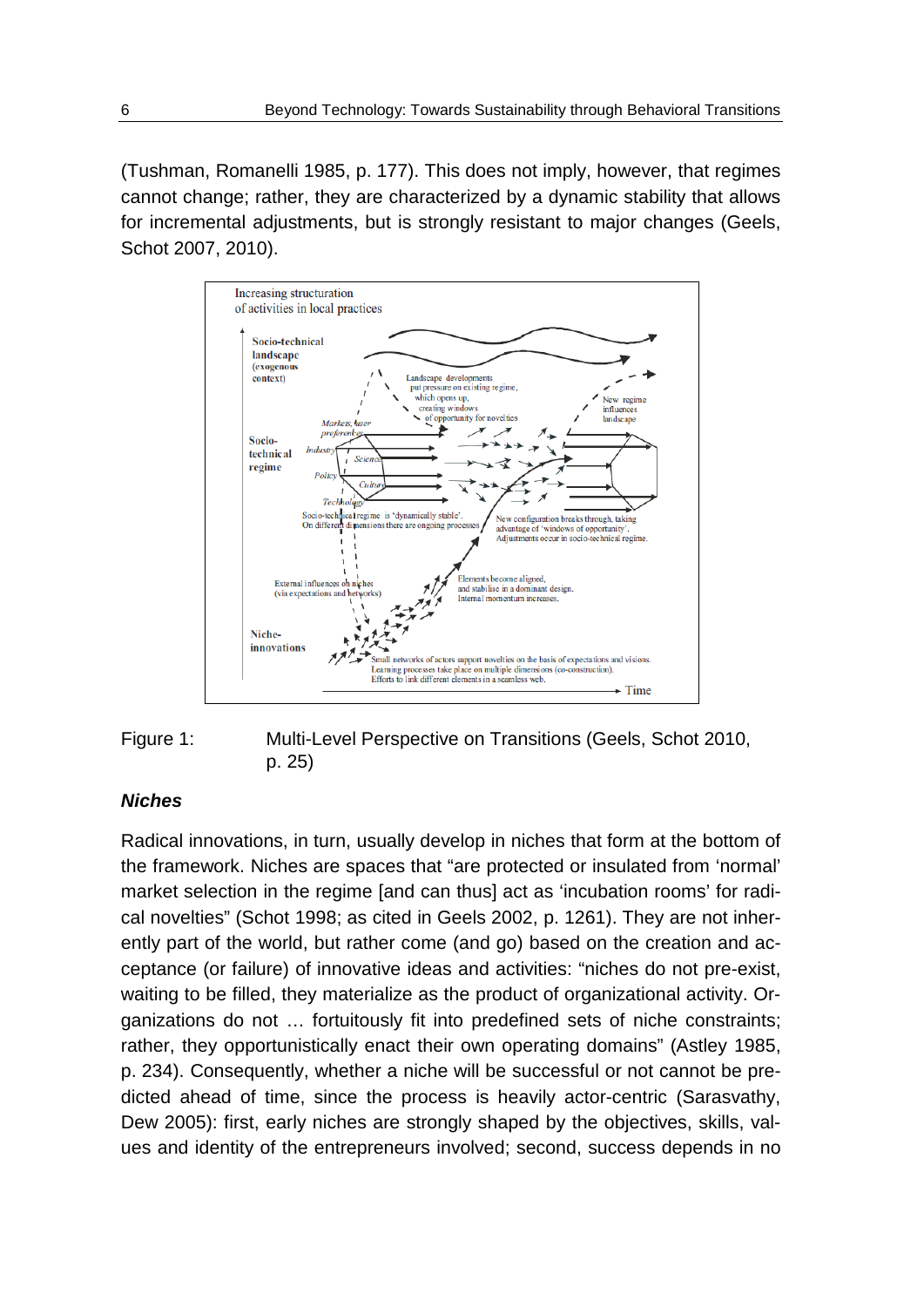small part on the willingness of various (external) stakeholder groups to support a new idea or process, commit to it for a potentially long period of uncertainty and accept the possibility of changes in the concept along the path of development.

Novelties that develop in niches are often suboptimal and not yet ready for large-scale deployment; instead, they are tested and improved within the safe confines of the niche until they are ready to be introduced to the market at large. This phase can last a long time – Geels and Schot suggest that two to three decades are quite realistic (2010) – and only a small number of these "hopeful monstrosities" (Goldschmidt 1933; as cited in Mokyr 1990) ever makes it out of the niche.

### *The Role of Co-Evolution in the MLP*

However, the difficulty of leaving the niche is not based only on characteristics of niche innovations. Regimes in the MLP are considered to be co-evolutionary, which means that there are reciprocal effects between the evolution of technologies and corresponding institutions and infrastructures in society, contributing significantly to the stability of existing regimes. Path dependencies are created and niche innovations are forced to compete not only against a mature technology, but also against the entire set of institutional rules, practices and organizational norms that are associated with it. Thus, "[t]he regime's cognitive, normative, and regulative institutions act to establish and reinforce stability and cohesion of societal systems" (Rotmans, Fischer-Kowalski 2009, p. 9), making it particularly difficult for niche innovations to break into the regime. In fact, such a development often requires that a number of factors outside of the niche and regime align, which is where the landscape level comes into play.

#### *Landscapes*

The 'socio-technical landscape' is "an external structure or context for interactions of actors" (Geels 2002, p. 1260) located above the regime. It consists of all of the factors that make up the environment within which a regime and niche exist, but that are not part of these levels. Examples of landscape factors can include the political environment, culture, and global grand challenges, such as climate change (Köhler 2011).

As can be seen in [Figure 1,](#page-9-0) the landscape exerts an influence both on regimes and niches and can, after a transition to a new regime, likewise be influenced by the new regime. However, the landscape changes much more slowly than re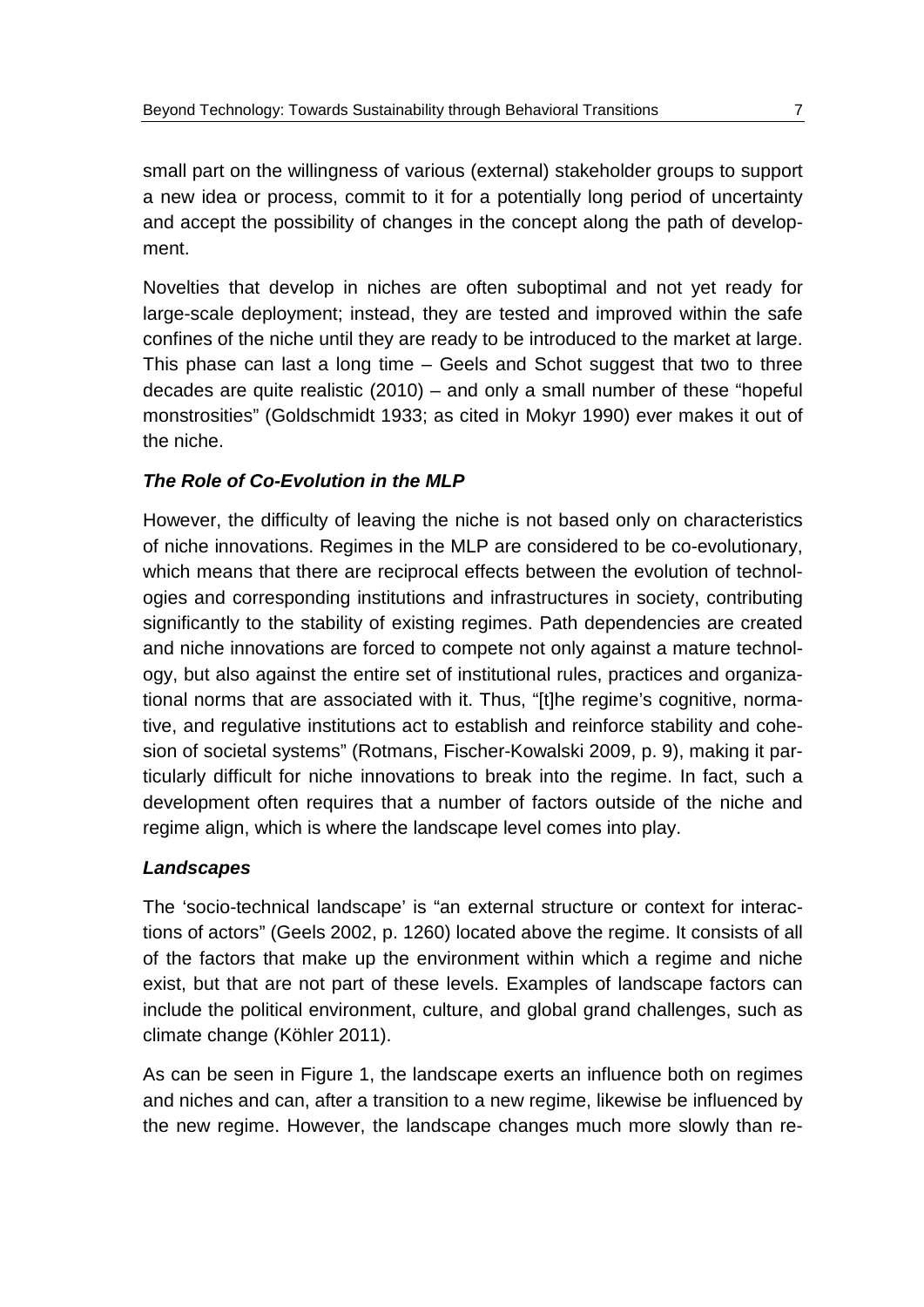gimes and niches, due to its size and internal interrelatedness: "Fluctuations in one trajectory (e.g. political cycles, business cycles, cultural movements, lifecycle of industries) are usually dampened by linkages with trajectories" (Geels, Schot 2010, p. 21). But when one change is particularly extreme or multiple related changes come together at the same time, these "changes in trajectories [can be] so powerful that they result in mal-adjustments, tensions, and lack of synchronicities" (Geels, Schot 2010, p. 21). These tensions can put pressure on the existing regime, leading to a 'window of opportunity', through which niche innovations can diffuse more widely. Often, this is the necessary external assistance that niche innovations require to break out of the niche.

#### *Sustainability Transitions*

The MLP originated in the realm of historical-technological analysis, most famously to analyze the transition from sailing ships to steamships (Geels 2002). More recently, scholars have begun to distinguish between historical transitions and sustainability transitions (Geels 2010; Smith et al. 2010; Lachman 2013). In contrast to historical transitions, which use hindsight to analyze transitions that have already taken place, sustainability transitions are more "purposive" (Geels 2011, p. 25) and forward-looking (Lachman 2013; Geels 2011; Kemp, van Lente 2011). They are also clearly goal-oriented: a concrete objective is set from the beginning and attempts are made to steer the transition towards that end.

Like all transitions, sustainability transitions usually encounter resistance from the existing regime, which is "stabilized by lock-in mechanisms" like previous investments, production processes, infrastructure systems, skill sets, built-up tacit knowledge and laws and regulations (Geels 2010, p. 495). Many realms where questions of sustainability are particularly pressing are dominated by large firms with corresponding economies of scale and complementary assets, such as advanced skills and extensive networks. Moreover, since sustainability is a collective good, achieving it often does not bring immediate individual benefits, meaning that sustainable products often perform worse on price/performance aspects than do conventional products. All of these factors combine to give the proponents of a stable regime a significant advantage over those actors who create niche innovations (Geels 2011). The path dependence that results from these lock-in mechanisms thus makes sustainability transitions complex and multi-dimensional processes whose success depends on a large number of interrelated factors being just so at the right time.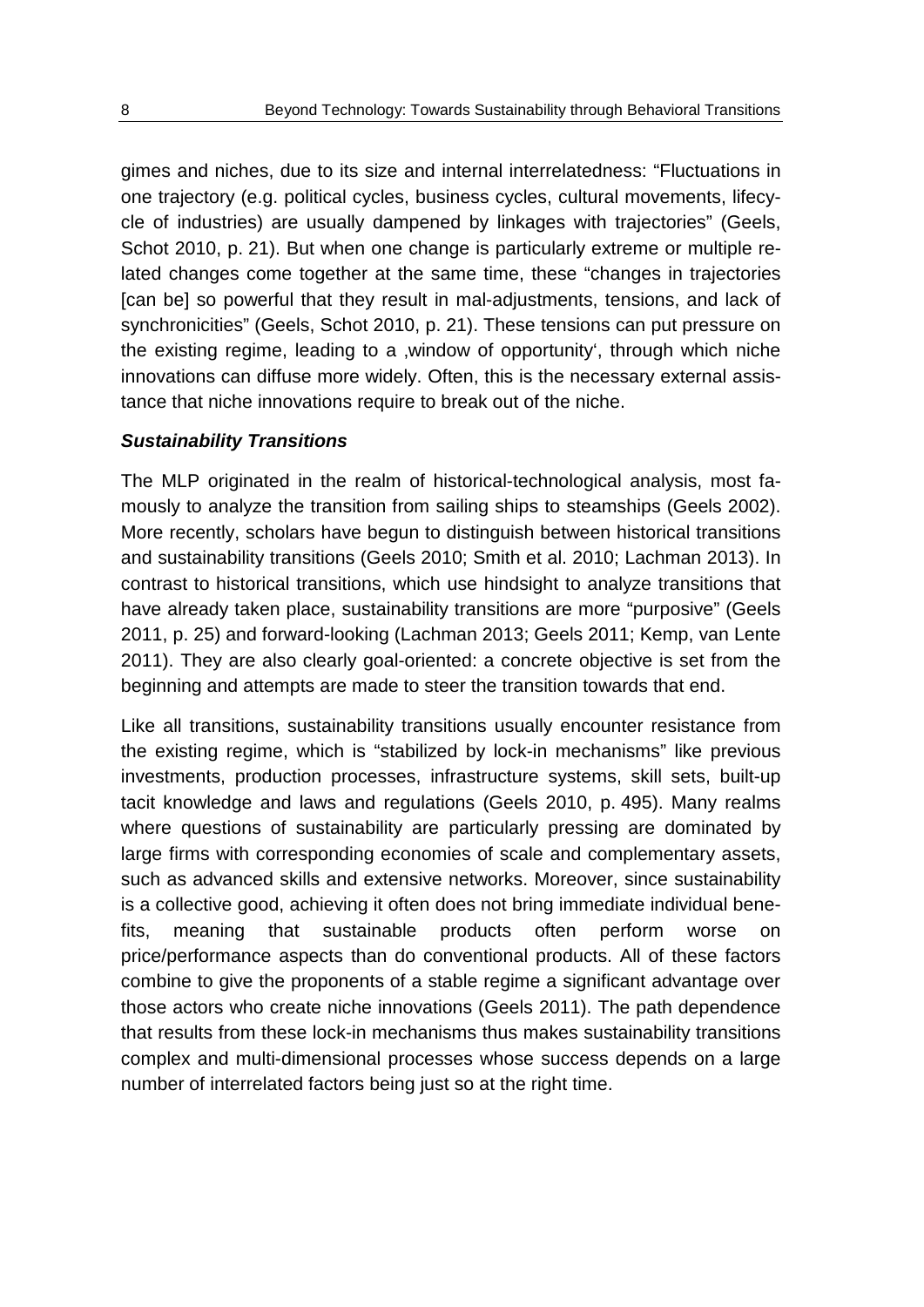#### *Transition pathways*

To clarify the process of diffusion when a window of opportunity opens up, Geels and Schot have defined four different transition pathways: transformation, de-alignment and re-alignment, technological substitution and reconfiguration (2007). This is to say that not all transitions take place identically. Geels and Schot have identified two key variables that determine which transition pathway is expected to apply in a given scenario: the timing and nature of interactions between the three MLP-levels.

As described above, when the regime experiences enough pressure from the landscape, a window of opportunity opens up for niche innovations. The level of maturity attained by a niche innovation at this point in time plays a key role in determining the course of the remaining transition. While innovation maturity is a subjective concept,

"the following proxies [have been suggested] as reasonable indicators for the stabilisation of viable niche-innovations that are ready to break through more widely: (a) learning processes have stabilised in a dominant design, (b) powerful actors have joined the support network, (c) price/performance improvements have improved and there are strong expectations of further improvement (e.g. learning curves) and (d) the innovation is used in market niches, which cumulatively amount to more than 5% market share" (Geels, Schot 2007, p. 405).

If the innovation is ready to be rolled out to a larger and more competitive market, it can take advantage of the window of opportunity and diffuse more widely. On the other hand, if the innovation is still in the early stages of development and still dependent on the protective nature of the niche, the window of opportunity may close prior to successful diffusion.

In either scenario, the second important factor in determining the transition pathway is the nature of the interaction between niche innovations and the current regime: "Niche-innovations have a *competitive* relationship with the existing regime, when they aim to replace it. Niche-innovations have *symbiotic* relationships if they can be adopted as competence-enhancing add-on in the existing regime to solve problems and improve performance" (Geels, Schot 2007, p. 406, sic, emphasis in the original).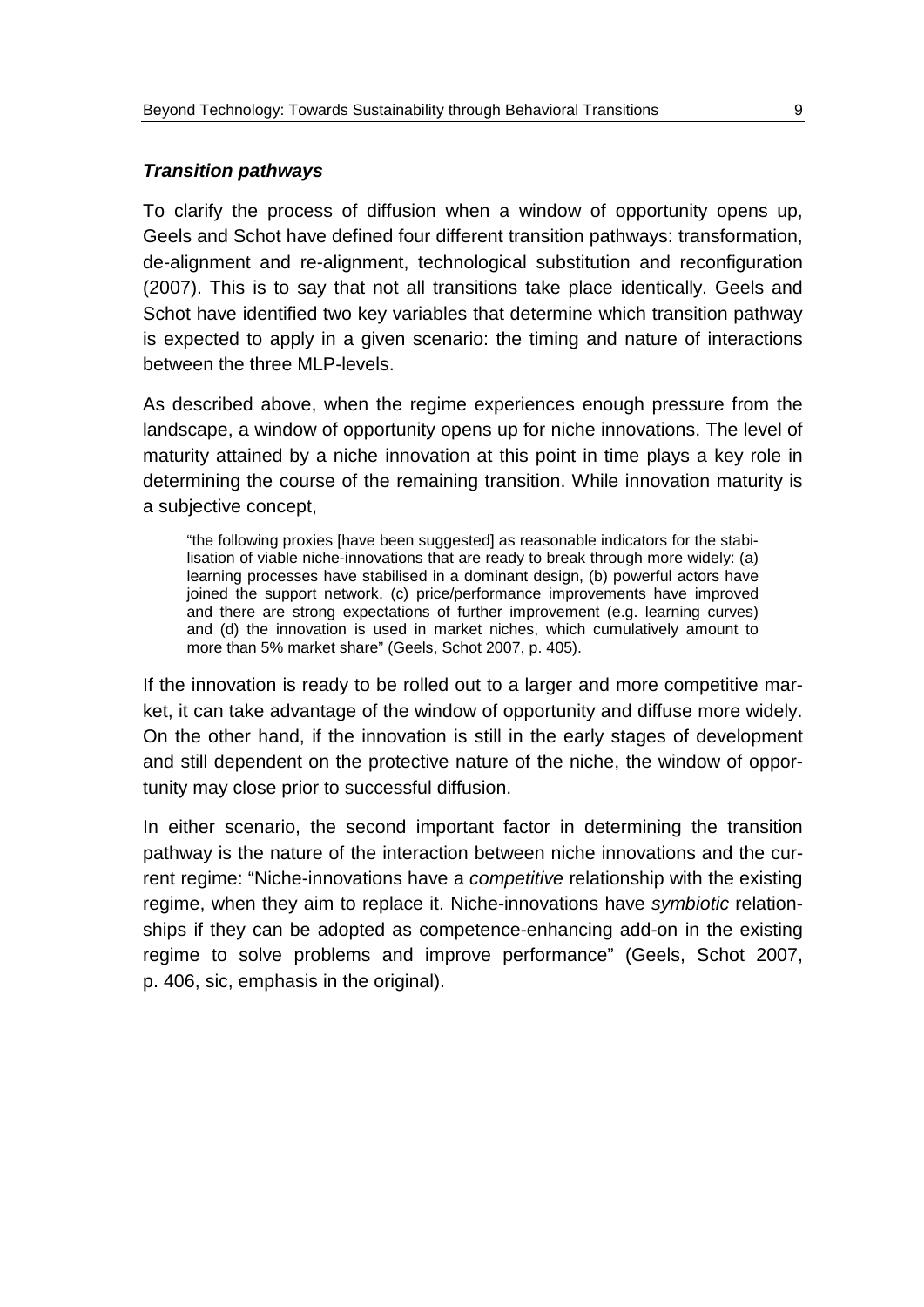|                    |          | Nature of interaction      |                                           |  |
|--------------------|----------|----------------------------|-------------------------------------------|--|
|                    |          | Symbiotic                  | Competitive                               |  |
| Status of<br>niche | Immature | Transformation<br>pathway  | De-alignment and re-<br>alignment pathway |  |
| innovation         | Mature   | Reconfiguration<br>pathway | Technological<br>substitution pathway     |  |

<span id="page-13-1"></span>Table 1: Overview of transition pathways

Using the different possible manifestations of these two variables, four distinct transition pathways emerge, as can be seen in [Table 1.](#page-13-1)

## <span id="page-13-0"></span>**2.2 Dialectic Issue Lifecycle (DILC) Model**

The Dialectic Issue Lifecycle Model arose out of the Public Issue Lifecycle, which examines the development of public responses to a specific trigger event or issue. In this context, 'issues' are defined as "social problems that may exist objectively but become 'issues' requiring managerial attention when they are defined as being problematic to society […] by a group of actors or stakeholders [...] capable of influencing either governmental action or company policies" (Mahon, Waddock 1992, p. 20). This implies that, first, social problems can exist without becoming issues and second, there is a developmental process necessary to turn social problems into issues.

This process is represented by the Public Issue Lifecycle [\(Figure 2\)](#page-14-0), which shows changes in public awareness and concern with regard to a particular issue over a period of time. The cycle, as it is shown here, consists of four phases, beginning with a trigger event that leads to an expectational gap (Gap Phase) and ending either in a resolution of the issue (Litigation Phase) or, in the case of failure to resolve the issue, alternately in intensified concern or apathy amongst the public (Coping Phase).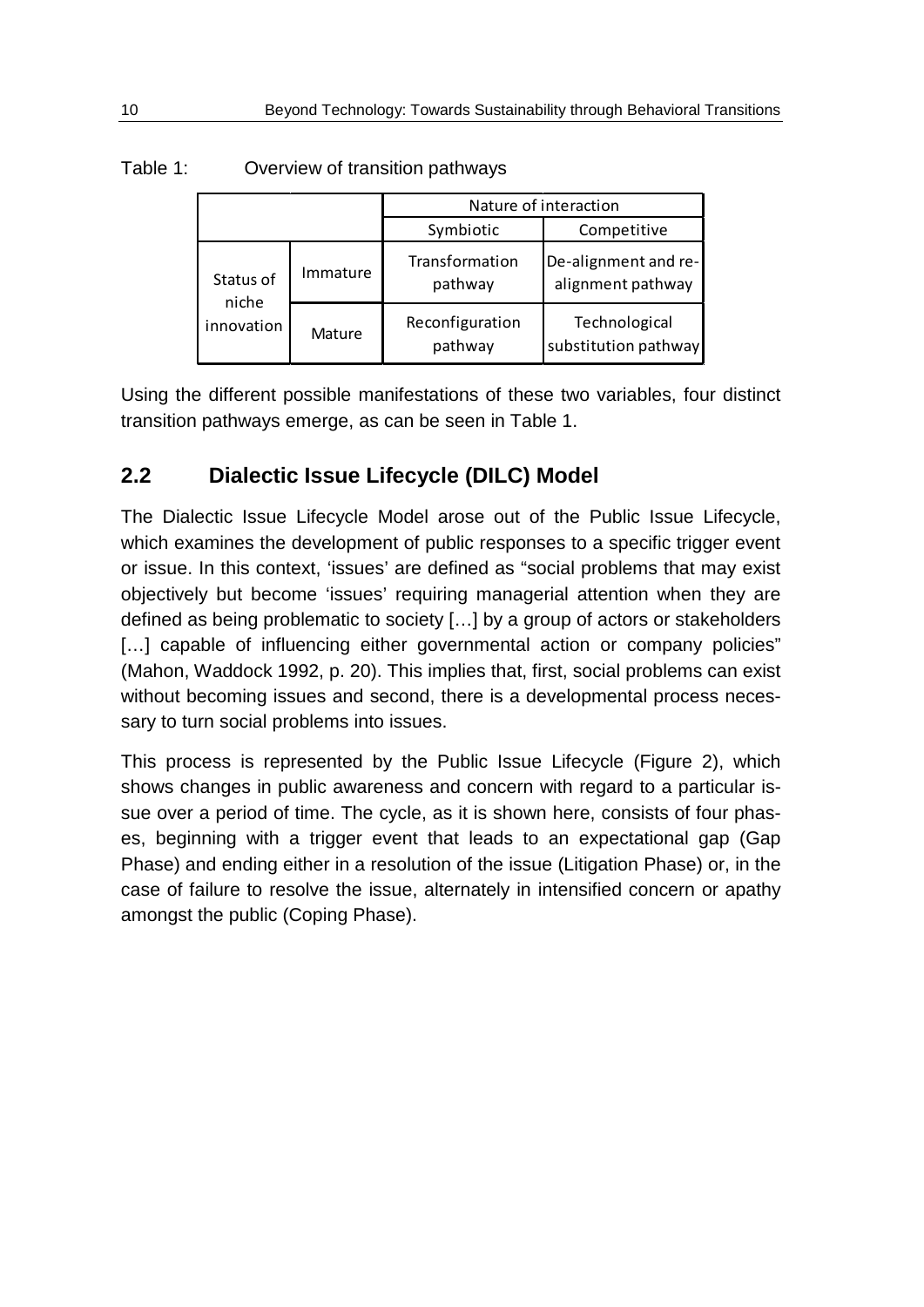

#### <span id="page-14-0"></span>Figure 2: Public Issue Lifecycle (Waddock, Rivoli 2011, p. 91)

To describe company reactions to a particular issue throughout the lifecycle, Waddock and Rivoli cite a quotation by Gandhi: "First they ignore you, then they laugh at you, then they fight you, then you win" (Mahatma Gandhi, as cited in Waddock, Rivoli 2011, p. 87). Thus, in the first two phases, companies try to downplay an issue, in the third phase they become defensive, and in the final phase, they acquiesce and change their behavior in accordance with the issue of concern, perhaps even discovering new business opportunities in the process (Henderson 2015).

Building upon this Public Issue Lifecycle, Geels and Penna have created the Dialectic Issue Lifecycle (DILC) model, which "conceptualizes the co-evolution between the dynamics of a societal problem ('issue lifecycle'), in terms of social and political mobilization processes leading to pressures on an industry, and the dynamics of industry responses, including technical innovation and broader corporate strategies" (Penna, Geels 2015, p. 1030). The authors elaborate the model in a series of case studies analyzing corporate behavioral changes that result from public 'issue pressures' (Penna, Geels 2012, 2015; Geels, Penna 2015). They first introduce the descriptor 'dialectic' to the name to draw attention to the pressures in the model resulting from opposing views and opinions held by various actors involved in the issue lifecycle (Penna, Geels 2012). This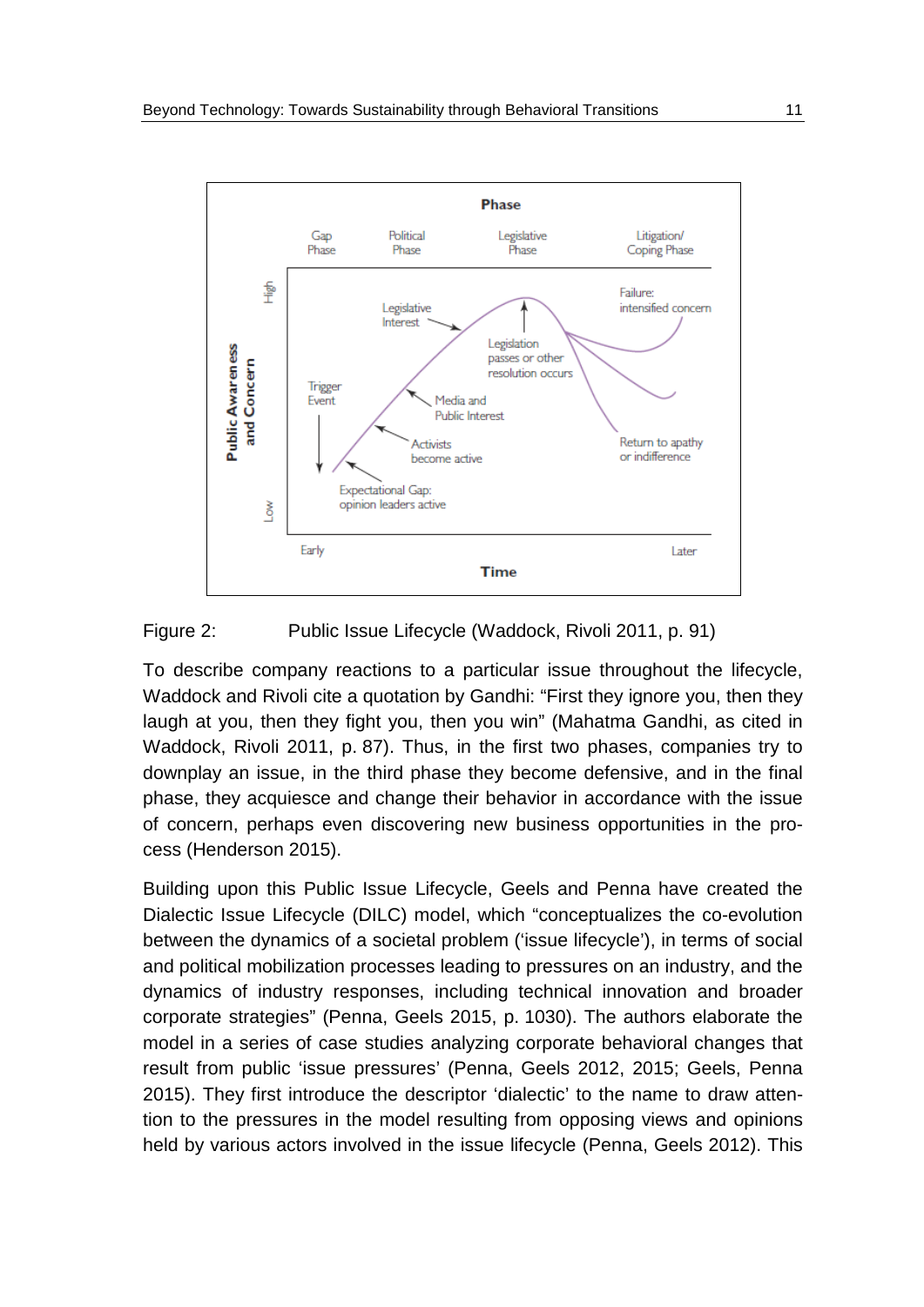conflict is further illustrated by the structure of their five phases, which each include 'problem-related pressures' and corresponding 'industry responses' (Geels, Penna 2015). A summary of the five phases can be found in [Figure 3.](#page-15-0)

| <b>Phases</b>                                                                                   | Dynamics of societal 'problems' and associated 'pressures'                                                                                                                                                                            |                                                                                                                                                                                              | Dynamics of 'solutions' and strategies of incumbent industries                                                                                                                                                                                                      |                                                                                                                                                                                                                                                                                                                               |  |
|-------------------------------------------------------------------------------------------------|---------------------------------------------------------------------------------------------------------------------------------------------------------------------------------------------------------------------------------------|----------------------------------------------------------------------------------------------------------------------------------------------------------------------------------------------|---------------------------------------------------------------------------------------------------------------------------------------------------------------------------------------------------------------------------------------------------------------------|-------------------------------------------------------------------------------------------------------------------------------------------------------------------------------------------------------------------------------------------------------------------------------------------------------------------------------|--|
|                                                                                                 | Socio-political pressures                                                                                                                                                                                                             | <b>Economic pressures</b>                                                                                                                                                                    | Socio-cultural, and political<br>strategies                                                                                                                                                                                                                         | <b>Technology and innovation</b><br>strategies                                                                                                                                                                                                                                                                                |  |
| 1: Problem emergence,<br>and industry neglect                                                   | The problem first emerges<br>when activist groups articulate<br>concerns. Uncertainty about<br>causes and consequences gives<br>rise to sense-making.                                                                                 | No specific pressure from task<br>environment.                                                                                                                                               | Incumbent firms do not<br>recognize the problem, or<br>downplay its importance.                                                                                                                                                                                     | No technology strategy is<br>deployed in response to the<br>issue.                                                                                                                                                                                                                                                            |  |
| 2: Rising public<br>concerns, and<br>defensive industry<br>responses                            | Activists create a social<br>movement that pushes the<br>issue onto public agendas.<br>Increasing public worries<br>create pressures on<br>policymakers who express<br>concerns and create<br>committees (symbolic actions).          | Relative regime outsiders (e.g.<br>suppliers, foreign firms, new<br>entrants) begin to develop<br>technical solutions.                                                                       | If further denial of the problem<br>damages reputations, firms<br>defend themselves by creating<br>a closed industry front that<br>contests claims from social<br>movements and lobbies<br>policymakers.                                                            | Firms may develop<br>incremental technologies that<br>stay within the bounds of the<br>existing regime.                                                                                                                                                                                                                       |  |
| 3: Political<br>debates/controversies.<br>and defensive<br>hedging                              | Rising public attention pushes<br>the problem onto policy<br>sub-system agendas, leading to<br>formal hearings and<br>investigations.                                                                                                 | Alternatives may find a<br>foothold in small market<br>niches linked to 'moral<br>consumers'.                                                                                                | Industry actors argue that<br>regulations are not necessary,<br>because they will 'voluntarily'<br>implement (incremental)<br>solutions. They may also<br>emphasize costs or technical<br>complexity.                                                               | Incumbents publicly portray<br>radical solutions as unfeasible.<br>For defensive reasons.<br>however, industry actors may<br>hedge and privately explore<br>radical solutions in<br>laboratories.                                                                                                                             |  |
| 4: Formation and<br>implementation of<br>substantive policy,<br>and industry<br>diversification | <b>Escalating public concerns</b><br>pushes the problem onto<br>macro-political agendas where<br>politicians may introduce<br>radical legislation. This is<br>followed by policy<br>implementation by<br>administrative agencies.     | Regime outsiders lead<br>developments targeted at the<br>growing (but limited) 'moral<br>consumer' market segment.<br>However, concerns do not (yet)<br>spill over to mainstream<br>markets. | Firms and industry<br>associations contest the<br>formation and implementation<br>of radical policies. First-mover<br>firms may, however, argue for<br>tougher regulations to raise<br>costs for competitors.                                                       | Firms diversify and increase<br>R&D investments in radical<br>alternatives. Individual firms<br>embrace the new technology<br>more enthusiastically to<br>'jockey for position' in the<br>expectation of growing<br>markets. This could cause.<br>cracks in the closed industry<br>front and lead to an 'innovation<br>race'. |  |
| 5: Spillovers to the task<br>environment, and<br>strategic<br>reorientation                     | The problem may lead to new markets when public<br>discourses lead to changes in mainstream consumer<br>preferences or when regulators substantially change<br>economic frame conditions (through taxes, incentives,<br>legislation). |                                                                                                                                                                                              | To take advantage of economic opportunities, incumbents<br>reorient towards the new technology and markets.<br>Addressing the problem also becomes part of the<br>industry's core beliefs and mission, leading to further<br>transformation of the industry regime. |                                                                                                                                                                                                                                                                                                                               |  |

#### <span id="page-15-0"></span>Figure 3: Summary of DILC phases (Penna, Geels 2015, p. 1032)

In their second elaboration of the model, the authors argue that the lifecycle, as previously described, is too linear and that many issue lifecycles are of a more cyclical nature, where issues can move back and forth between different phases repeatedly before any type of end point (resolution or failure of the issue) is reached (Geels, Penna 2015).

In their final elaboration of the model, Penna and Geels introduce a combined quantitative/qualitative approach. Four proxies are used to measure issue awareness for various actor groups:

• public attention is measured through a media analysis (keyword-based *LexisNexis* searches);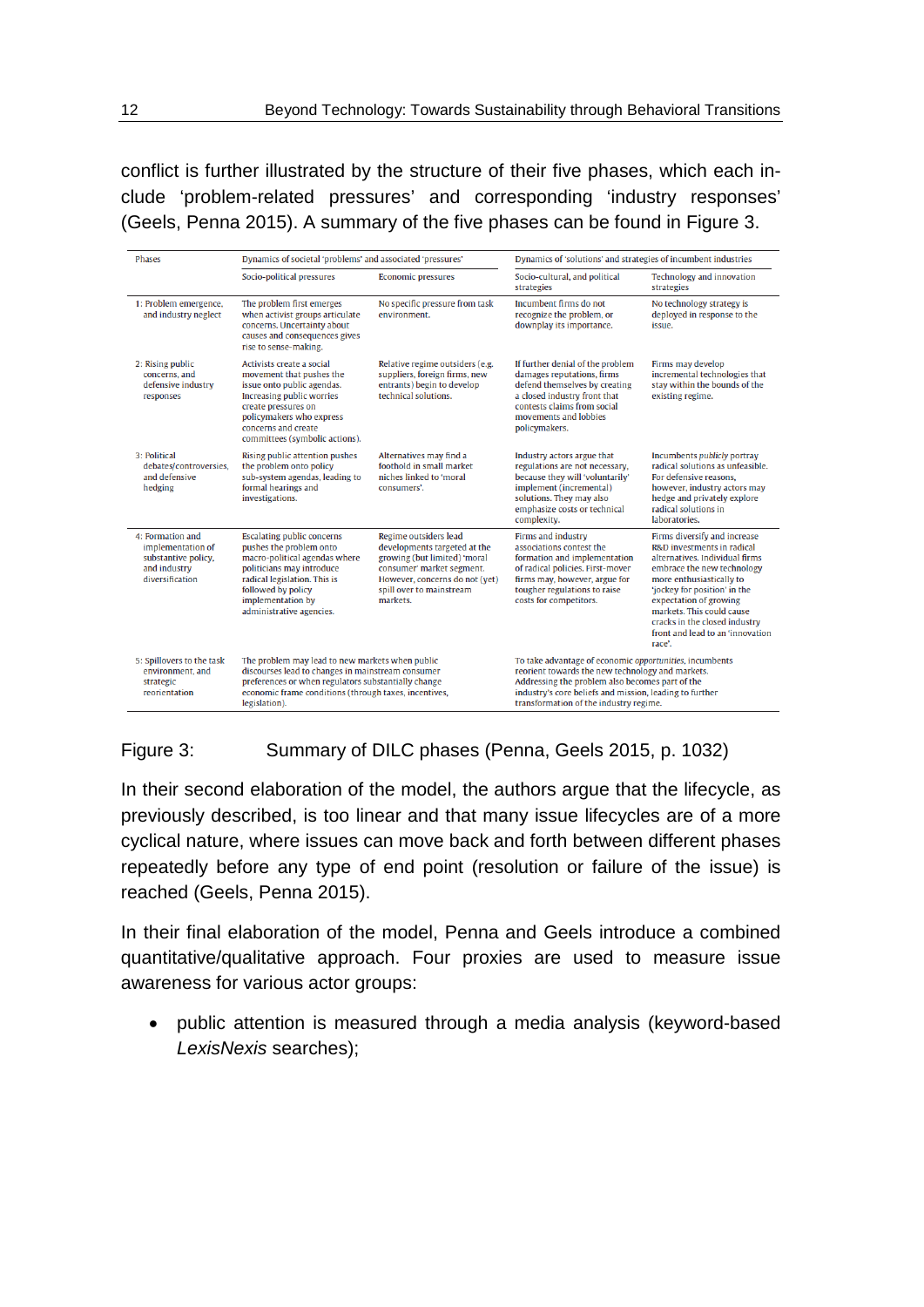- similarly, political attention is assessed using *HeinOnline* searches in the *Congressional Record* and *Federal Register*;[2](#page-16-1)
- industry attention is measured twofold: first, through a keyword-based article count in an industry magazine, and
- second, technical developments are taken into account through patent analysis (Penna, Geels 2015, p. 1033).

The quantitative data is used to identify sub-periods in the 33-year period of the case study, which are matched with major events identified from literature (both specific to the issue at hand (internal) and tangentially relevant (external)). Causality is then examined more closely using a longitudinal qualitative case study that aims to create a "comprehensive multi-dimensional analysis" of the issue and corporate responses (Penna, Geels 2015, p. 1034) that is in part based on the Triple Embeddedness Framework (TEF) shown in [Figure 4.](#page-16-0)



#### <span id="page-16-0"></span>Figure 4: Triple Embeddedness Framework (TEF) (Geels 2014, p. 266)

While the TEF is related to the MLP, it focuses primarily on the industry regime and includes niche and landscape actors only indirectly insofar as they impact this industry regime at the center of the model. It thus takes on a mesoperspective, whereas the MLP allows for both a macro-perspective (landscape level) and a micro-perspective (niche level).

 $\overline{a}$ 

<span id="page-16-1"></span><sup>2</sup> The paper specifically focuses on the American automobile market.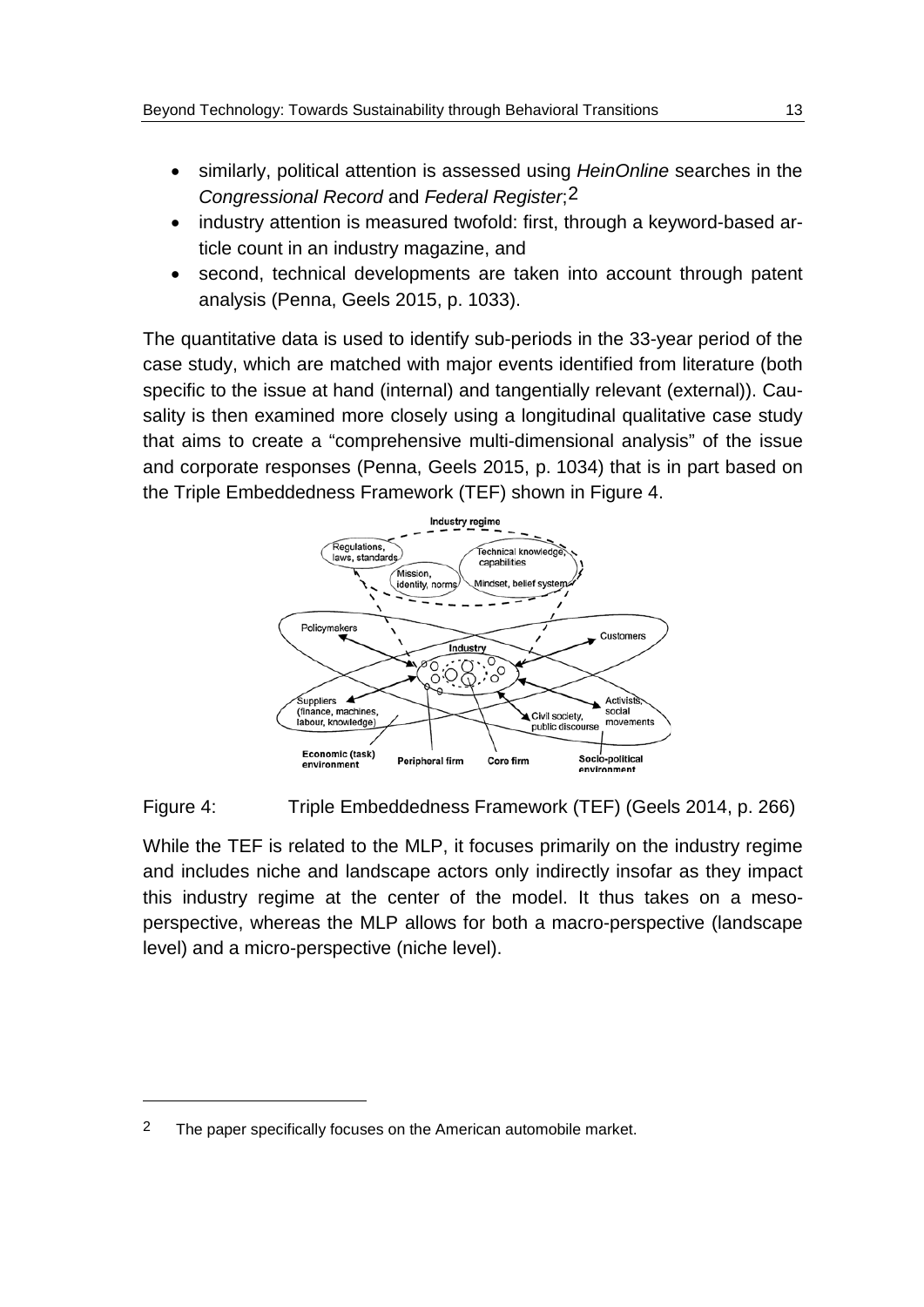### <span id="page-17-0"></span>**2.3 Models of Behavioral Change: SSBC and Corporate CADM**

An increase in sustainability necessarily requires a change in behavior, both on the part of individuals and corporations. While corporations are made up of individuals, their collective structure and internal routines and processes must be taken into consideration when analyzing behavioral changes, which is why two separate – but closely related – behavioral models will be discussed below, one for individuals and one for corporations. Both models build upon foundations from the psychology of environmental decision-making and behavior, including Ajzen's theory of planned behavior (TPB) (Ajzen 1991) and Schwartz and Howard's norm-activation model (NAM) (Schwartz, Howard 1981; see Klöckner 2013 for a detailed review). The TPB assumes that an intention leads to a behavior and that this intention is based on attitude, norms and perceived behav-ioral control (PBC).<sup>[3](#page-17-1)</sup> The NAM extends the TPB and specifically models helping behavior, which takes place when pre-existing norms become 'activated'. This activation process requires the following four conditions to be met:

"(1) a person needs to be aware of the need for help  $[...](2)$  a person needs to be aware of the consequences [of] a certain behaviour […] (3) a person needs to accept responsibility for his or her actions […] and (4) a person has to perceive himor herself as capable of performing the helping action, which is a construct comparable to perceived behavioural control" (Klöckner 2013, p. 1030),

which then lead to the activation of the personal norm and consequently a specific (change in) behavior. These and other similar theories thus focus primarily on the process of forming an intention (or activating the personal norm) and assume that the corresponding behavior then follows automatically. However, a number of studies have shown that this assumption does not reliably hold true and "that intervention techniques targeting the intention determinants attitude and [perceived behavioral control (PBC) have] negligible effects on actual behavior" (Bamberg 2013, p. 151).

-

<span id="page-17-1"></span><sup>&</sup>lt;sup>3</sup> PBC is defined as "people's perception of the ease or difficulty of performing the behavior of interest" (Ajzen 1991, p. 183).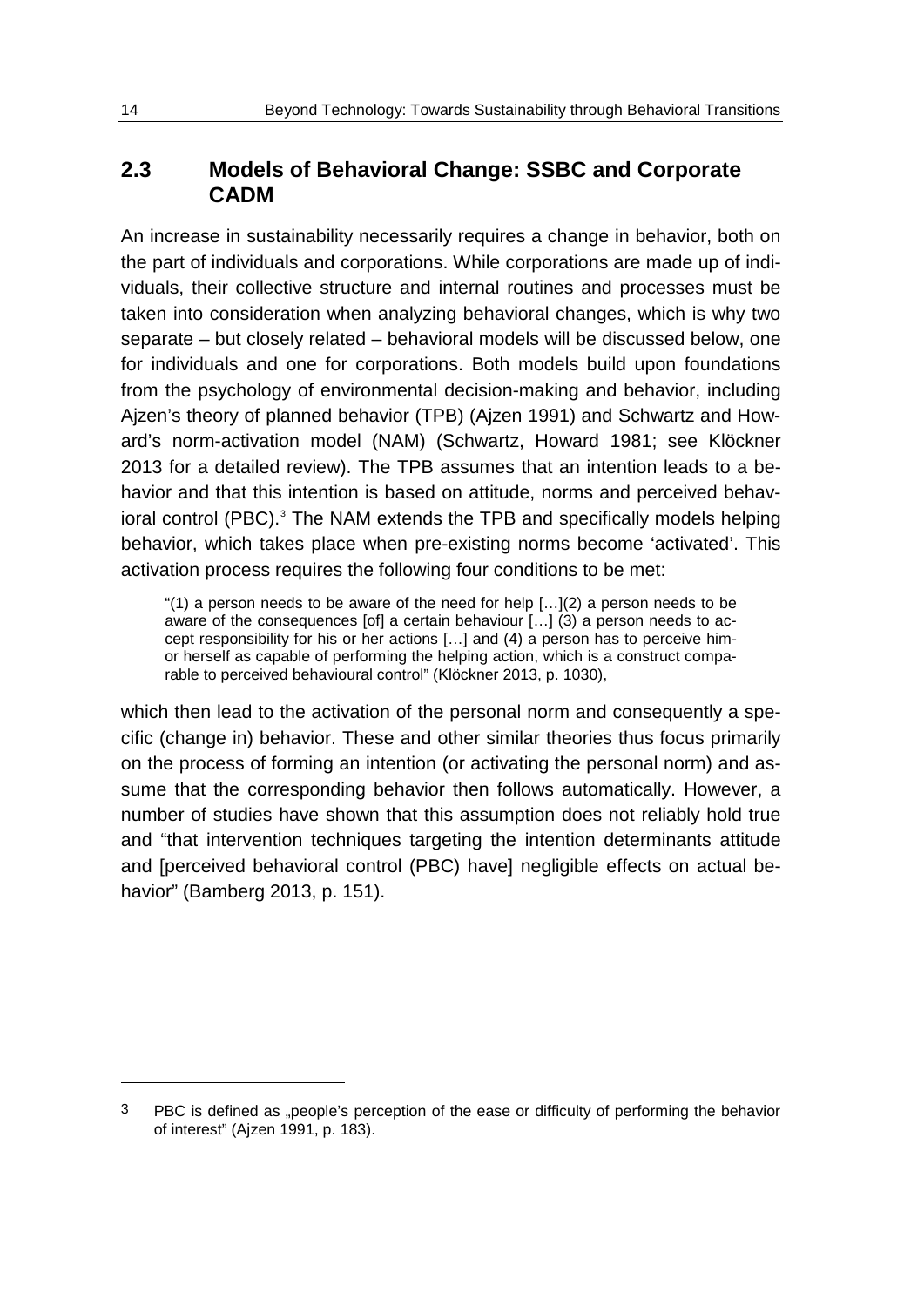

### **2.3.1 Stage model of self-regulated behavioral change (SSBC)**

#### <span id="page-18-0"></span>Figure 5: Stage model of self-regulated behavioral change (Bamberg 2013, p. 153)

With regard to individuals, one suggested explanation for this discrepancy is that "events like unforeseen barriers/temptations or simply forgetting the intention may interrupt the intention-behavior relation," so that an actual change in behavior requires an individual to pass through a series of sequential steps or stages, from the recognition of a problem through the identification of a possible solution and finally the implementation of said solution in the form of an action (Bamberg 2013, pp. 151–152). Along the way, various factors influence the success or failure of this undertaking: [Figure 5](#page-18-0) shows the stage model of selfregulated behavioral change (SSBC model), including four different stages (predecision, preaction, action and postaction) and the processes that take place within each stage.

The basic assumption of the stage model is that people generally act in a habitual manner and only change their behavior if such a change is specifically motivated (Bamberg 2013). Since the predecisional stage is closely modeled on the NAM, which is a model of altruistic behavior (Schwartz, Howard 1981), the motivation in this case is that a person realizes that his/her personal behavior has or may have negative consequences on others (development of problem awareness) and assigns herself responsibility for it. This assignment of responsibility leads both to negative emotions (such as guilt) and/or reputational concerns if the behavior or negative consequences are seen to break with accepted social norms. Either of these responses can activate a 'personal norm', which is a perceived moral obligation to help others in a given situation (Klöckner 2013). The activation of the personal norm leads to the formation of a goal intention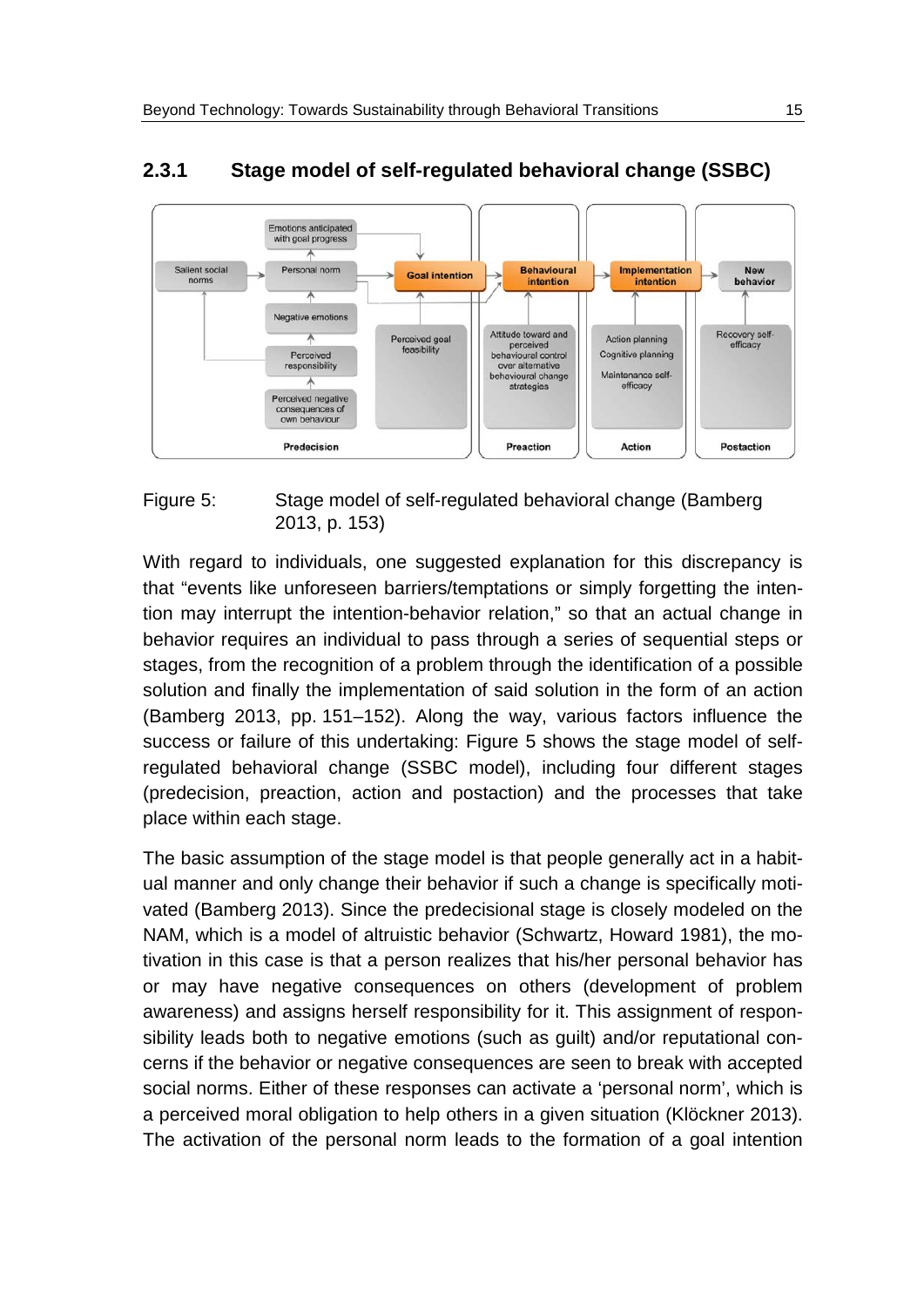and, if the goal appears feasible, the person commits herself fully to it. If, on the other hand, the accomplishment of the goal seems unlikely, she "will probably choose 'escape' as the best strategy to reduce negative feelings, for example, by denying personal responsibility" (Bamberg 2013, p. 153).

Once a goal intention has been formed, the person must decide how to accomplish this goal. This process takes place in the preactional stage, where advantages and disadvantages of different behavioral options, including perceived behavioral control, are weighed against each other. When a behavioral intention has been set, the action can be performed in the appropriate situation (action stage). In the postaction stage, the individual evaluates the action and its outcomes and decides how to handle the given situation in the future.

## **2.3.2 Corporate comprehensive action determination model (C-CADM)**

With regard to organizational behavioral change, only the TPB had been applied to corporations up until recently, thus neglecting both the role of personal norms and other relevant factors, such as habits and routines that are essential in structuring a firm's day-to-day operations. To address this gap in the literature, Lülfs and Hahn modified Klöckner's comprehensive action determination model (CADM) (Klöckner 2013), which is quite similar to the SSBC, to create a corporate version that will be referred to as the C-CADM here (corporate comprehensive action determination model) and can be seen in [Figure 6](#page-20-0) (Lülfs, Hahn 2014).

The C-CADM is not shown as a stage model,<sup>[4](#page-19-0)</sup> meaning that unlike in the SSBC, time is not shown as an explicit component. Instead, however, the C-CADM includes habitual processes and organizational routines. Habits are an implicit part of the underlying assumptions of the SSBC, but do not show up explicitly in the model. Organizational routines, on the other hand, exist only in corporations: Lülfs and Hahn posit that

in the corporate context, […] individual habits are molded by organizational routines […]. These routines are included in organizational culture as they are linked to "higher order" corporate assumptions and values […]. They can have a fundamental impact on sustainable behavior in companies because they determine and require (interdependent) individual routines and habits (carried out by multiple actors)" (Lülfs, Hahn 2014, p. 54).

-

<span id="page-19-0"></span><sup>4</sup> Note that the numbers in Figure 5 do not indicate an order of steps, but are rather references to the textual explanations in the work of Lülfs and Hahn.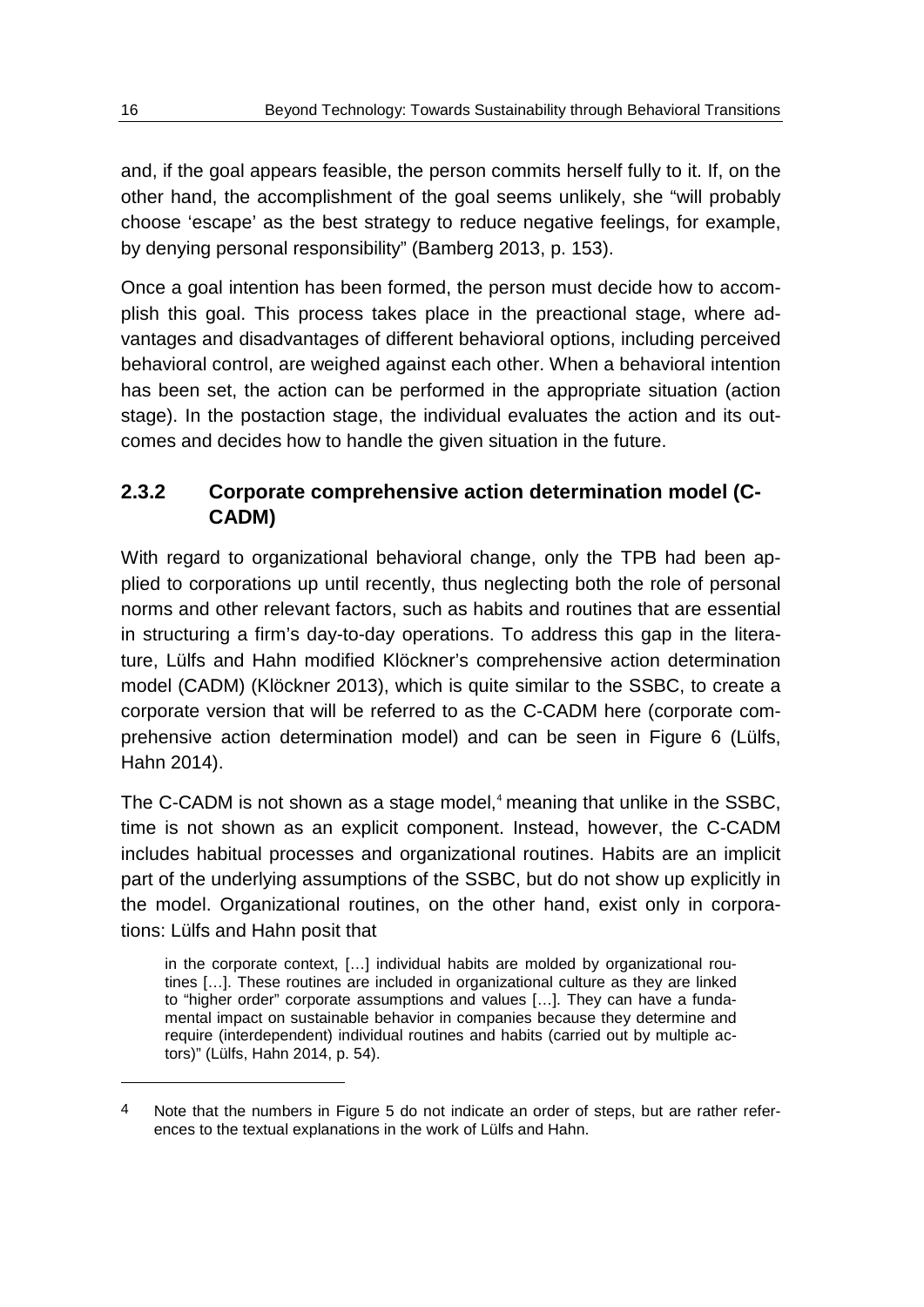Another subtle difference between the two models is that between PBC and perceived sustainability-related climate: "We propose to include […] "perceived sustainability-related climate" […] as a specific form of perceived behavioral control in the model, as it covers more overt, observable attributes of the organization […] than organizational (sub)culture" (Lülfs, Hahn 2014, p. 53). As examples of such attributes, they cite "*objective* constituencies at the organizational level, such as incentive systems or company codes of conduct [, which have...] an influence on the employee's perception of the company's sustainability-related climate" (Lülfs, Hahn 2014, p. 53, emphasis in original).



#### <span id="page-20-0"></span>Figure 6: Determinants of sustainable behavior in companies (Lülfs, Hahn 2014, p. 49)

It thus follows that a person's perception of behavioral control varies depending on whether he/she is acting as an individual – which generally implies both a greater degree of independence, but also a smaller degree of power and financial means – or as an employee of a larger organization, expected to conform (to some degree) to the firm's values, but also able to make use of its larger influence and resources. These differences should be kept in mind when comparing behavioral changes in individuals with those in corporations.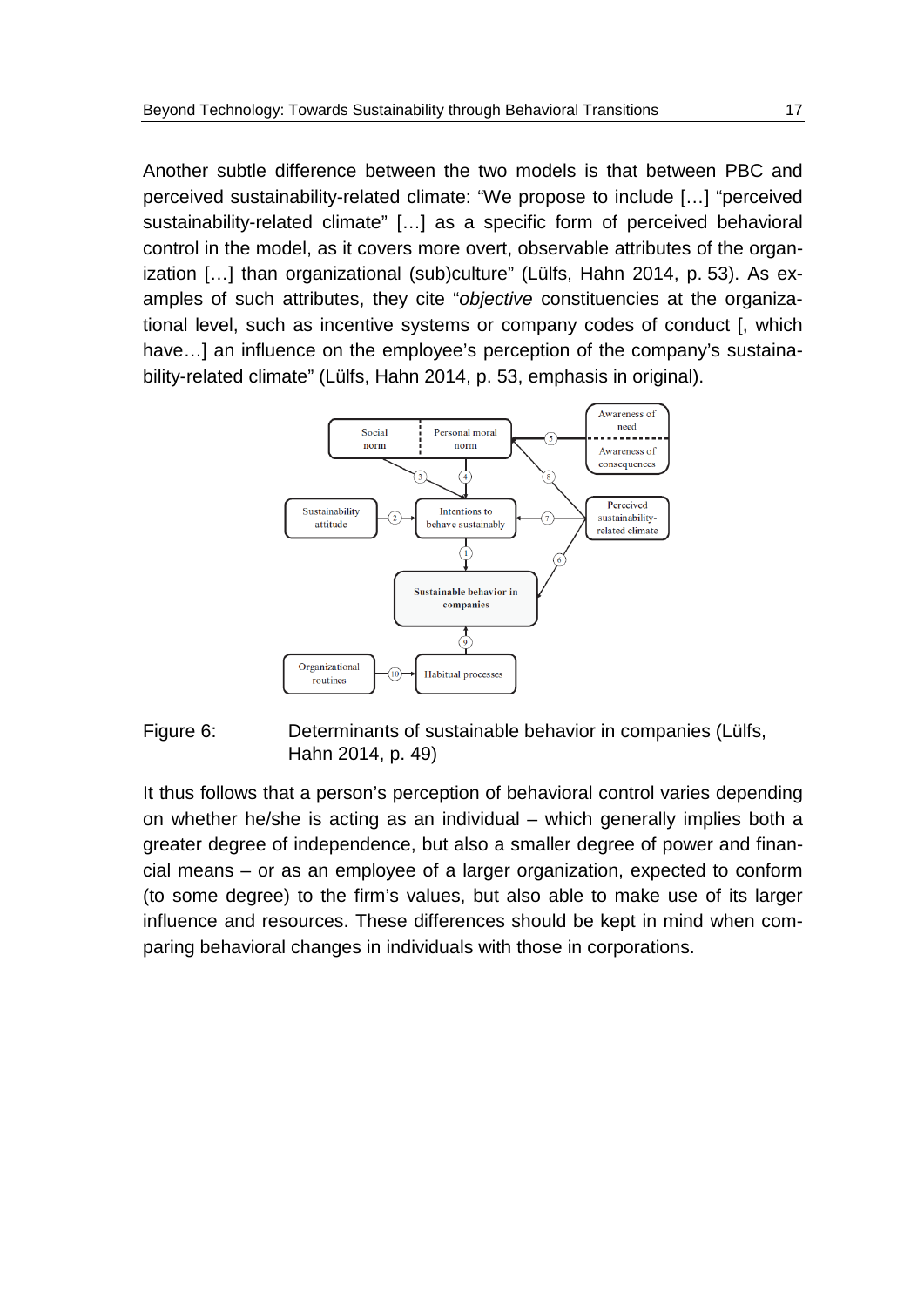# <span id="page-21-0"></span>**3 A Behavioral Model of Sustainability Transitions**

The prior chapter described the relevant existing literature on the MLP, DILC and SSBC. In order to apply this existing work to questions of social innovation, such as global production networks oriented toward social sustainability, a few modifications need to be made. In this chapter, we therefore propose a heuristic and heterodox approach to analyzing sustainability transitions that places a stronger emphasis on behavioral aspects than has been done in most transitions studies to date. Traditionally, MLP studies focus on transitions that take place on the supply side (Shove, Walker 2010). Furthermore, supply and demand are often treated as abstract variables on the macro-level of an economic model. Here, instead, the goal is to provide better insight into the decisionmaking and behavioral processes that take place on the micro-level, looking at transitions in behavior both inside individual corporations (on the supply side) and in individual consumers (on the demand side) along global production networks.

Some work has been done in this area. Particularly the contributions by Penna and Geels (2015; 2015; 2012) on Dialectic Issue Lifecycles provide important foundations for the model presented here. In contrast to the prior work on the DILC model, the approach presented in this paper uses the MLP, rather than the TEF, as a framework for transition and to explain the stability of the regime through co-evolutionary processes. Furthermore, the DILC model will be modified to better illustrate the *cyclical* nature of the issue lifecycle and the process of change over time. It will also be combined with two behavioral models: the C-CADM to show and analyze changes in corporate behavior, and the SSBC to incorporate the same processes for consumers.

The Behavioral Model of Sustainability Transitions that results from these modifications is a single, integrated approach that can be operationalized for an empirical analysis of behavioral transitions to sustainability. As such, it lends itself better to the analysis of transitions towards greater *social* sustainability, which tend to be less technology-focused and therefore arguably more subtle and harder to grasp than transitions involving technological innovations. Nevertheless, we believe that the approach can likewise be applied to corresponding questions of ecological sustainability and behavioral transitions in the adoption of new technologies.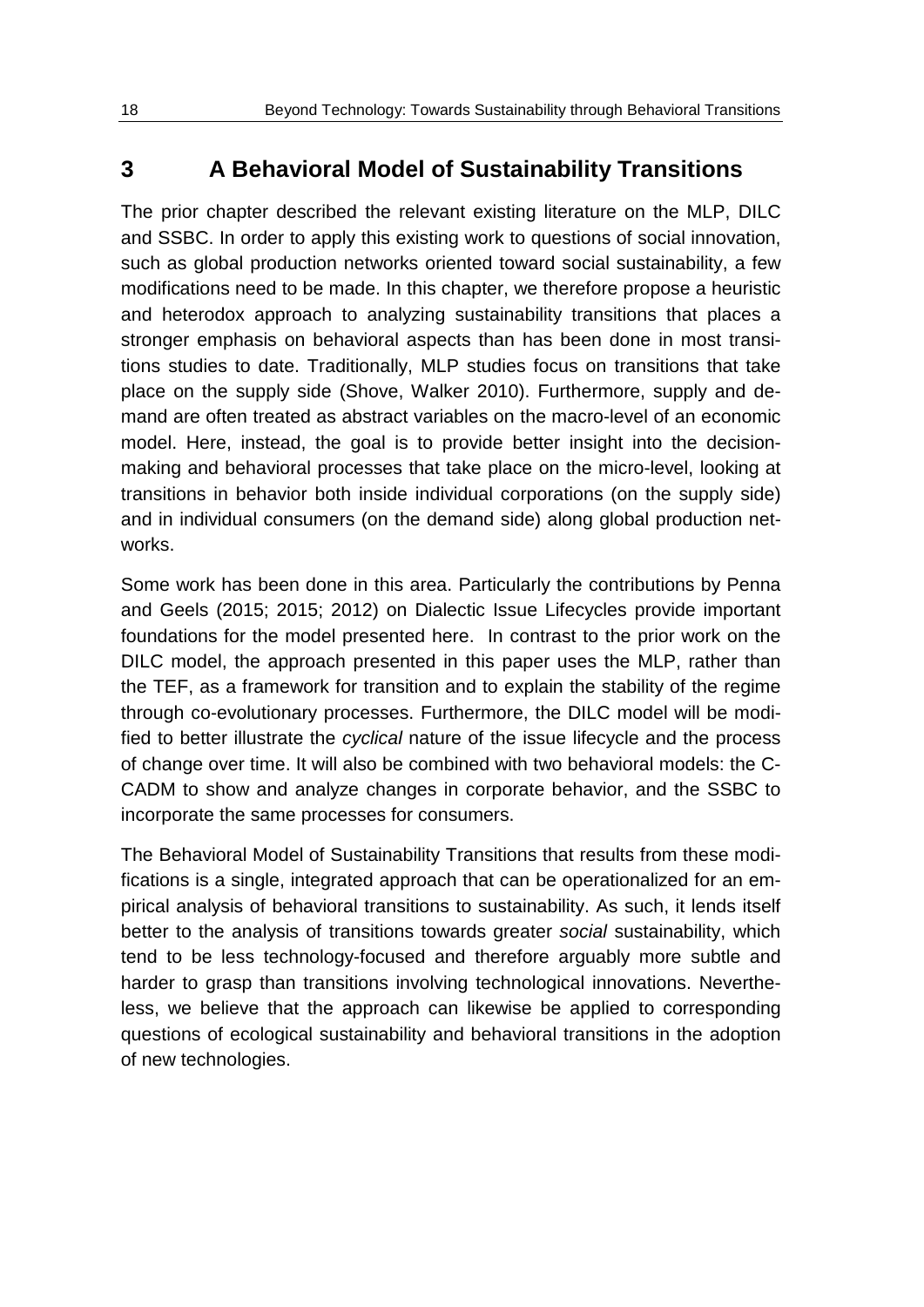## <span id="page-22-0"></span>**3.1 Behavioral Transitions to Sustainability**

### **3.1.1 Defining Characteristics**

To date, sustainability transition scholars have primarily focused on technological solutions to sustainability problems, i.e. socio-*technical* transitions with a focus on technical, rather than social, innovations. As a result, they have defined concepts and analyzed transitions from a very technology-centric point of view. As Shove and Walker point out,

"the *socio* element of *socio*technical change typically refers to the fact that innovations are shaped by social processes rather than to the ways in which technical systems are implicated in defining and reproducing daily life. Partly because of this tendency to focus on questions of supply, somewhat less attention has been paid to patterns of demand inscribed in what remain largely technological templates for the future. Where the *socio*- of sociotechnical does refer to forms of practical knowhow and to routines and expectations that sustain and are part of incumbent regimes, the driving interest is in how these arrangements configure the conditions of future innovation: not in how they evolve themselves" (Shove, Walker 2010, p. 471, emphasis in original).

However, regardless of whether the solution to a sustainability issue involves technological innovations or not, it almost always requires adjustments in people's behaviors in order to be effective. Kemp and van Lente remind us that "[c]atering to people's desire for comfort, convenience and low costs may not lead to sustainability transitions. [… S]ustainability transitions require that people accept constraints and are willing to live and behave differently" (2011, p. 124). In order to assess whether such a transition in behavior is taking place, several characteristics of both the MLP and transitions need to be redefined. First, in the context of behavioral transitions to sustainability, a regime is made up of structure, culture, and practices (SCP):

"By structure, we mean physical infrastructure (physical stocks and flows), economic infrastructure (market, consumption, production), and institutions (rules, regulations, collective actors such as organizations, and individual actors). By culture, we mean the collective set of values, norms, perspective (in terms of coherent, shared orientation), and paradigm (in terms of way of defining problems and solutions). And by practices we mean, collectively, production routines, behavior, ways of handling, and implementation at the individual level, including self-reflection and reflexive dialog." (Rotmans, Fischer-Kowalski 2009, p. 8)

In BTS, therefore, regimes are characterized not by the employment of a particular set of technologies, but rather by a particular set of norms and values (culture) that manifest themselves in a certain type of behavior (practice) and are supported by corresponding infrastructures and institutions (structure). In the context of GPNs for consumer products, the current regime is primarily oriented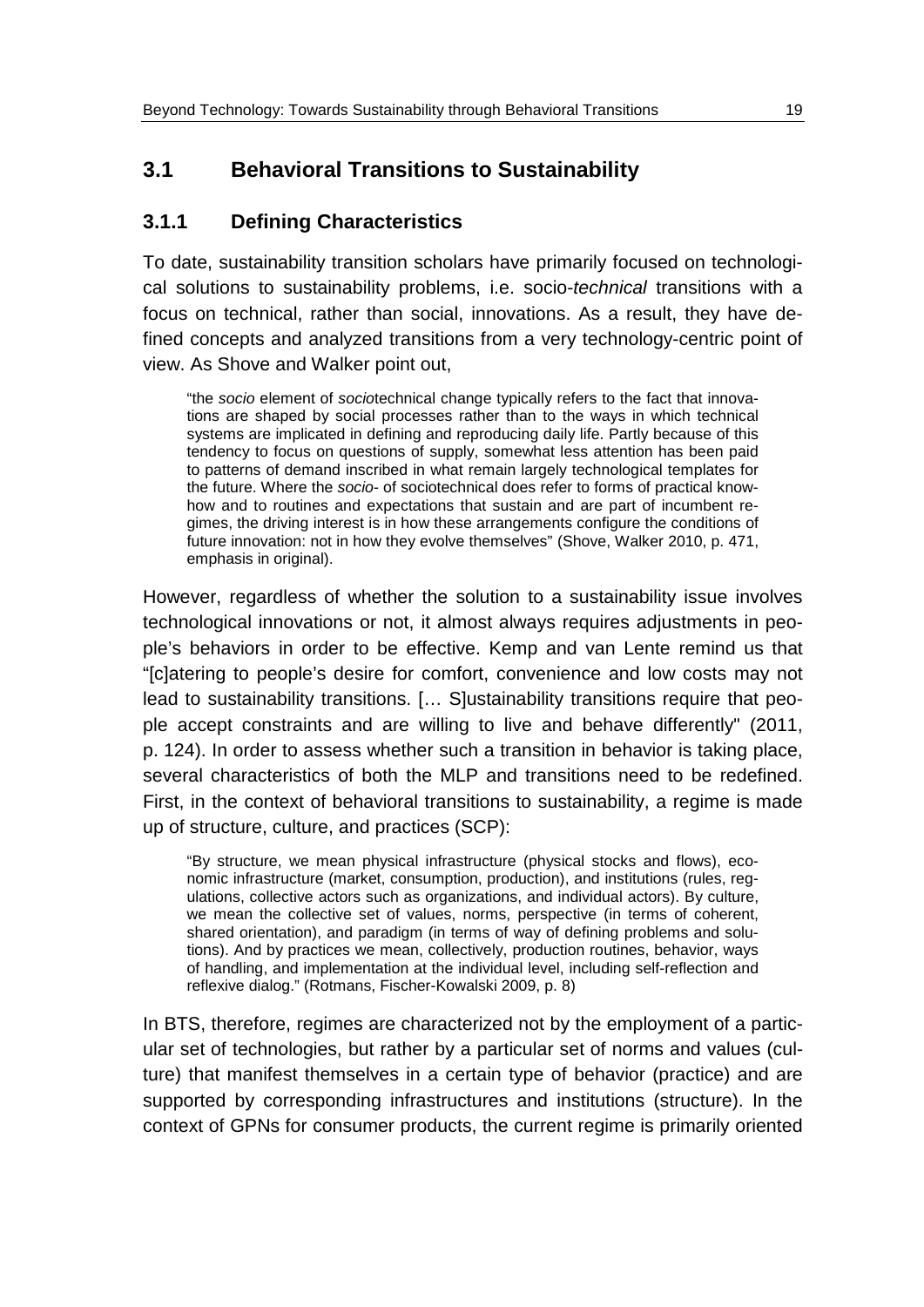towards profit-maximization, and concerns regarding sustainability, particularly social aspects early in the production process, are still the exception. The corresponding niches, in turn, differentiate themselves from the regime not primarily through the use of innovative technologies, but rather through innovative practices, i.e. social innovations, based on novel underlying structures and norms. With regard to consumer products, there are various niches that promote possible solutions, from independently certified products to those produced locally in Europe or the US under corresponding labor laws. Note that traditional socio-technical transitions can include behavioral transitions to sustainability as well: as described above, a move towards sustainability almost always requires a corresponding change in behavior. The primary difference between socio-technical transitions and BTS, then, is one of focus. Recalling the statement by Shove and Walker above, the primary interest of BTS is in the evolution of structure, culture, and practices, and not "in how these arrangements configure the conditions of future innovation" (2010, p. 471). It therefore also becomes easier to analyze non-technological, or purely social, innovations using BTS, because the emphasis is not specifically or necessarily placed on technological innovation.

Second, if we continue with the assumption that sustainability transitions require a change not only in technological systems and structures, but also in attitudes, behaviors, and the "*criteria* that actors use to judge the appropriateness of products, services and systems" (Kemp, van Lente 2011, p. 122, emphasis in original), it quickly becomes evident that such transitions are inherently normative. The idea of an "explicitly normative orientation" as a driver for sociotechnical transitions has previously been explored by Elzen et al. in the context of animal welfare concerns in pig husbandry, "where the initial impulse for change consist[ed] of normative contestation from regime outsiders" (2011, p. 263), rather than commercial or environmental motivations.

Having a normative orientation as a central driver has a number of important implications. It means that questions of "power, legitimacy, responsibility, [and] governance" (Pettigrew 2012, p. 1325; as cited in Geels 2014, p. 262) become centrally defining characteristics of the transition. In the context of (global) sustainability, moreover, these questions are often directly connected to the sphere of economic decision-making: When a consumer product is purchased, who is responsible for the social, environmental and economic impacts of its production (and eventual destruction)? The brand that commissioned its creation or the owners of the factories where it was manufactured? What about the governments of the countries where it was made, or the consumers purchasing it? The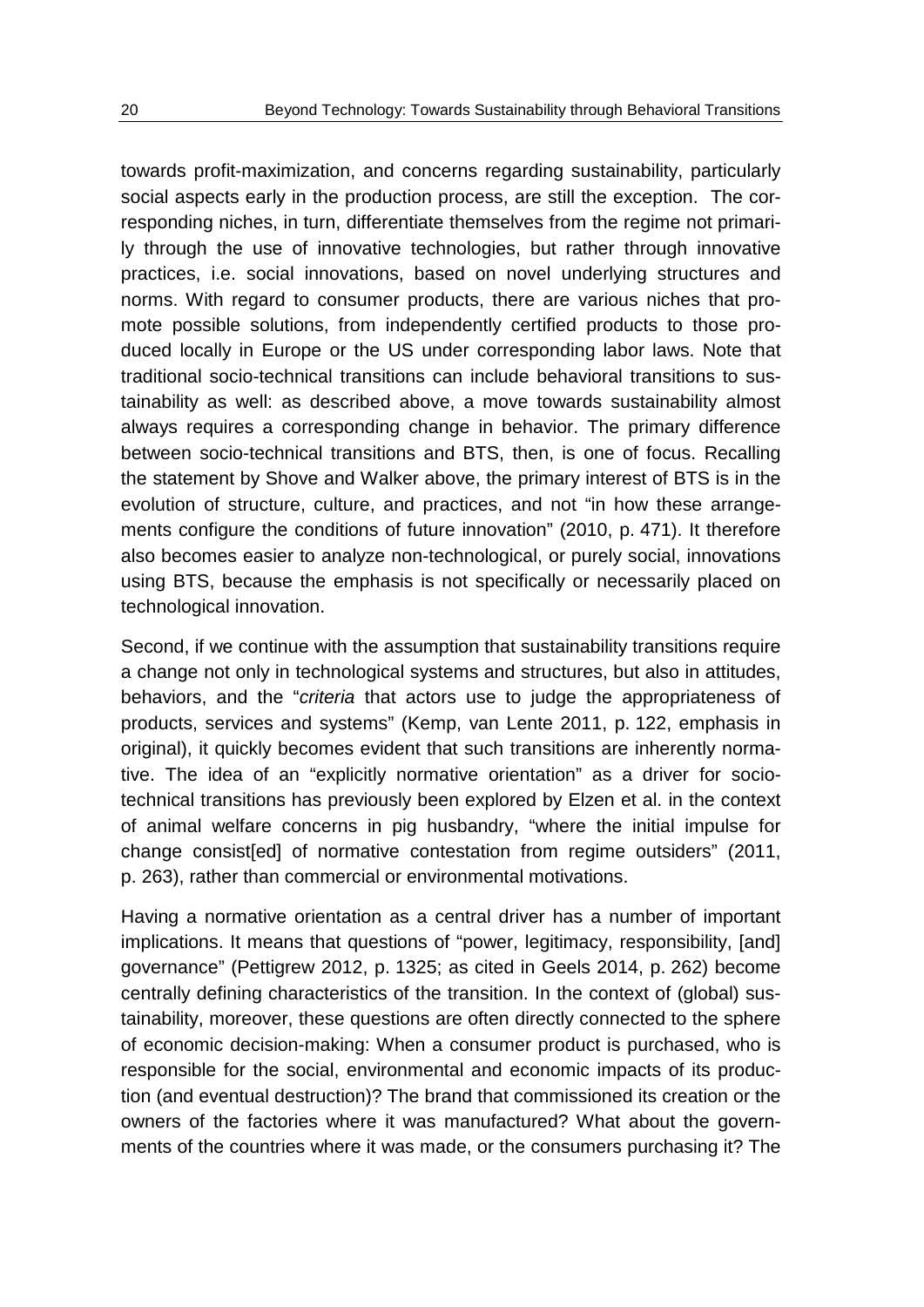answers to these questions are necessarily complex and can lead to farreaching implications, which makes BTS particularly challenging.

Finally, as pointed out by Shove and Walker, socio-technical transitions traditionally have a "focus on questions of supply" (2010, p. 471), thus paying significant attention to industrial and governmental actors. While these groups continue to be important in the analysis of BTS, the range of actors that must be taken into consideration when examining the questions of power, legitimacy and responsibility that arise when considering questions both of supply *and* demand (as described in the consumer product example above) must be expanded using a more holistic perspective. All types of actor groups that may have an influence on or be involved in the transition, including but not limited to firms, consumers, social movements, civil society organizations and social enterprises (see also Geels 2010, p. 506) should be incorporated in the analysis. Moreover, each of these actor groups should be able to occupy any of the three levels of the MLP, depending on the role it plays with regard to the issue under examination.

## **3.1.2 Co-Evolution in Behavioral Transitions to Sustainability**

As described in Chapter [2.1,](#page-8-1) co-evolution plays a significant role in creating the stability of regimes. Speaking of socio-technical transitions, Geels states that "[t]he MLP has a focus on technology-in-context and emphasises [sic] coevolution of technology and society" (2005, p. 682). The DILC-model, in turn, "emphasizes the co-evolution between the dynamics of societal problems and the emergence and application of (technical) solutions, and the struggles, disagreements, and conflicts involved in this co-evolution process" (Geels, Penna 2015, p. 67). Behavioral transitions to sustainability, similar to the DILC model, focus on the dynamics of societal problems specifically in combination with the emergence of alternative behaviors as solutions, including, as above, the conflicts that result from this process. Examples of behavioral niches that might lead to such transitions with regard to social sustainability in GPNs include the production and consumption of fair trade products, certain aspects of the sharing economy and the use of the so-called Common Good Balance.[5](#page-24-0)

 $\overline{a}$ 

<span id="page-24-0"></span><sup>5</sup> See https://www.ecogood.org/en.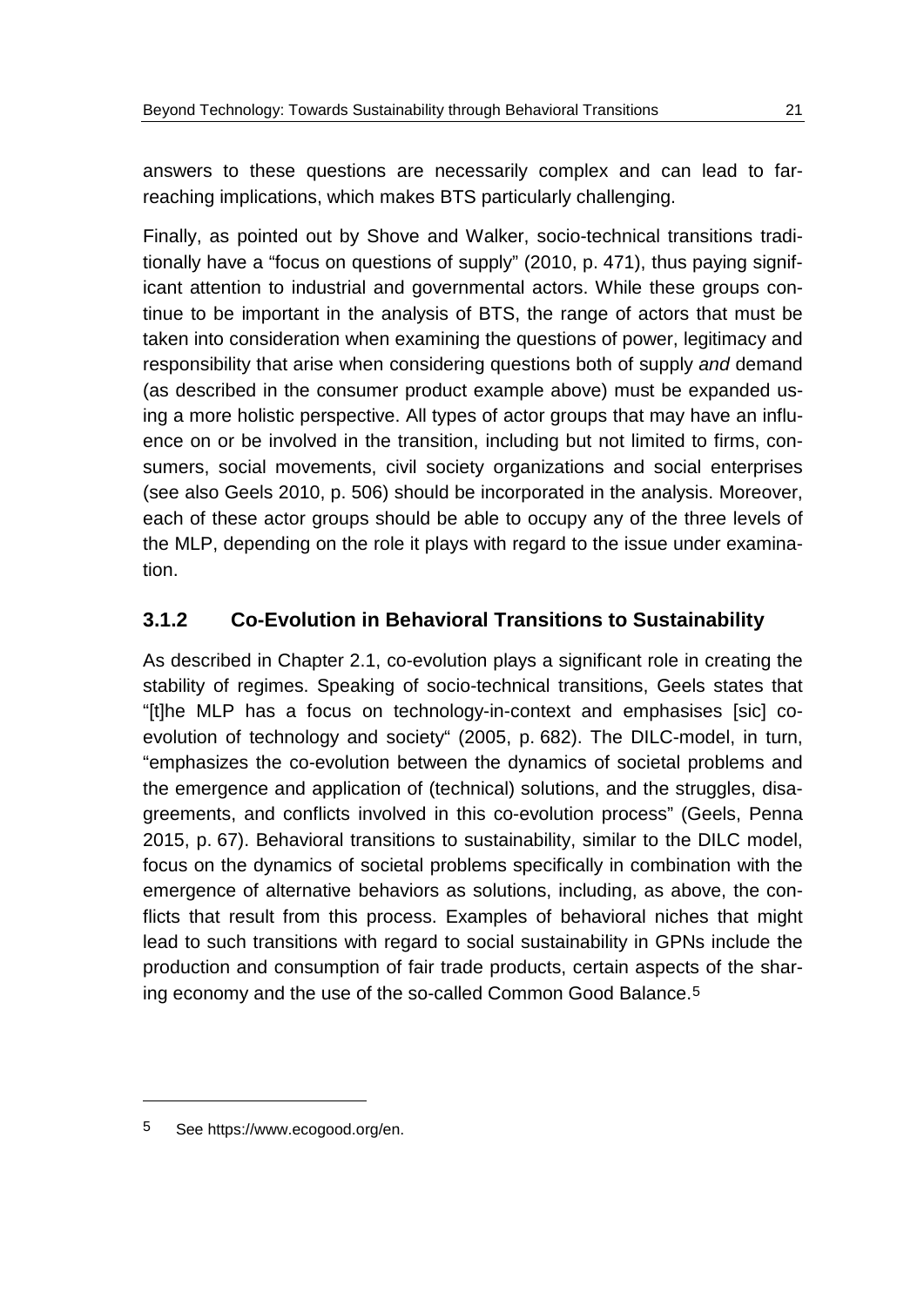## **3.2 Operationalization of BTS**

The contributions by Penna and Geels (2015; 2015; 2012) on Dialectic Issue Lifecycles are strongly intertwined with the Triple Embeddedness Framework (TEF) rather than the MLP. As previously explained in Chapter [2.2,](#page-13-0) the TEF represents a meso-perspective with a strong focus on the industry regime, while the MLP incorporates both a micro (niche level) and macro (landscape level) perspective. Since cultural changes must be situated at the macro-level and behavioral/normative changes ultimately take place on the micro-level, the micro- and macro-perspectives are key components of behavioral transitions to sustainability, making the MLP the more appropriate approach for BTS. However, the micro-perspective of the MLP with its focus on niches is still not detailed enough to show changes on an individual level and will therefore be combined with the SSBC.

The general dynamics of the transition process as shown in [Figure 1](#page-9-0) and described in Chapter [2.1](#page-8-1) are the same for BTS as for socio-technical transitions. The MLP thus provides a useful birds-eye-view perspective also for BTS, but it is missing a key element: a method to operationalize the insights provided by the approach. For socio-technical transitions, it may often be possible to quantify the maturity and diffusion of a technological innovation by looking at indicators of efficiency, production volumes, cost, etc. Still, even for technologyfocused transitions, the missing operationalizability of the approach has been criticized repeatedly (Lachman 2013; Genus, Coles 2008; Genus, Nor 2007). For BTS, quantification is considerably more difficult as there are few measurable indicators and much of the transition itself takes place on a subjective (normative) level. In order to enable empirical analysis of BTS nevertheless, the MLP must therefore be combined with other approaches that are more readily operationalizable, as has been suggested numerous times before (Geels 2011; Geels, Schot 2010). The remainder of this chapter will present a heterodox approach to BTS that combines the MLP with both the DILC model and the SSBC in order to increase its operationalizability.

### **3.2.1 Combining the MLP and DILC**

Both the MLP and the DILC model show a transformation taking place over time, where time is on the x-axis. However, because the y-axis in the two models cannot be matched up  $-$  the MLP uses it to illustrate multiple levels, while the DILC model presents a measure of public awareness and concern – the two models cannot simply be overlaid. But mapping the five DILC phases described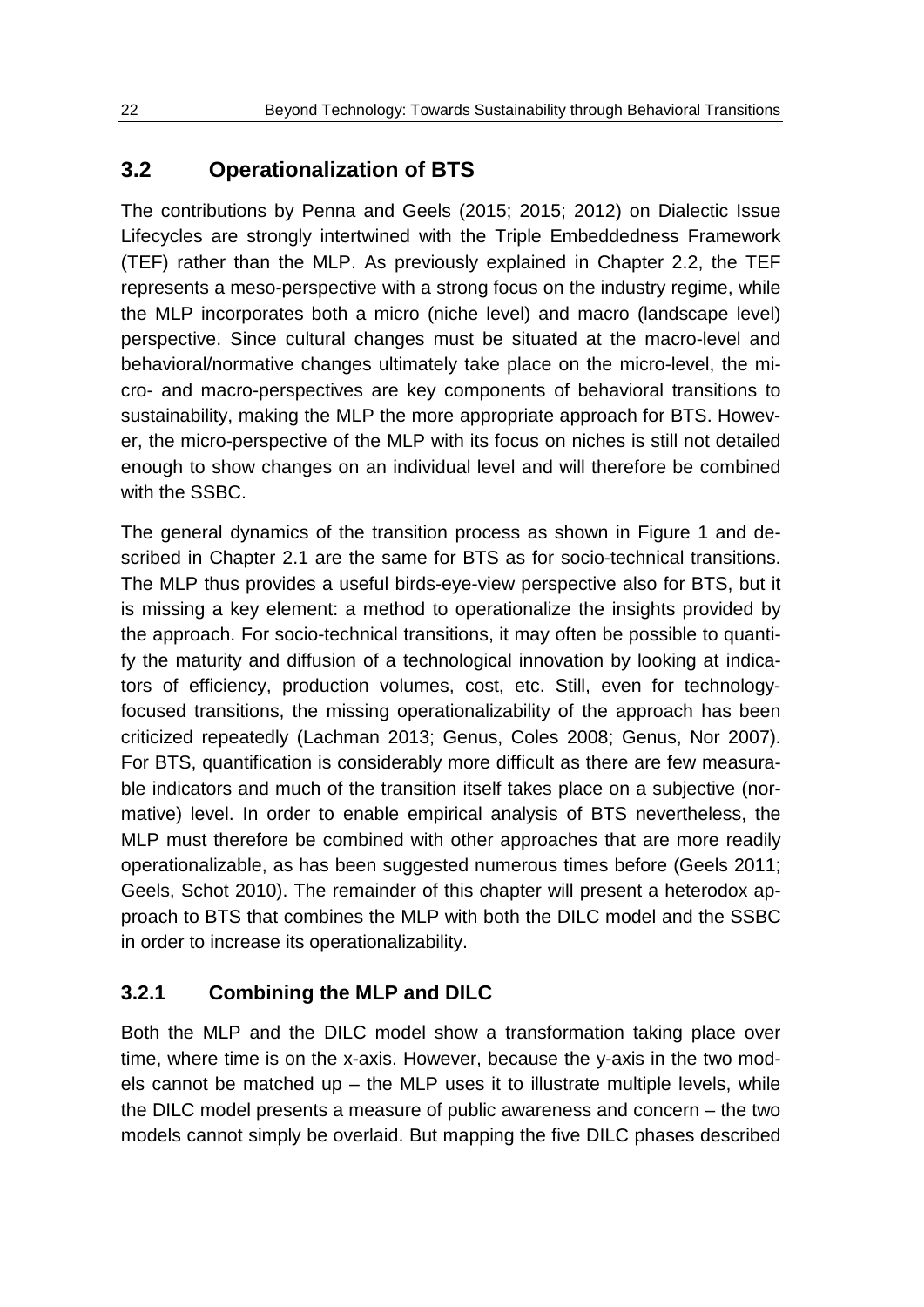by Penna and Geels (2015, p. 1032) onto each of the models begins to illustrate their relationship, as can be seen in [Figure 7.](#page-26-0) To clarify it further, [Table 2](#page-27-0) describes the characteristics of each DILC phase as they apply to the three MLP levels, based on the problem-related pressures and industry responses described in Geels and Penna (2015).



<span id="page-26-0"></span>Figure 7: Mapping the DILC phases onto the Issue Lifecycle (a) and MLP (b)

The landscape level of the MLP has sometimes been criticized as being too vague (Genus, Coles 2008; Genus, Nor 2007); while the DILC phases in [Table](#page-27-0)  [2](#page-27-0) include all three levels, the actual curve in the DILC model can be seen as representing primarily landscape pressures, where the peak in Phase 4 is the window of opportunity for niche innovations to break into the regime. This means that in the context of transitions, issues are often resolved through 'other resolutions' (regime transition) rather than legislation, although particularly in the context of (social) sustainability, issues do usually include a political component.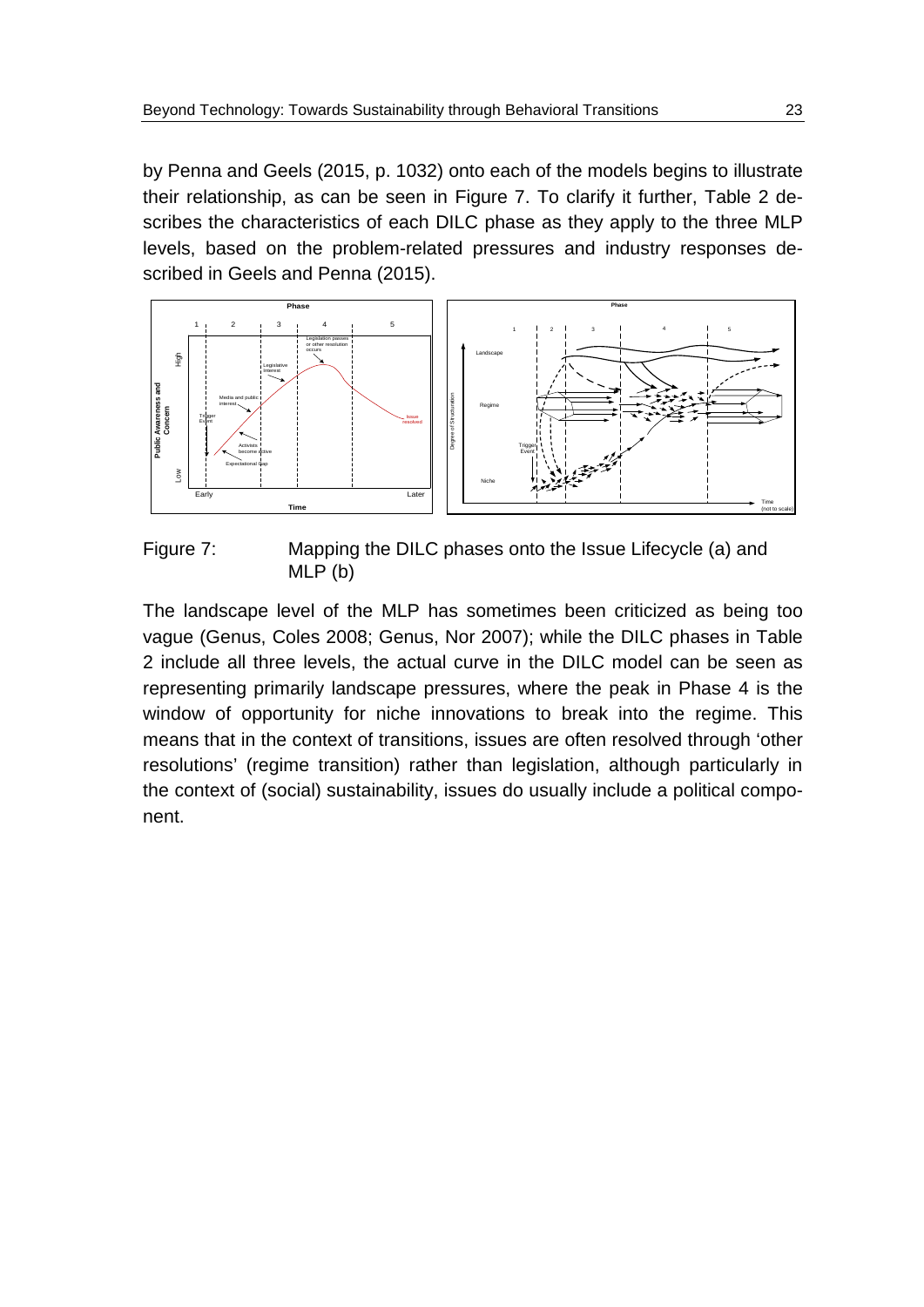#### <span id="page-27-0"></span>Table 2: Characteristics of each DILC Phase by MLP Level (based on Geels, Penna 2015)

| <b>DILC Phase</b>    | <b>MLP Level</b>  | <b>Characteristics</b>                                                 |  |  |
|----------------------|-------------------|------------------------------------------------------------------------|--|--|
|                      | Niche             | - Issue identification & articulation                                  |  |  |
| Phase 1              | Landscape         | General public, policymakers unaware/indifferent                       |  |  |
|                      | Regime            | Corporations can safely ignore the issue                               |  |  |
|                      | Niche             | Social movement emerges, resource mobilization                         |  |  |
|                      |                   | New entrants explore radical alternatives                              |  |  |
| Phase 2/             | Landscape         | - Trigger event increases media reporting & public awareness           |  |  |
| <b>Trigger Event</b> | Regime            | Politicians take symbolic action                                       |  |  |
|                      |                   | Companies downplay issue (framing)                                     |  |  |
|                      |                   | Industry invests in early incremental R&D attempts                     |  |  |
|                      | Niche             | Niche markets form and sell to 'moral consumers'                       |  |  |
|                      | Landscape         | Media reporting & public attention increase further                    |  |  |
| Phase 3              |                   | Issue framing and negotiations take place in public debate             |  |  |
|                      | Regime            | Companies defend status quo, threaten economic decline                 |  |  |
|                      |                   | Some companies begin to invest in R&D of radical alternatives          |  |  |
|                      |                   | Policymakers are under pressure to take a stand                        |  |  |
|                      | Landscape         | Public attention rises dramatically - issue attains "celebrity status" |  |  |
|                      | Niche/Regime      | Strategic competition for power: early-mover incumbents & new entrants |  |  |
|                      |                   | Policymakers forced to take action                                     |  |  |
| Phase 4              | Regime            | Infrastructure emerges to address the issue                            |  |  |
|                      |                   | Companies change status quo at varying speeds                          |  |  |
|                      |                   | Dual approach: fighting changes, investing heavily in new alternatives |  |  |
|                      |                   | Changing expectations create both economic threats and opportunities   |  |  |
|                      | <b>New Regime</b> | Option 1: Alternatives become commonplace, accepted, expected          |  |  |
|                      |                   | Option 2: Alternatives become mandated by law                          |  |  |
| Phase 5              |                   | Consumer preferences reflect issue resolution                          |  |  |
|                      |                   | Firms reorient and the regime transforms                               |  |  |

## **3.2.2 The Cyclical Dialectic Issue Lifecycle Model (C-DILC)**

Note that the DILC model in [Figure 7a](#page-26-0) is limited to the curve showing a successful issue resolution, since this is the outcome that most closely resembles the complete transition process of the MLP [\(Figure 7b](#page-26-0)). However, both models leave room for alternative outcomes in theory, but while these alternatives are worked out in detail through the various transition pathways of the MLP, for the DILC model, they have only been discussed rather vaguely. [Figure 8](#page-28-0) therefore shows some modifications to Waddock and Rivoli's PILC model, including the implementation of Geels and Penna's suggestion that issue lifecycles are often more cyclical than linear (2015).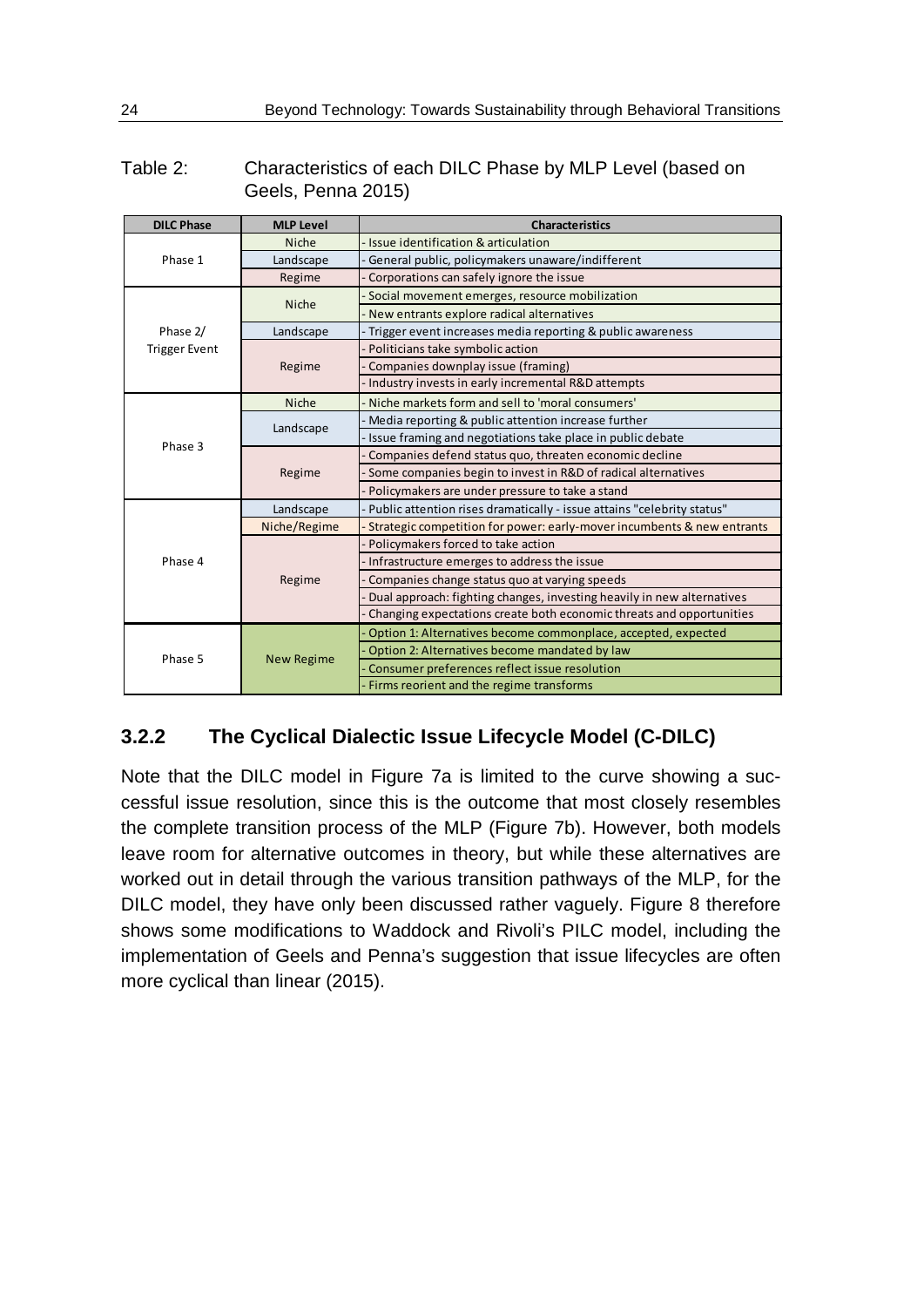

<span id="page-28-0"></span>

First, the complete lifecycle ('1<sup>st</sup> Cycle') has been branched out further, beginning with a return to apathy or indifference shortly after the start of media and public interest. The previous representation of the lifecycle from the PILC model seems to imply that all public issues follow the same path to (and eventually reach) the legislative phase. In reality, however, many issues that are discussed publicly never reach the point of legislation. Instead, public attention often decreases after a short 'hot phase' and stays minimal unless another trigger event rekindles concern for the issue. Because the vertical axis shows *public* awareness and concern, a problem must at least have reached the stage 'media and public interest' in order to fit the definition of an 'issue' given in Section [2.2.](#page-13-0)

The next curve (after legislative interest) reflects a similar branching as in the original model: once public awareness has increased enough to peak political interest, a failure to reach the legislative phase may, in addition to a return to apathy, also already lead to intensified concern.

The two solid red lines in the first cycle lead to issue resolution, making them the only paths that end the issue lifecycle completely. For all other paths leading either to apathy/indifference or to intensified concern, future cycles are possible. If failure leads to intensified concern, a return to apathy is unlikely, so that concern will stay high until the issue is resolved ('intensified concern cycle').

A return to apathy or indifference, in turn, becomes the new status quo until a new trigger event resurrects the issue and the initial cycle repeats itself, albeit at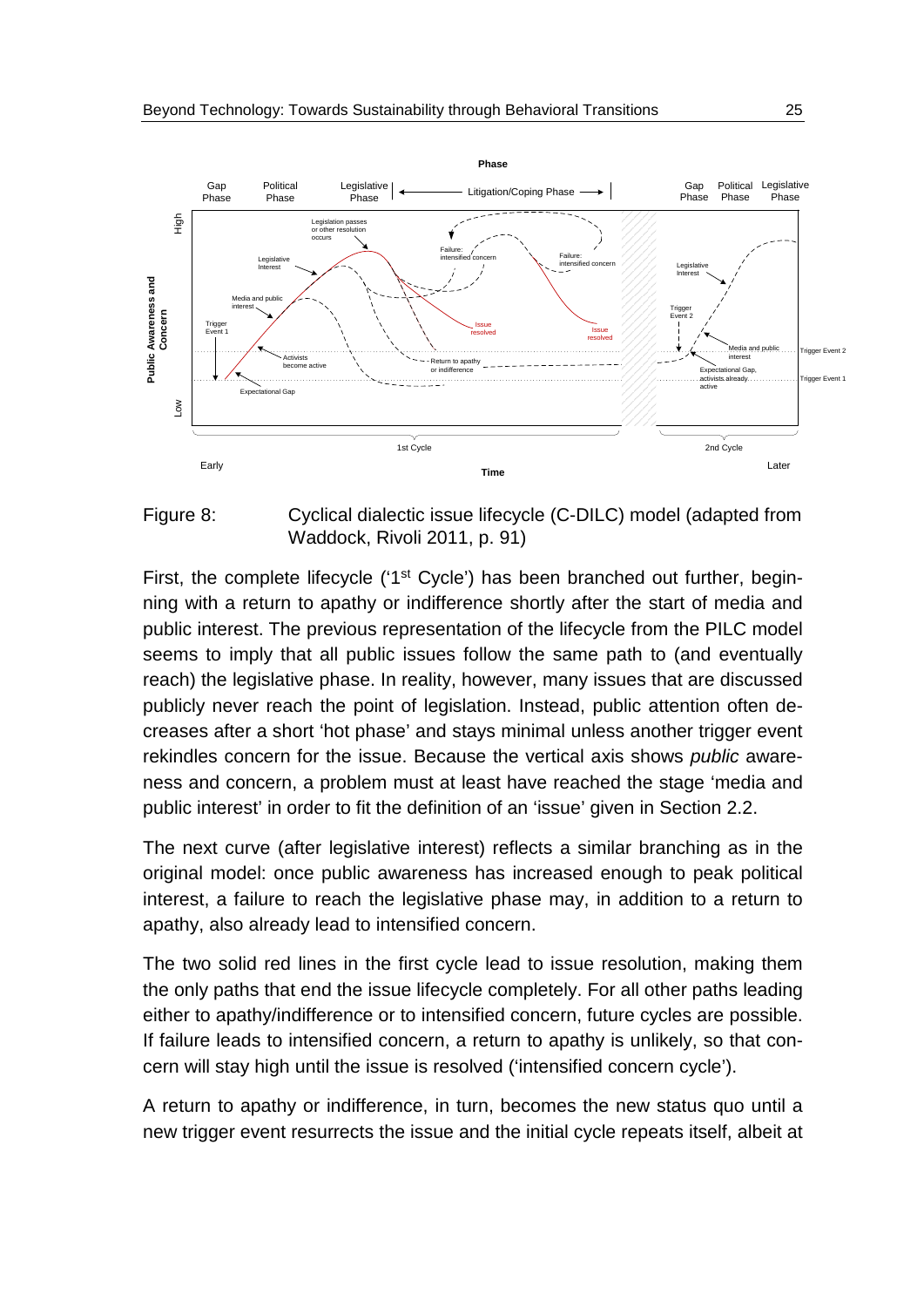a more advanced rate. Note that the level of public awareness and concern stays somewhat higher during the apathy phase than it was prior to the first trigger event. Consequently, the level of public attention also starts at a higher level after a subsequent trigger event and the further 'milestones', i.e. activist involvement, media reporting and legislative interest are reached more quickly in future cycles, since the public, media and political apparatus have all been primed for the issue already. While only the start of the second cycle is shown here, *n* future cycles can follow according to the same pattern, subject only to the development of a particular issue.

Expanding the DILC model in this way to create a *cyclical* dialectic issue lifecycle (C-DILC) model is important for the application to the MLP, because transitions often take place over two to three decades and tend to be anything but linearly continuous. Landscape pressure on the regime is unlikely to increase so dramatically as to open up a window of opportunity for niche innovations as a result of a single trigger event. Thus, it is key to have a clearer understanding of what happens at the end of each cycle in the C-DILC model, as most transitions probably require a significant number of cycles before being completed.



### **3.2.3 The Role of the SSBC and C-CADM in BTS**

<span id="page-29-0"></span>Figure 9: SSBC model highlighting points of relevance for BTS (adapted from Bamberg 2013)

There are several points in time in the C-DILC model where, if issue resolution is not achieved, the curve of public awareness either drops to apathy or rises to intensified concern. While the model accounts for these turning points descriptively, it does not explain how each outcome is determined. In the context of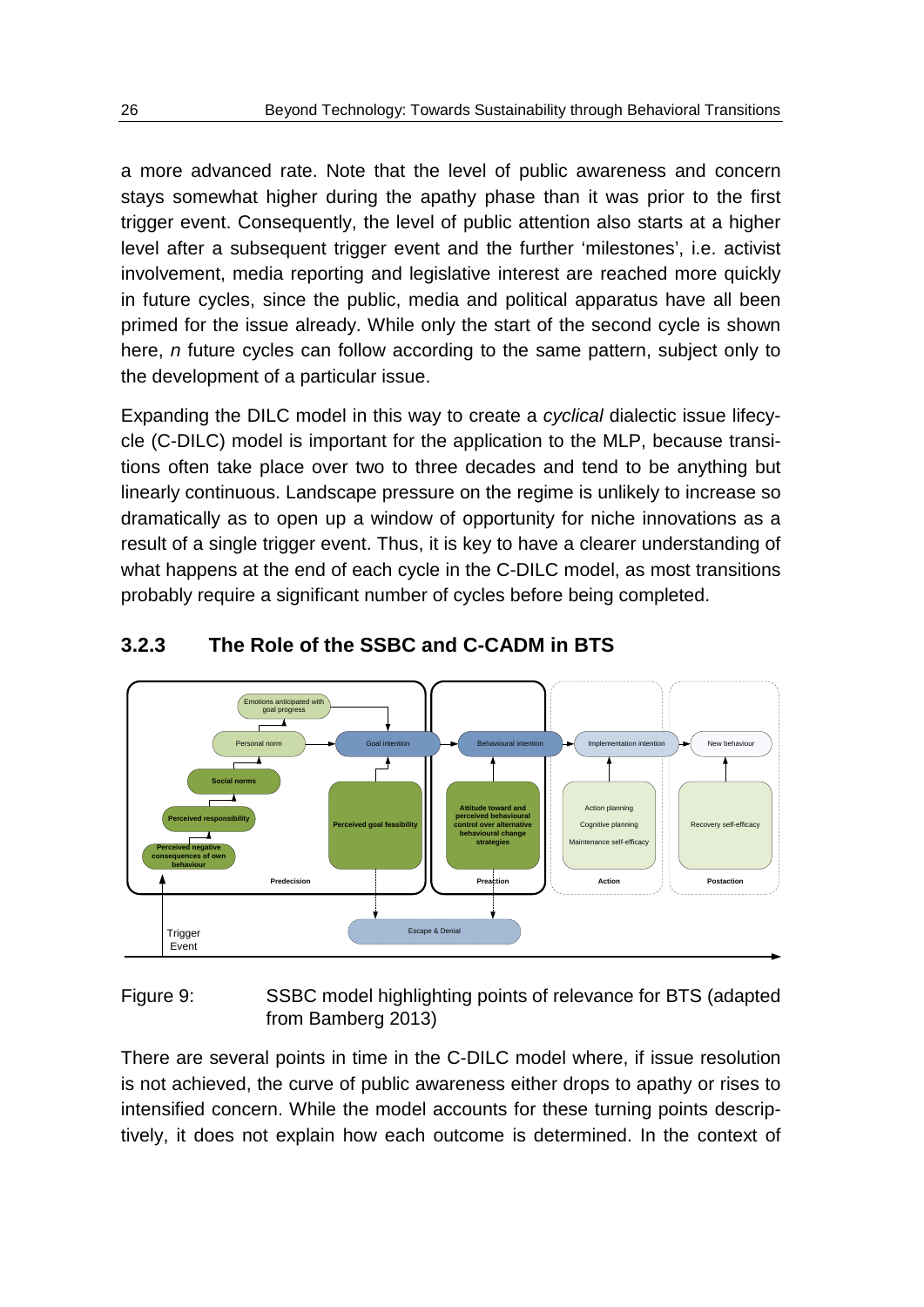BTS, the SSBC and C-CADM models can provide valuable insights into this process. Note that the 'public' in the C-DILC model can consist both of individuals as consumers and individuals as corporate employees. Since decisionmaking in a corporation continues to be a process carried out by individuals, albeit with added constraints in the preaction and action stages (see [Figure 10\)](#page-31-0), the following description will explain the turning points in the public awareness curve using the SSBC model of individual behavioral change. The developments are quite similar in the corporate context, with the main difference being that individuals are not making decisions for themselves, but rather in the context of their organization, meaning that there are additional constraints, such as the attitudes, habits and routines of coworkers and the expectations of supervisors. While these are quite relevant when behavioral changes are put into action, they do not much impact the process being described here.

From the perspective of BTS, the first two stages of the SSBC model are of particular interest, since they are most strongly dependent on external influences. First, in order for individuals to become aware of the negative consequences of their actions and their personal responsibility in the matter, they need to understand the impacts of their own behavior. For questions of sustainability, these impacts are often far removed, either in time or in geography. An understanding of the complex relations between individual decision-making and sustainabilityrelated outcomes thus requires extensive research (usually by experts), the results of which must be communicated to the public via the media or in awareness-raising campaigns before individuals can be expected to commit to behavioral change.

Moreover, in addition to awareness, the SSBC model shows that individuals must also perceive their goal intentions to be feasible and their behavioral change to lie within their control. If, then, an individual becomes aware of the negative consequences of his/her behavior but sees no readily-available and adequate solutions in society or on the market, he/she will abandon the goal intention and instead choose escape and denial, thus returning to apathy or indifference. Here, niche alternatives can play a critical role: for individual consumers, buying more sustainably produced niche products can represent a feasible alternative to their previous behavior, i.e. consumption habits. For corporate employees, the availability of sustainability consultants, trainings, software, labels, NGO partners, etc. could represent a viable alternative that can support the firm in its attempt to adjust its behavior without having to first perform extensive research on questions of sustainability.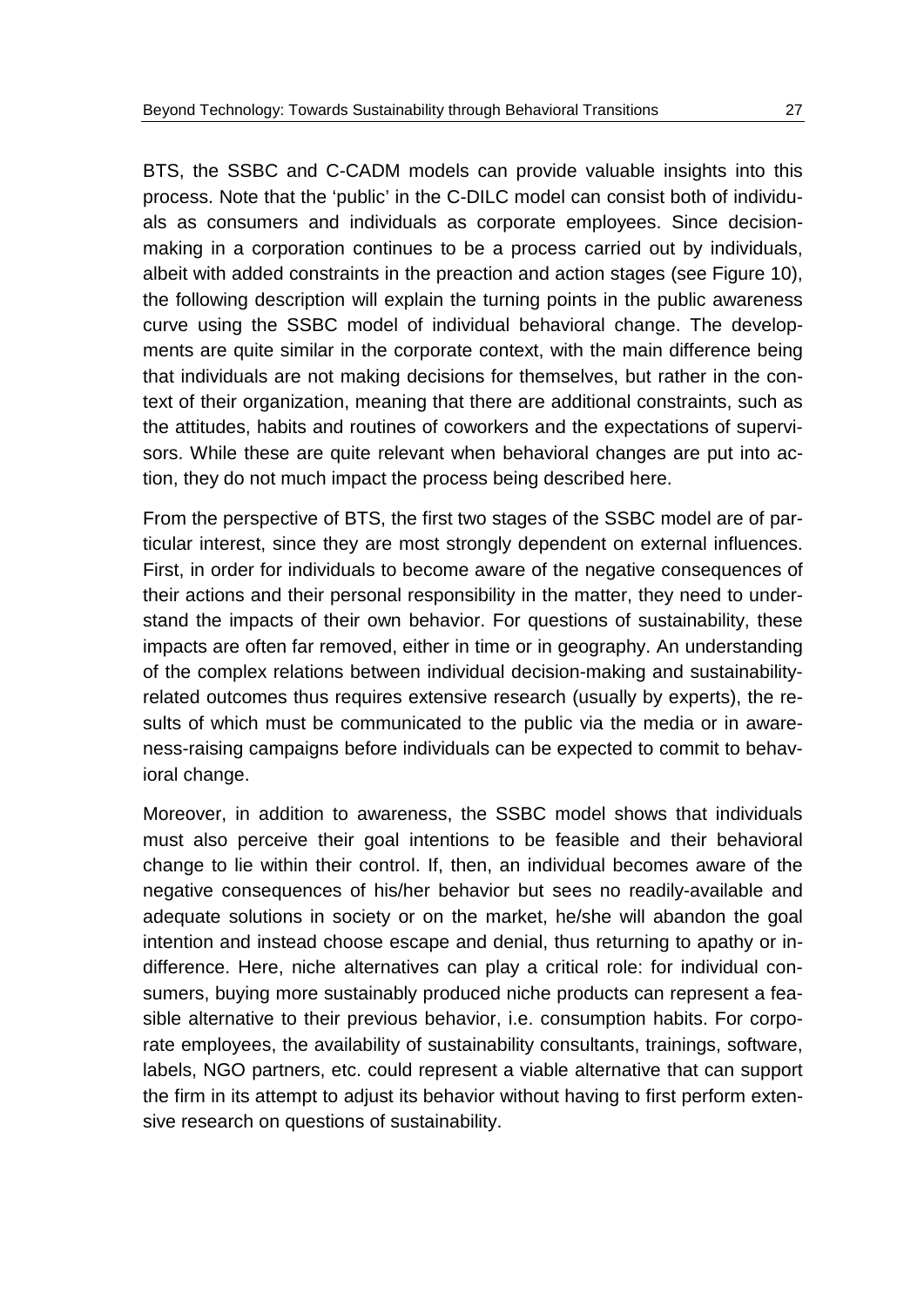This still leaves the question of when the public awareness curve turns to intensified concern. If, at the time of increased public awareness, there is a niche available that can provide an adequate solution to the issue, this availability allows concerned individuals to follow through on their behavioral change intentions. However, a stable regime will likely become defensive rather than changing immediately, which then leads to intensified concern among the public, assuming that enough individuals have already changed their behavior and continue to uphold public concern.



Time

<span id="page-31-0"></span>Figure 10: C-CADM presented as a stage model, including a trigger event (adapted from Lülfs, Hahn 2014)

To illustrate these processes more clearly, we first modified the C-CADM to reflect the stage approach of the SSBC to ease comparison between the two models. We do not believe that this change impacts its validity, as it is primarily cosmetic. Thereafter, we adapted both the SSBC [\(Figure 9\)](#page-29-0) and C-CADM [\(Figure 10\)](#page-31-0) models to more clearly indicate the passage of time and the trigger event using a superimposed x-axis. Lastly, we explicitly show the option of "escape & denial" in the models (as explained in Chapter [2.3\)](#page-17-0), which individuals would likely choose if the perceived goal feasibility, behavioral control or sustainability-related climate are too low.

As can be seen in [Figure 11,](#page-32-0) which finally combines the MLP, C-DILC, and SSBC/C-CADM into a single Behavioral Model of Sustainability Transitions, if a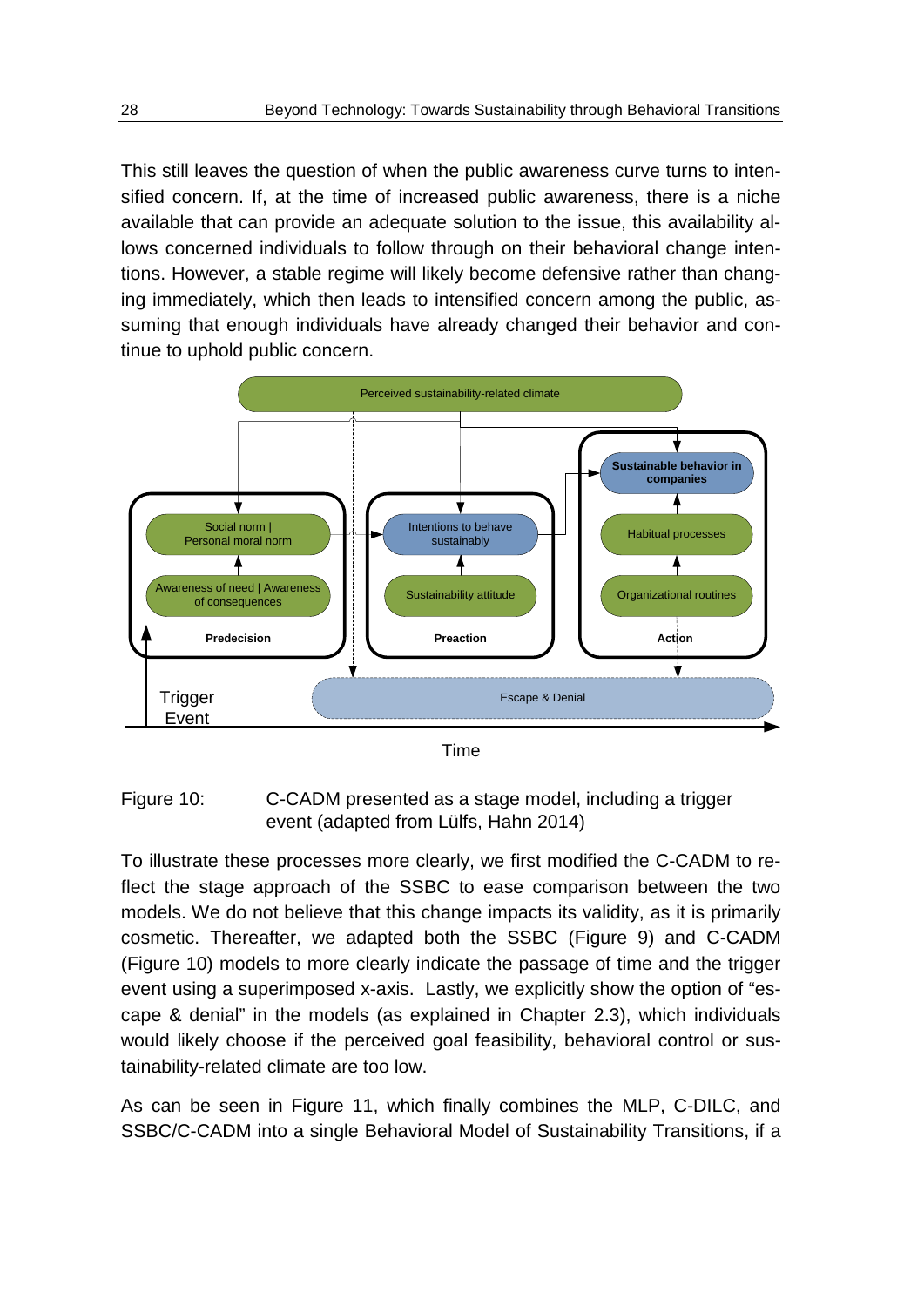niche fails to grow adequately after a trigger event because too many actors choose escape & denial rather than changing their behavior towards greater sustainability, the BTS process breaks down, leading to a return to apathy. In this case, the old regime is unaffected. If, on the other hand, a significant number of actors engage in behavioral change – thus becoming part of the niche – at the same time as public awareness and concern increase landscape pressure on the regime, a window of opportunity opens up. If the BTS succeeds and the regime undergoes transition, the issue is resolved and a new regime forms.



<span id="page-32-0"></span>

Since the MLP illustration shows a linear (and successful) process of transition, it is somewhat difficult to incorporate the path of intensified concern into the figure. The looping arrow in Phase 4 is nevertheless an attempt to include the intensified concern cycle already shown in [Figure 8](#page-28-0) in the Behavioral Model.

# <span id="page-32-1"></span>**3.3 Empirical Application of BTS**

Having described the theoretical operationalization of BTS in depth, we now turn to the empirical application of this heterodox model. Similar to the DILC model described in Section [2.2,](#page-13-0) the BTS model uses a combined quantitative and qualitative approach, described in detail below.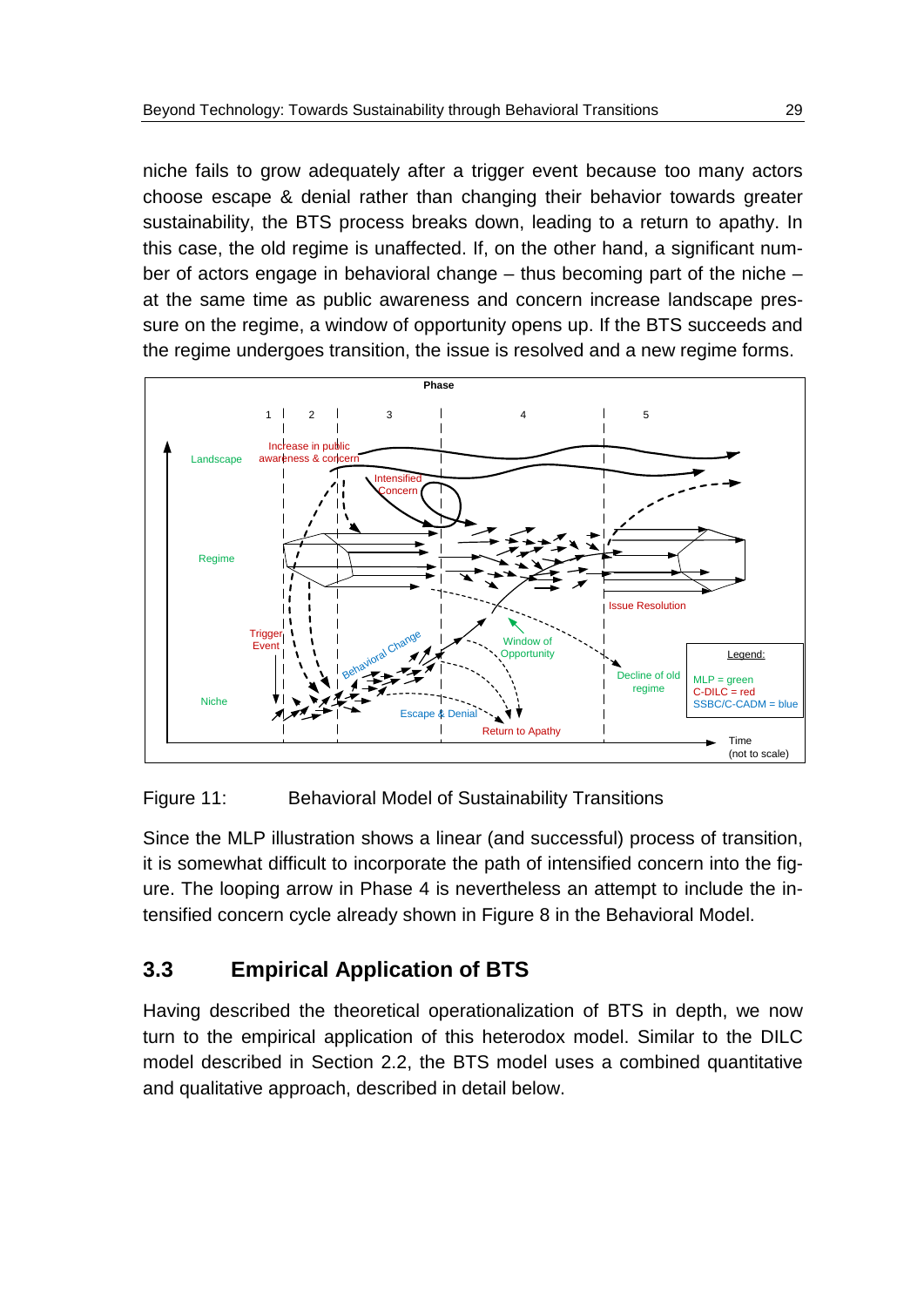#### **3.3.1 Quantitative Analysis**

Quantitative data forms the basis of the C-DILC model analysis. As described by Penna and Geels (2015), the measurement of public awareness and concern requires the identification of relevant proxy variables. We likewise propose using the *LexisNexis* database to search through media reports. Penna and Geels limited their searches to four large newspapers and articles that included their search strings in the headlines. They report their findings on an aggregated-by-year basis.

Since the case studies that will be conducted in our research are quite recent (what Elzen et al. refer to as "transitions in the making" (2011, p. 263), we suggest using a more fine-grained search approach. Specifically, when looking at such an ongoing transition that may not yet have progressed to the later DILCstages where public awareness rises significantly, it makes sense to first con-duct searches on a daily basis,<sup>[6](#page-33-0)</sup> including all sources, and allowing references to the search terms to be found anywhere in an article. This way, early references to the issue can be caught even before it has reached mainstream newspapers. Moreover, using the daily search approach, the data can also be used to more easily identify relevant events in the case study. Searches limited to large and representative newspapers can then be included in addition to the 'allinclusive' search strategy to depict the progress of issues in mainstream news sources.

The data sources used to measure political and intra-industry attention must necessarily be tailored to the specific case study. For social innovations, patent analysis makes little sense; depending on the object of study, there may be other relevant proxies, such as the spread of specific initiatives (for example, transition towns or repair cafes) or the amount of national and international research funding that is available for a particular issue.

Particularly for a transition that is already fairly advanced, quantitative data may also be used to analyze the progression of a behavioral transition from niche to regime. Proxy indicators might include market shares of particular business models, such as car- or ride-sharing, or the number of active users of a socially innovative service model. Geels and Schot (2007) suggest a number of proxy indicators to judge when a niche innovation is mature enough to break into the

-

<span id="page-33-0"></span><sup>6</sup> Conducting daily searches over a lengthy period of time is too labor intensive to do manually, so we suggest the use of a simple automation script.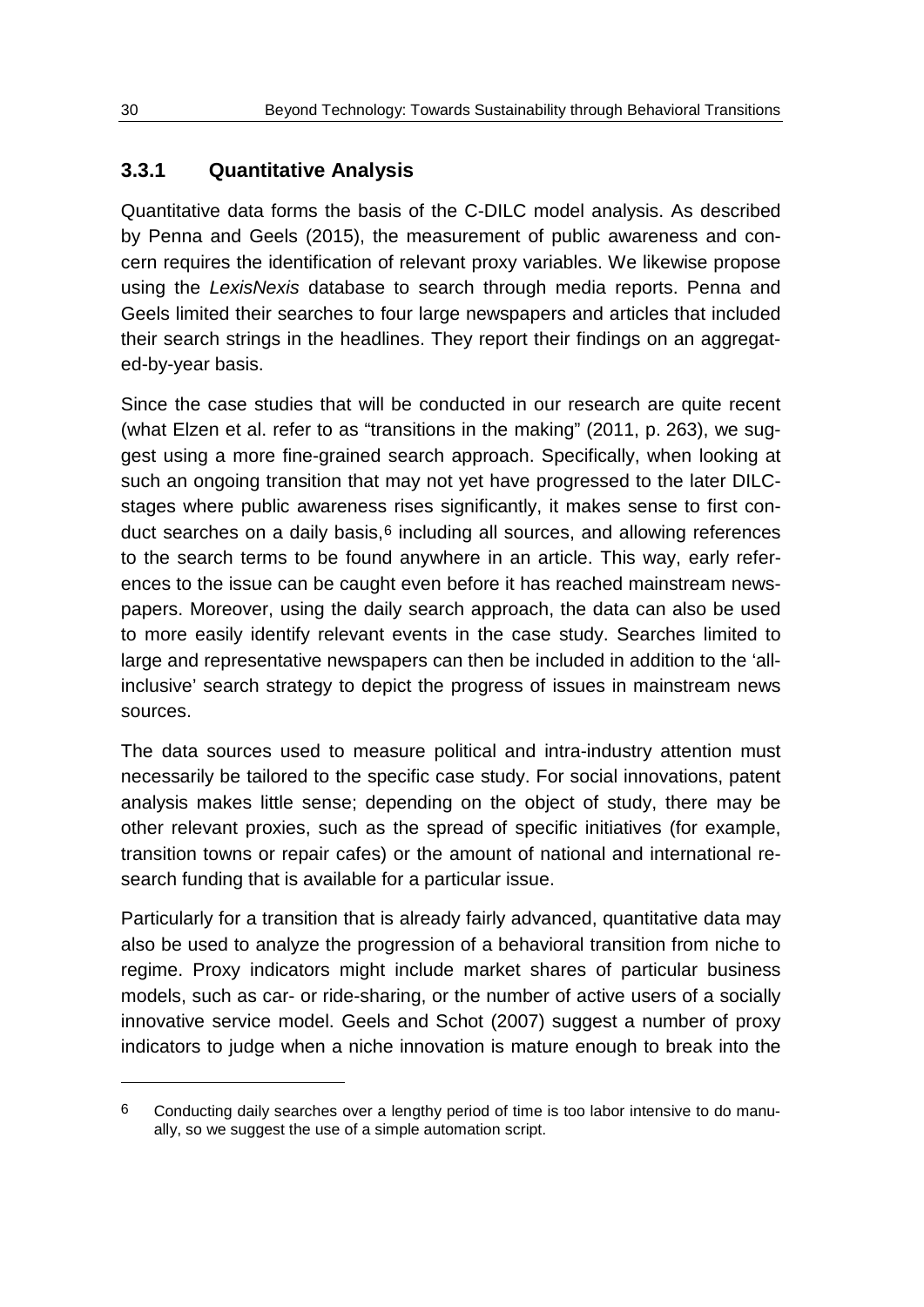regime, including a niche market share of 5%. To a lesser degree, the results of representative marketing or opinion surveys may be of interest, although these should be treated with caution, as research has repeatedly shown a gap between intention and behavior (Bamberg 2013).

Examining the data from appropriate sources for a particular case study can provide a general overview of the progression of the issue lifecycle and transition, including pinpointing the timing of specific trigger events (which should cause a spike in media attention) and indicating whether and when issue lifecycles have taken place. Through the combined analysis of media and political attention to a particular issue, it is possible to analyze the progress of these lifecycles to a certain degree: if the issue has not caught the attention of policymakers yet, the lifecycle cannot have progressed beyond the early stage of phase 3; once politicians become aware of it, at least phase 3 has been reached, etc.

## **3.3.2 Qualitative Analysis**

Once this general picture has been established, the quantitative analysis should be complemented by an in-depth qualitative case study. An evaluation of a transition using the DILC phases described in [Figure 3](#page-15-0) and [Table 2](#page-27-0) requires a detailed understanding of events related to the issue in question. The term 'event' should be defined broadly in this context; examples from the niche include civil society actions, such as the publication of investigative reports or the staging of protests, trigger events that catapult the issue into the media, as well as milestones (or failure) of niche projects that demonstrate alternative behaviors. Events from the regime can consist of press releases or official statements in response to the niche, symbolic actions to address rising concerns, or research and development of alternative behaviors. Depending on the issue in question, there may also be lawsuits and political investigations, hearings or debates. Note that in the early stages of a transition (primarily Phase 1), a regime's lack of acknowledgment (i.e. ignoring) of problem articulation by niche activists should also be included as an 'event', since it is an indicator of the regime's early behavioral pattern.

Since time is an important factor in all of the approaches that make up the BTS model, the list of relevant events should be organized chronologically and assigned to one of the five DILC phases and three MLP levels. Coding the events by DILC phase allows patterns to emerge that indicate the path of the lifecycle over time. Assigning events to the MLP levels and examining their development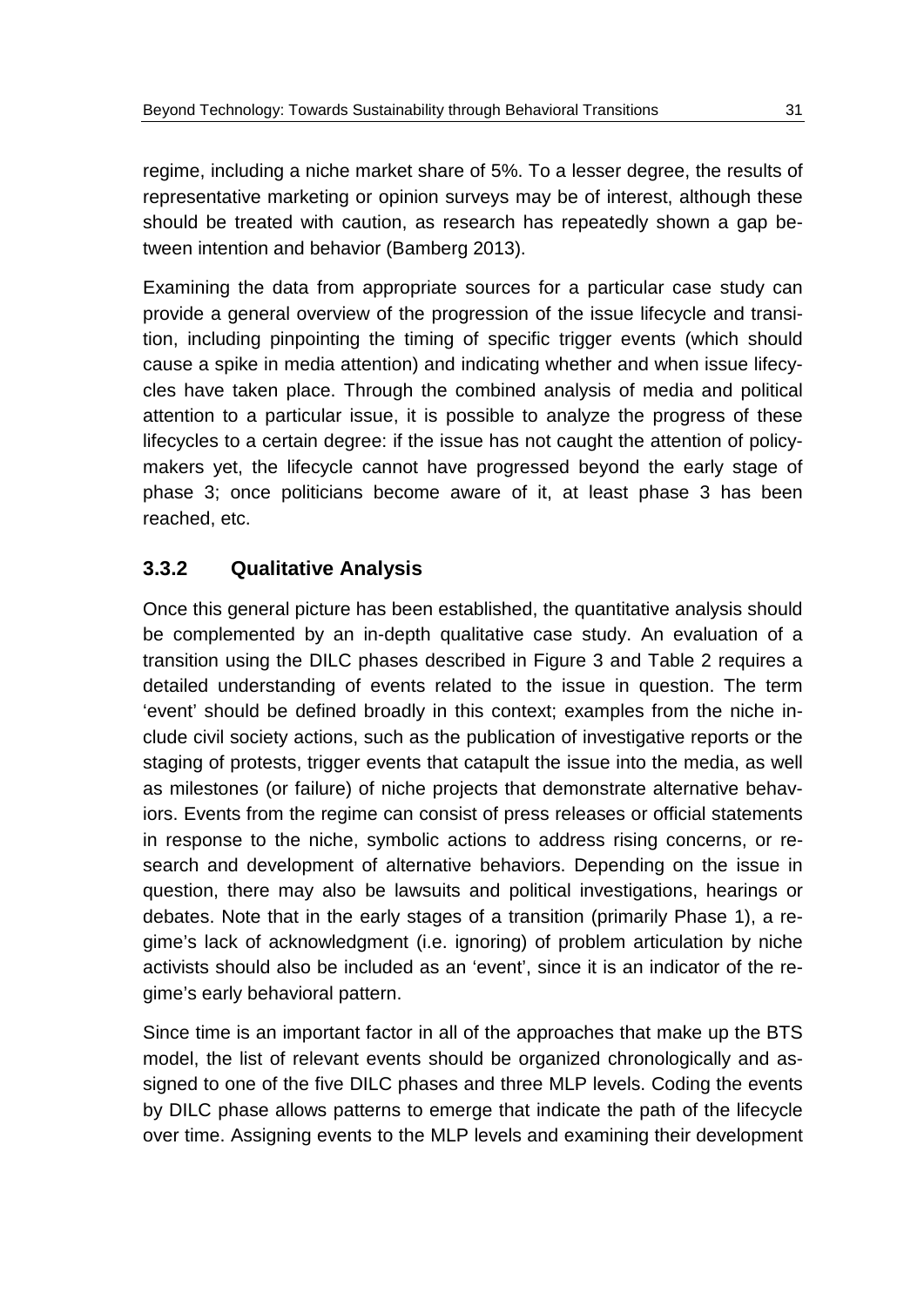over time clearly shows the interactions between niche, regime and landscape. As Penna and Geels suggest, the aim of the qualitative approach is the development of "a comprehensive multi-dimensional analysis" of a niche-articulated problem and the corresponding regime response (2015, p. 1034).

Given this paper's focus on transitions in the making, our assumption is that the transition has not yet been completed. Once the qualitative analysis of events has been completed, it can be matched against the SSBC and C-CADM models to identify which stages of the behavioral models have been successful, resp. where escape and denial is taking place. More specifically, with regard to the BTS model described here, there are three milestones of particular relevance:

- 1. Perceived negative consequences: Has public awareness of an issue risen enough to make individuals aware of the negative consequences of their own actions?
- 2. Perceived goal feasibility: Have social innovations in the form of alternative behavior solutions been communicated sufficiently to make the goal appear manageable to an individual?
- 3. Perceived behavioral control over alternative behavioral change strategies: Are the necessary institutional and infrastructure prerequisites readily available for behavioral alternatives, so that these behaviors can actually be put into practice?

The qualitative analysis of events described above can give insight into the status of each of these milestones, which are prerequisites for a successful behavioral transition towards sustainability. Identification of the most likely points of escape and denial in the behavioral stage model allows actors pushing towards a sustainability transition to tailor their actions more clearly to the stage where behavioral change is most likely to break down and thus increases their chances of success.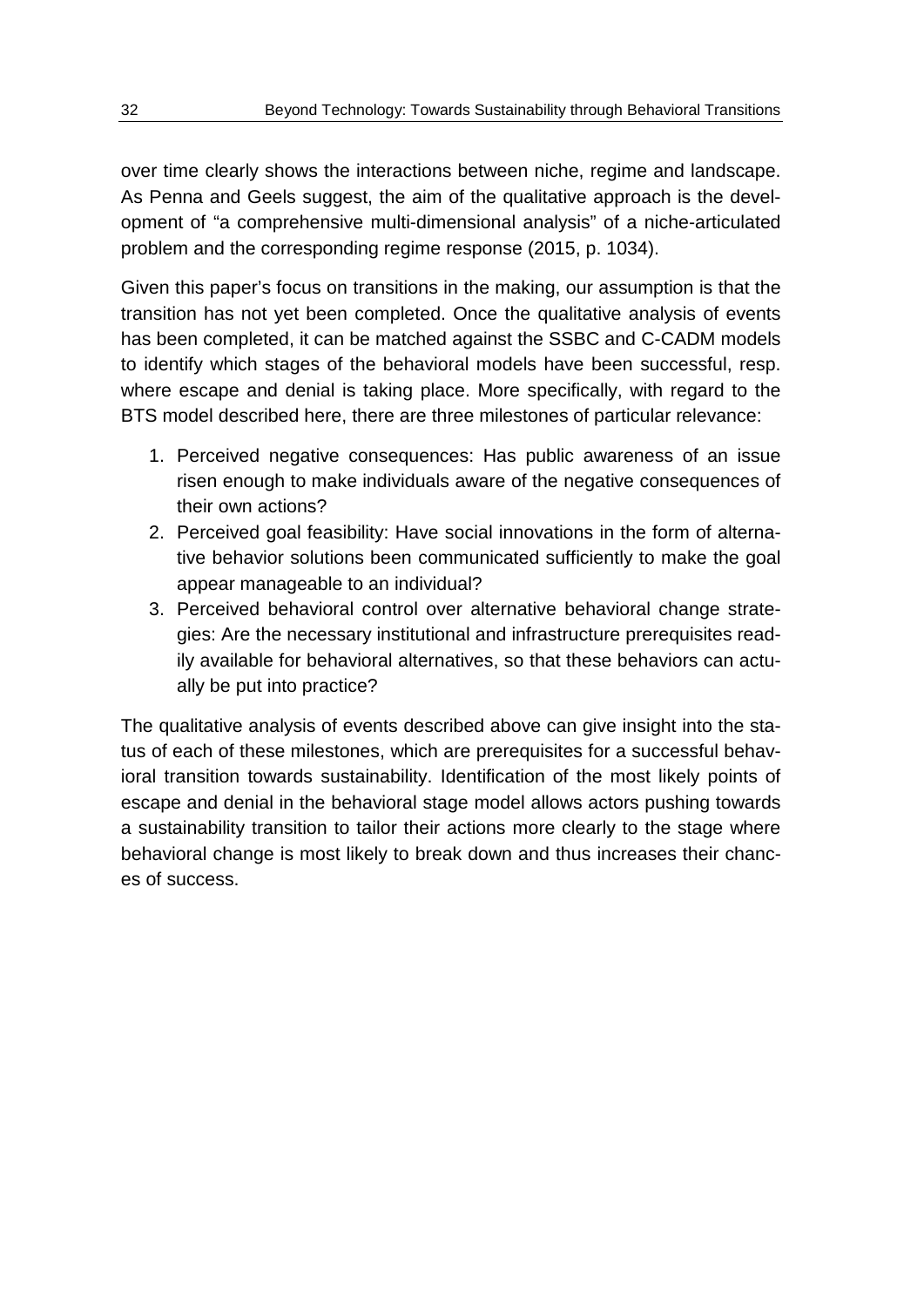# <span id="page-36-0"></span>**4 Conclusion**

The Behavioral Model of Sustainability Transitions advances previous scholarly work by expanding both the applicability and the operationalizability of the MLP approach. In contrast to the traditional analysis of socio-technical transitions, it focuses on behavioral transitions to sustainability, which are normatively driven changes in a conglomerate of structures, culture, norms and practices that are a key element of long-term transitions towards greater sustainability. This shift in perspective away from technology-driven solutions also allows the MLP approach to be applied more effectively to social aspects of a transition, making the analysis of social sustainability issues more feasible. By combining the MLP with the DILC model, specific empirical indicators can be derived as proxies for issue awareness, as was described in Sections [2.2](#page-13-0) and [3.3.](#page-32-1) The expansion of the DILC model to the C-DILC model, in turn, allows for a long-term analysis of ongoing transitions of a cyclical nature. Finally, the incorporation of the SSBC and C-CADM models gives new insight into the processes that take place during a behavioral transition to sustainability and, of particular importance, the points where it is likely to fail or succeed.

As a next step, the Behavioral Model will be tested empirically according to the process described in Section [3.3](#page-32-1) by applying it to two case studies on social sustainability in global production networks, one focusing on smartphones and the other on clothing. In both cases, it is hypothesized that a behavioral transition is in progress, but not yet complete. In future research, the Behavioral Model should further be tested and verified by applying it to historical developments in which the behavioral transition to sustainability being examined has already been completed. Furthermore, it would be interesting to incorporate the different transition pathways discussed in Chapter [2.1](#page-8-1) into the Model.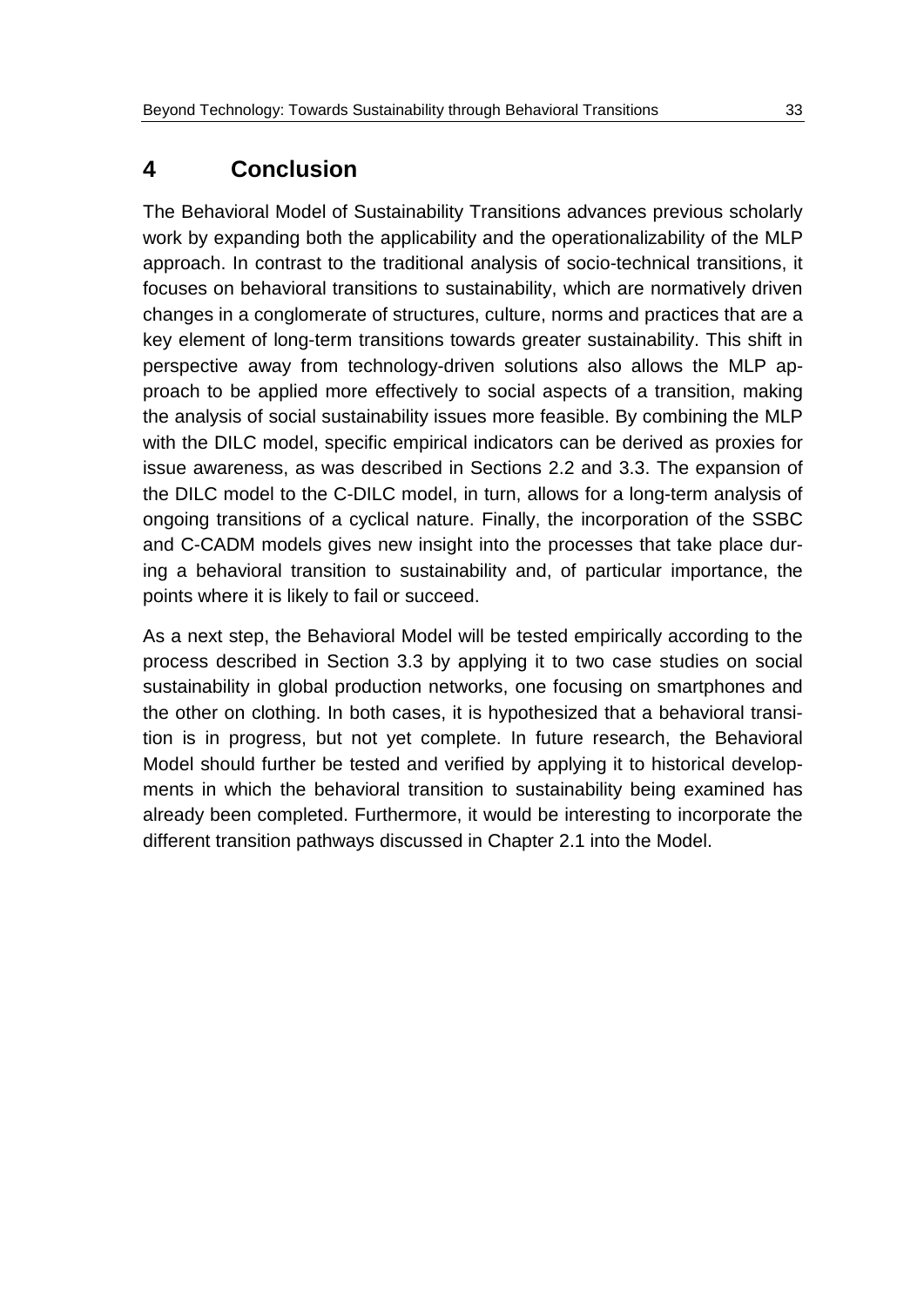# **5 Publication bibliography**

Ajzen, Icek (1991): The theory of planned behavior. In *Organizational behavior and human decision processes* 50 (2), pp. 179–211.

Astley, W. Graham (1985): The two ecologies: Population and community perspectives on organizational evolution. In *Administrative science quarterly*, pp. 224–241.

Bamberg, Sebastian (2013): Changing environmentally harmful behaviors: A stage model of self-regulated behavioral change. In *Journal of Environmental Psychology* 34, pp. 151–159. DOI: 10.1016/j.jenvp.2013.01.002.

Bhatia, Ujal Singh (2013): The globalization of supply chains - policy challenges for developing countries. In Deborah Kay Elms, Patrick Low (Eds.): Global value chains in a changing world, pp. 313–328.

BMBF (2014a): Geschichten aus der Zukunft (2030) - Lokal handeln - global kooperieren. VDI Technologiezentrum, Fraunhofer ISI. Available online at http://www.bmbf.de/pubRD/141113\_Bericht\_4\_GadZ\_5barrierefrei.pdf, checked on 11/25/2014.

BMBF (2014b): Gesellschaftliche Entwicklungen 2030 - 60 Trendprofile gesellschaftlicher Entwicklungen. BMBF-Foresight-Zyklus II Zwischenergebnis 1. VDI Technologiezentrum, Fraunhofer ISI. Available online at http://www.bmbf.de/pubRD/BMBF\_140808-02\_BMBF-Foresight\_2\_Zwischenergebnis-1\_V01\_barrierefrei.pdf, checked on 10/20/2014.

COM(2002)347: Communication from the Commission concerning Corporate Social Responsibility: A business contribution to Sustainable Development. Commission of the European Communities. Brussels (COM(2002)347). Available online at http://eurlex.europa.eu/LexUriServ/LexUriServ.do?uri=COM:2002:0347:FIN:en:PDF, checked on 10/14/2014.

Elzen, Boelie; Geels, Frank W.; Leeuwis, Cees; van Mierlo, Barbara (2011): Normative contestation in transitions 'in the making'. Animal welfare concerns and system innovation in pig husbandry. In *Research Policy* 40 (2), pp. 263–275. DOI: 10.1016/j.respol.2010.09.018.

Geels, Frank W. (2002): Technological transitions as evolutionary reconfiguration processes: a multi-level perspective and a case-study. In *Research Policy* 31 (8-9), pp. 1257–1274. DOI: 10.1016/S0048-7333(02)00062-8.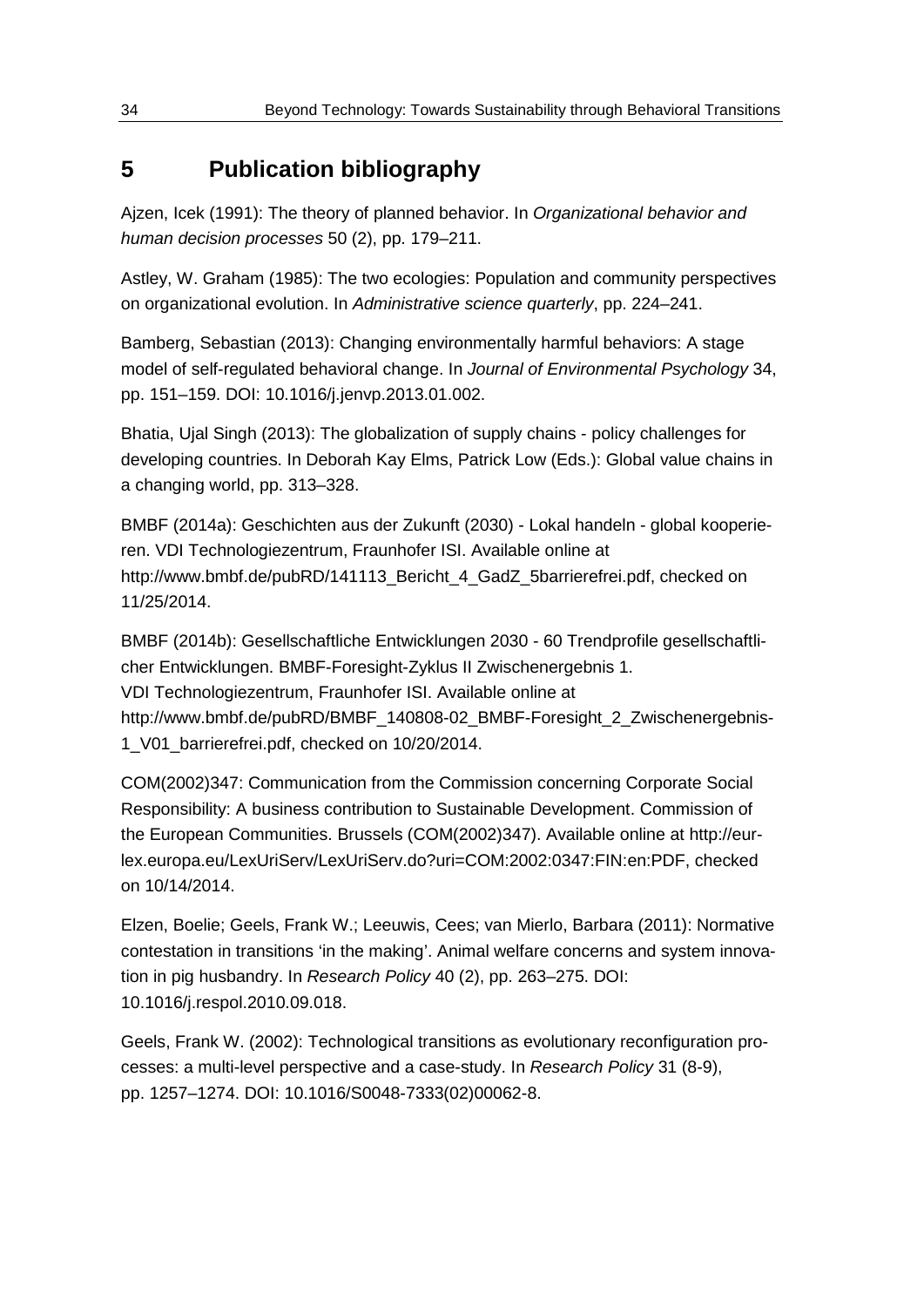Geels, Frank W. (2005): Processes and patterns in transitions and system innovations. Refining the co-evolutionary multi-level perspective. In *Technological Forecasting and Social Change* 72 (6), pp. 681–696. DOI: 10.1016/j.techfore.2004.08.014.

Geels, Frank W. (2010): Ontologies, socio-technical transitions (to sustainability), and the multi-level perspective. In *Research Policy* 39 (4), pp. 495–510. DOI: 10.1016/j.respol.2010.01.022.

Geels, Frank W. (2011): The multi-level perspective on sustainability transitions: Responses to seven criticisms. In *Environmental Innovation and Societal Transitions* 1 (1), pp. 24–40.

Geels, Frank W. (2012): A socio-technical analysis of low-carbon transitions: introducing the multi-level perspective into transport studies. In *Journal of Transport Geography*  24, pp. 471–482.

Geels, Frank W. (2014): Reconceptualising the co-evolution of firms-in-industries and their environments: Developing an inter-disciplinary Triple Embeddedness Framework. In *Research Policy* 43 (2), pp. 261–277. DOI: 10.1016/j.respol.2013.10.006.

Geels, Frank W.; Penna, Caetano C.R. (2015): Societal problems and industry reorientation. Elaborating the Dialectic Issue LifeCycle (DILC) model and a case study of car safety in the USA (1900–1995). In *Research Policy* 44 (1), pp. 67–82. DOI: 10.1016/j.respol.2014.09.006.

Geels, Frank W.; Schot, Johan (2007): Typology of sociotechnical transition pathways. In *Research Policy* 36 (3), pp. 399–417. DOI: 10.1016/j.respol.2007.01.003.

Geels, Frank W.; Schot, Johan (2010): The Dynamics of Transitions. A Socio-Technical Perspective. In John Grin, Jan Rotmans, Johan Schot (Eds.): Transitions to sustainable development. New directions in the study of long term transformative change. New York: Routledge (Routledge studies in sustainability transitions), pp. 10–101.

Genus, Audley; Coles, Anne-Marie (2008): Rethinking the multi-level perspective of technological transitions. In *Research Policy* 37 (9), pp. 1436–1445. DOI: 10.1016/j.respol.2008.05.006.

Genus, Audley; Nor, Mohd Ali Mohamad (2007): Bridging the Digital Divide in Malaysia. An Empirical Analysis of Technological Transformation and Implications for Edevelopment. In *Asia Pacific Business Review* 13 (1), pp. 95–112. DOI: 10.1080/13602380601010573.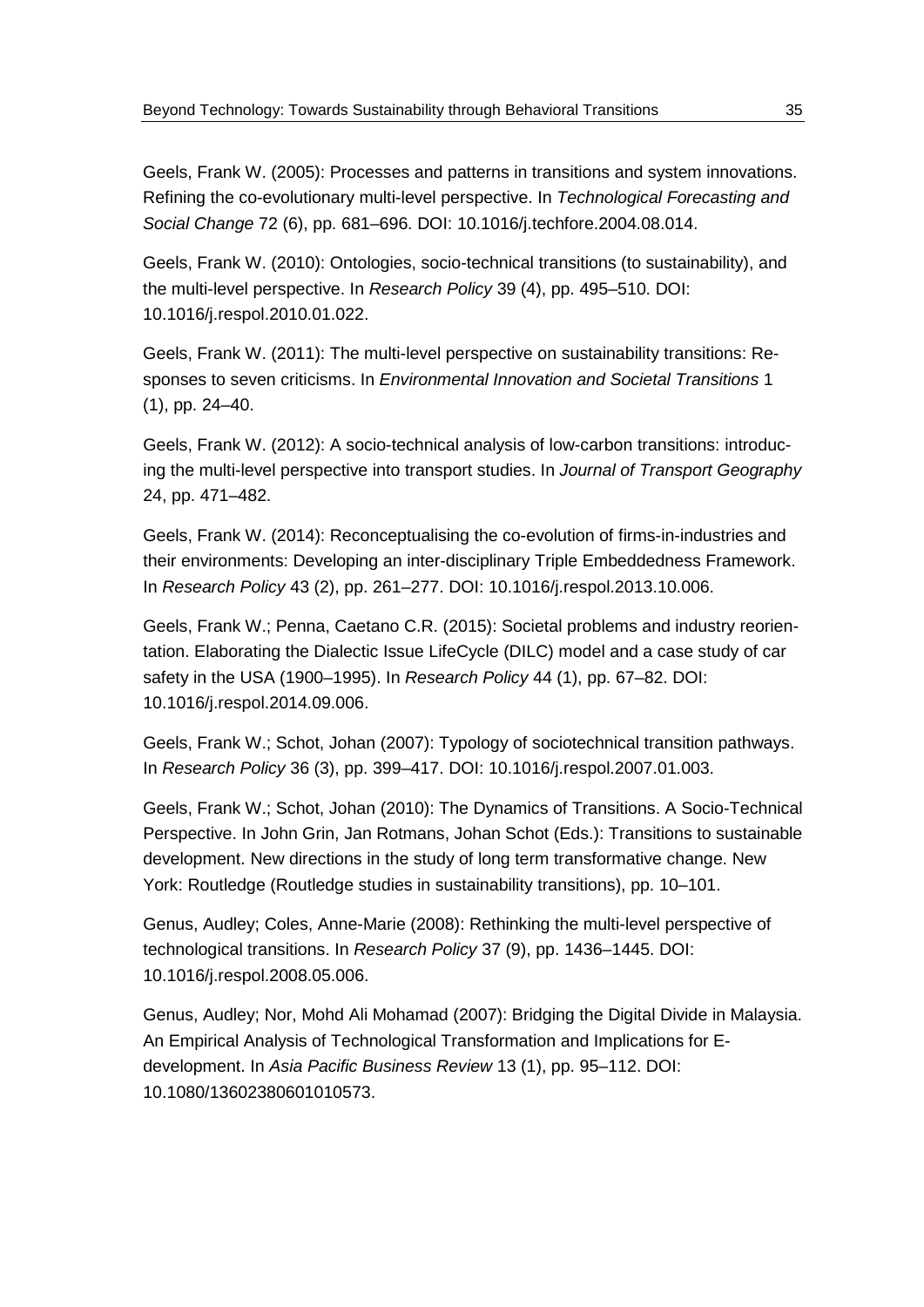Goldschmidt, Richard (1933): Some aspects of evolution. In *Science* 78 (2033), pp. 539–547.

Henderson, Rebecca (2015): Making the business case for environmental sustainability. In : Leading sustainable change : an organizational perspective. Oxford [u.a.]: Oxford University Press, pp. 22–47.

Howaldt, Jürgen; Schwarz, Michael; Henning, Klaus; Hees, Frank (2010): Social Innovation: Concepts, research fields and international trends: IMA/ZLW.

Kaplinsky, Raphael (2004): Sustaining income growth in a globalising world: the search for the Nth rent. In *Brighton, UK: Institute of Development Studies, University of Sussex and Centre for Research in Innovation Management, University of Brighton*.

Kaplinsky, Raphael; Morris, Mike (2001): A Handbook for Value Chain Research. International Development Research Center. Available online at http://www.prism.uct.ac.za/Papers/VchNov01.pdf, checked on 6/1/2014.

Kemp, René; van Lente, Harro (2011): The dual challenge of sustainability transitions. In *Environmental Innovation and Societal Transitions* 1 (1), pp. 121–124. DOI: 10.1016/j.eist.2011.04.001.

Klöckner, Christian A. (2013): A comprehensive model of the psychology of environmental behaviour—A meta-analysis. In *Global Environmental Change* 23 (5), pp. 1028–1038. DOI: 10.1016/j.gloenvcha.2013.05.014.

Köhler, Jonathan (2011): Case study and contrasting scenarios of international transport fullfilling objectives of sustainable development. GLOBIS Globalisation Informed by Sustainable Development. Fraunhofer Institute for Systems and Innovation Research ISI. Available online at

http://www.lucsus.lu.se/globis/D12\_international\_transport\_case.pdf.

Lachman, Daniël A. (2013): A survey and review of approaches to study transitions. In *Energy Policy* 58, pp. 269–276. DOI: 10.1016/j.enpol.2013.03.013.

Leitschuh-Fecht, Heike; Bergius, Susanne (2007): Stakeholderdialoge können besser werden. In *uwf UmweltWirtschaftsForum* 15 (1), pp. 3–6.

Lessard, Donald (2013): Uncertainty and risk in global supply chains. In Deborah Kay Elms, Patrick Low (Eds.): Global value chains in a changing world, pp. 195–220.

Lülfs, R.; Hahn, R. (2014): Sustainable Behavior in the Business Sphere. A Comprehensive Overview of the Explanatory Power of Psychological Models. In *Organization & Environment* 27 (1), pp. 43–64. DOI: 10.1177/1086026614522631.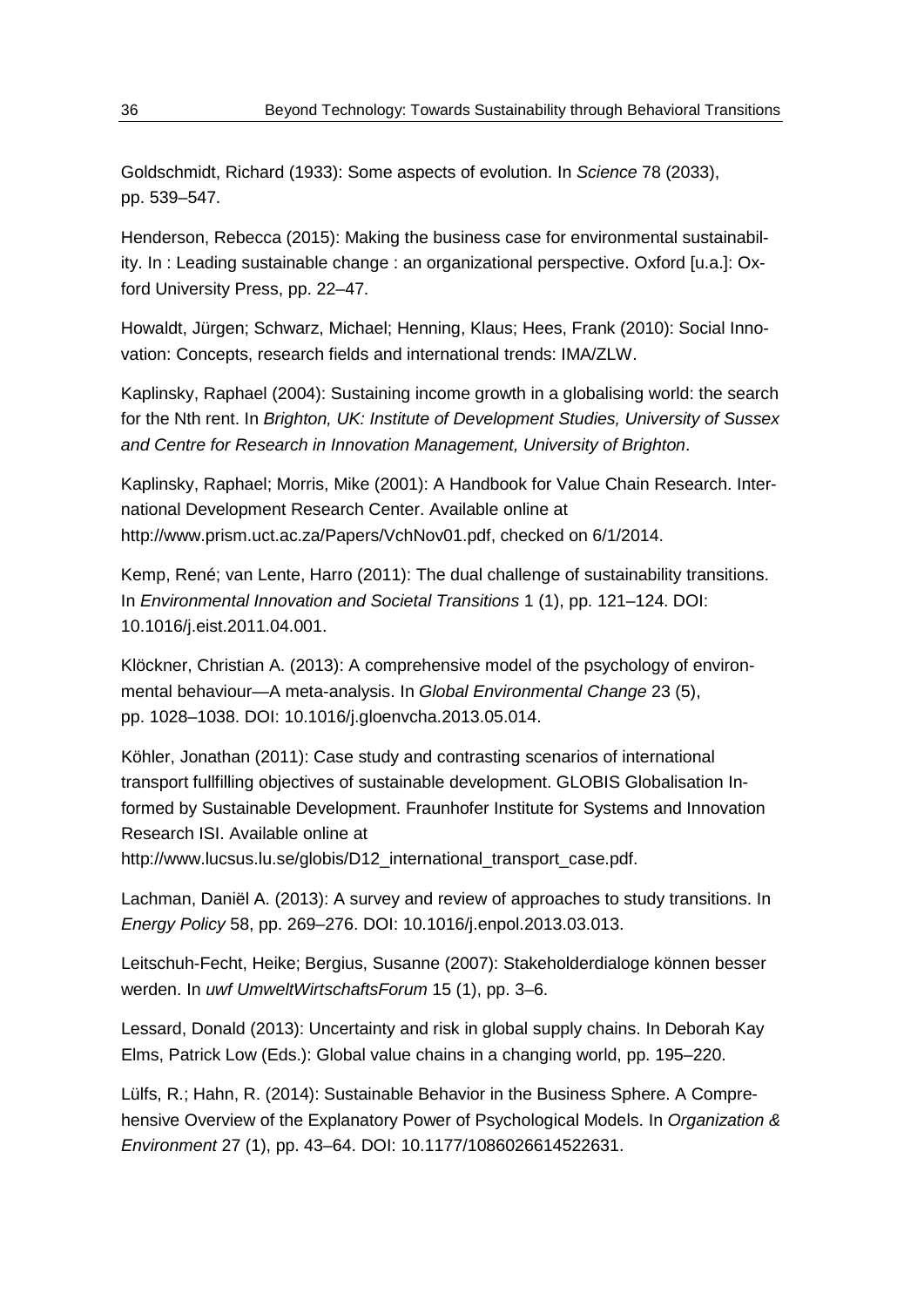Mahon, J. F.; Waddock, Sandra A. (1992): Strategic Issues Management. An Integration of Issue Life Cycle Perspectives. In *Business & Society* 31 (1), pp. 19–32. DOI: 10.1177/000765039203100103.

Mokyr, Joel (1990): The lever of riches: Technological creativity and economic progress: Oxford University Press.

Morris, Carol; Kirwan, James; Lally, Rhonwen; others (2014): Less Meat Initiatives: An Initial Exploration of a Diet-focused Social Innovation in Transitions to a More Sustainable Regime of Meat Provisioning. In *International Journal of Sociology of Agriculture and Food* 21 (2), pp. 189–208.

Penna, Caetano C.R.; Geels, Frank W. (2012): Multi-dimensional struggles in the greening of industry. A dialectic issue lifecycle model and case study. In *Technological Forecasting and Social Change* 79 (6), pp. 999–1020. DOI: 10.1016/j.techfore.2011.09.006.

Penna, Caetano C.R.; Geels, Frank W. (2015): Climate change and the slow reorientation of the American car industry (1979–2012): An application and extension of the Dialectic Issue LifeCycle (DILC) model. In *Research Policy* 44 (5), pp. 1029–1048. DOI: 10.1016/j.respol.2014.11.010.

Pettigrew, Andrew M. (2012): Context and Action in the Transformation of the Firm. A Reprise. In *Journal of Management Studies* 49 (7), pp. 1304–1328. DOI: 10.1111/j.1467-6486.2012.01054.x.

Porter, Michel; Kramer, Mark (2006): Strategy & Society

. The Link Between Competitive Advantage and Corporate Social Responsibility. In *Harvard Business review*, pp. 78–92, checked on 10/7/2014.

Rathke, Sarah (2016a): How to Work with NGOs on Supply Chain Issues. Edited by Global Supply Chain Law Blog. Available online at

http://www.globalsupplychainlawblog.com/consumer-products/how-to-work-with-ngoson-supply-chain-

is-

sues/?utm\_source=feedburner&utm\_medium=feed&utm\_campaign=Feed%3A+Global SupplyChainLawBlog+%28Global+Supply+Chain+Law+Blog%29, checked on 5/10/2016.

Rathke, Sarah (2016b): Tech Is Next Target of NGOs for Supplier Labor Practices. Edited by Global Supply Chain Law Blog. Available online at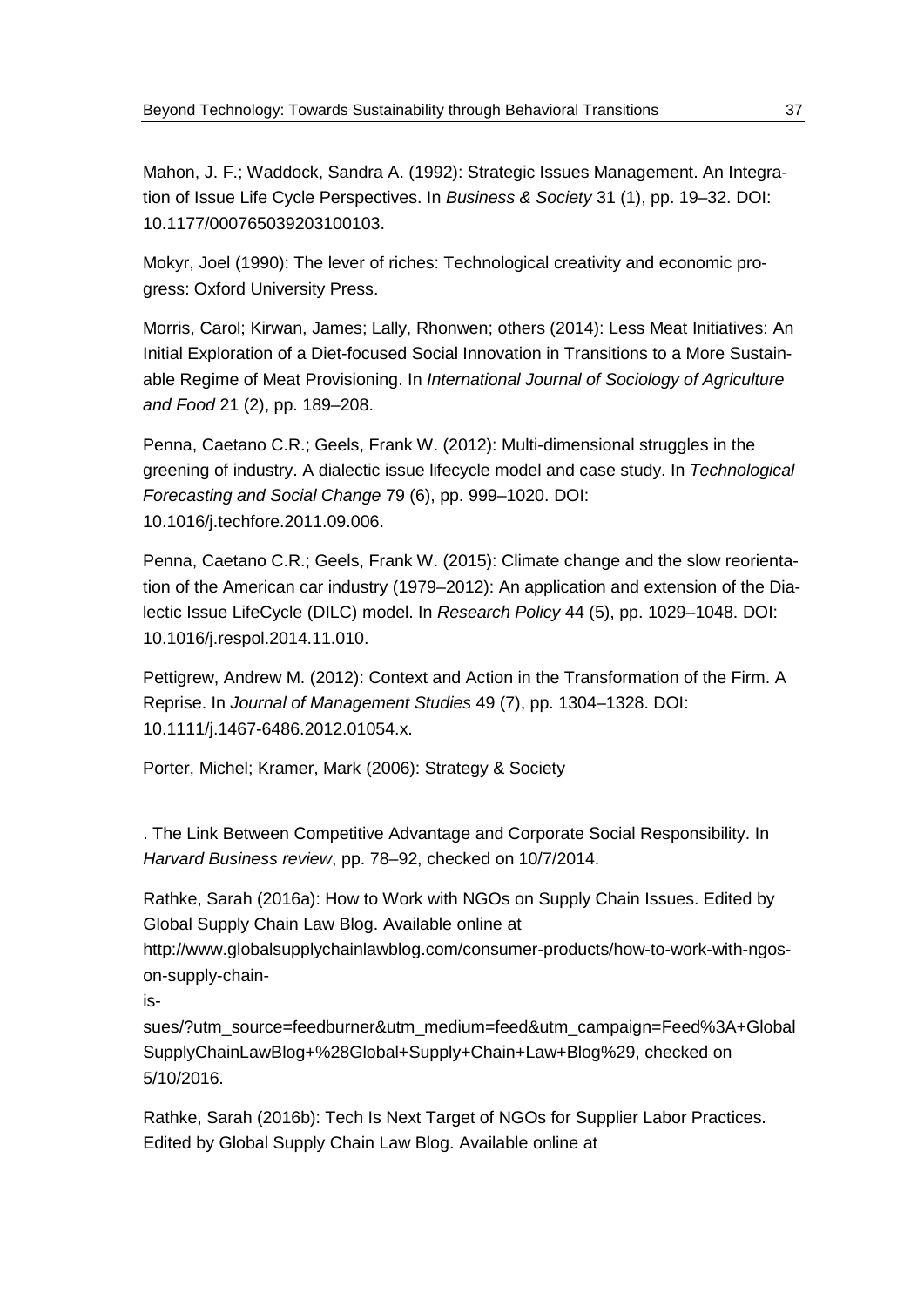http://www.globalsupplychainlawblog.com/case-studies/tech-is-next-target-of-ngos-forsupplier-labor-

practic-

es/?utm\_source=feedburner&utm\_medium=feed&utm\_campaign=Feed%3A+GlobalSu pplyChainLawBlog+%28Global+Supply+Chain+Law+Blog%29, checked on 5/10/2016.

Rip, Arie; Kemp, René (1998): Technological change: Battelle Press.

Rotmans, Jan; Fischer-Kowalski, Marina (2009): Conceptualizing, observing and influencing socio-ecological transitions. In *Ecology and Society: a journal of integrative science for resilience and sustainability*, pp. 1–18.

Sarasvathy, Saras D.; Dew, Nicholas (2005): New market creation through transformation. In *Journal of Evolutionary Economics* 15 (5), pp. 533–565.

Savitz, Andrew W.; Weber, Karl (2006): The Triple Bottom Line. How Today's Best-Run Companies Are Achieving Economic, Social and Environmental Success -- and How You Can Too. 1. Aufl. s.l.: Jossey-Bass. Available online at http://ebooks.ciando.com/book/index.cfm/bok\_id/856113.

Schot, Johan (1998): The usefulness of evolutionary models for explaining innovation. The case of the Netherlands in the nineteenth century. In *History and Technology* 14 (3), pp. 173–200. DOI: 10.1080/07341519808581928.

Schwartz, S. H.; Howard, J. A. (1981): A normative descision-making model of altruism. In J. P. Rushton, R. M. Sorrentino (Eds.): Altruism and helping behavior. Hillsdale, NJ: Erlbaum, pp. 189–211.

Shove, Elizabeth; Walker, Gordon (2010): Governing transitions in the sustainability of everyday life. In *Research Policy* 39 (4), pp. 471–476. DOI: 10.1016/j.respol.2010.01.019.

Smith, Adrian; Voß, Jan-Peter; Grin, John (2010): Innovation studies and sustainability transitions: The allure of the multi-level perspective and its challenges. In *Research Policy* 39 (4), pp. 435–448. DOI: 10.1016/j.respol.2010.01.023.

The Nielsen Company (2015): The Sustainability Imperative. New Insights on Consumer Expectations. Available online at http://www.nielsen.com/us/en/insights/reports/2015/the-sustainability-imperative.html#, checked on 6/3/2016.

Tushman, M. L.; Romanelli, E. (1985): Organizational evolution. A metamorphosis model of convergence and reorientation. In Barry M. Staw, Larry L. Cummings (Eds.):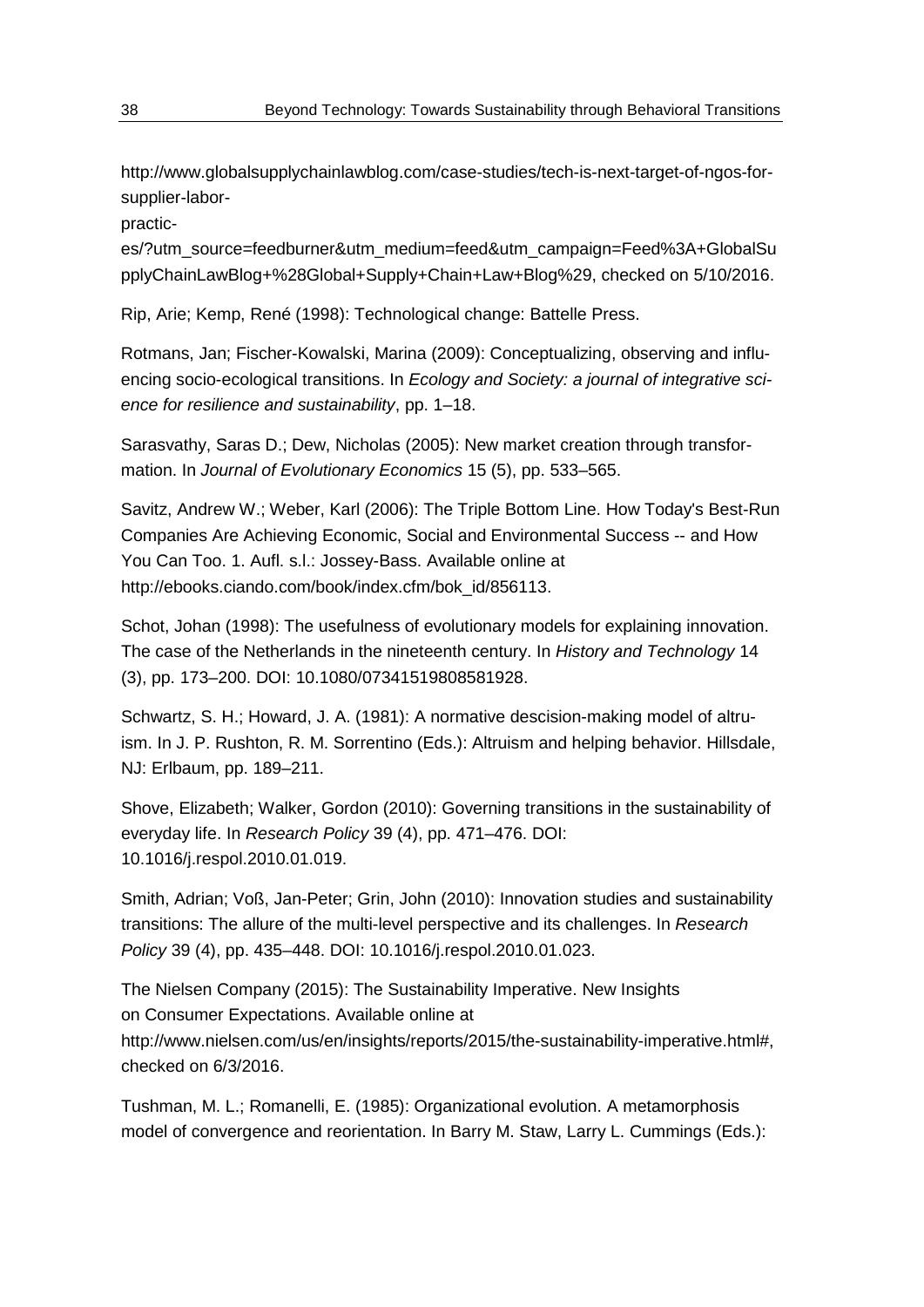Research in organizational behavior. An annual series of analytical essays and critical reviews. Greenwich, Conn.: JAI Press (Research in organizational behavior, v. 7), pp. 171–222.

Waddock, Sandra A.; Rivoli, Pietra (2011): "First they ignore you…": The time-context dynamic and corporate responsibility. In *California Management Review* 53 (2), pp. 87– 104, checked on 9/30/2015.